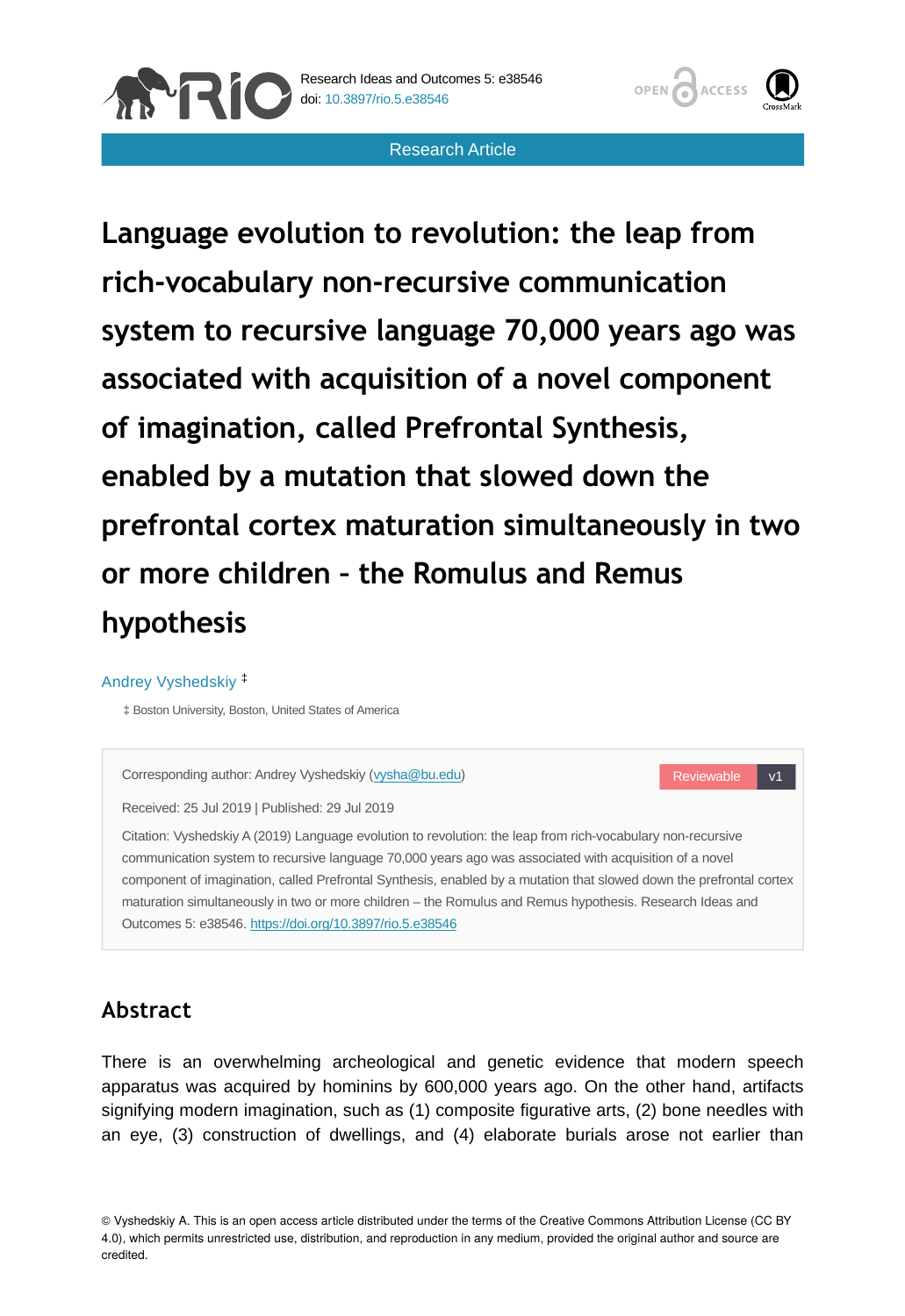70,000 years ago. It remains unclear (1) why there was a long gap between acquisition of modern speech apparatus and modern imagination, (2) what triggered the acquisition of modern imagination 70,000 years ago, and (3) what role language might have played in this process. Our research into evolutionary origin of modern imagination has been driven by the observation of a temporal limit for the development of a particular component of imagination. Modern children not exposed to recursive language in early childhood never acquire the type of active constructive imagination called Prefrontal Synthesis (PFS). Unlike vocabulary and grammar acquisition, which can be learned throughout one's lifetime, there is a strong critical period for the development of PFS and individuals not exposed to recursive language in early childhood can never acquire PFS as adults. Their language will always lack understanding of spatial prepositions and recursion that depend on the PFS ability. In a similar manner, early hominins would not have been able to learn recursive language as adults and, therefore, would not be able to teach recursive language to their children. Thus, the existence of a strong critical period for PFS acquisition creates an evolutionary barrier for behavioral modernity. An evolutionary mathematical model suggests that a synergistic confluence of three events (1) a genetic mutation that extended the critical period by slowing down the prefrontal cortex development simultaneously in two or more children, (2) invention of recursive elements of language, such as spatial prepositions, by these children and (3) their dialogic communications using these recursive elements, resulted in concurrent conversion of a non-recursive communication system of their parents to recursive language and acquisition of PFS around 70,000 years ago.

## **Keywords**

Language evolution, hominin evolution, human evolution, recursive language, human language, syntactic language, modern language, Cognitive revolution, Great Leap Forward, Upper Paleolithic Revolution, Neanderthal language, neurolinguistics, neoteny

## **Introduction**

Association of Wernicke's and Broca's areas with language is well-known. Less common is realization that understanding of full recursive language depends on the lateral prefrontal cortex (LPFC). Wernicke's area primarily links words with objects (Friederici 2011), Broca's area interprets the grammar and assigns words in a sentence to a grammatical group such as noun, verb, or preposition (Friederici 2011), but only the LPFC can combine objects from memory into a novel mental image according to a sentence's description (Vyshedskiy et al. 2017b, Vyshedskiy et al. 2017a).The latter function is commonly called imagination. The term "imagination," however, is ambiguous as it is regularly used to describe any experience that was generated internally. For example, dreaming is often described as an imaginary experience. However, dreaming has a completely different neurological mechanism, as dreaming is not controlled by the LPFC (Braun 1997, Siclari et al. 2017, Solms 1997). LPFC is inactive during sleep (Braun 1997, Siclari et al. 2017) and patients whose LPFC is damaged do not notice change in their dreams (Solms 1997). In order to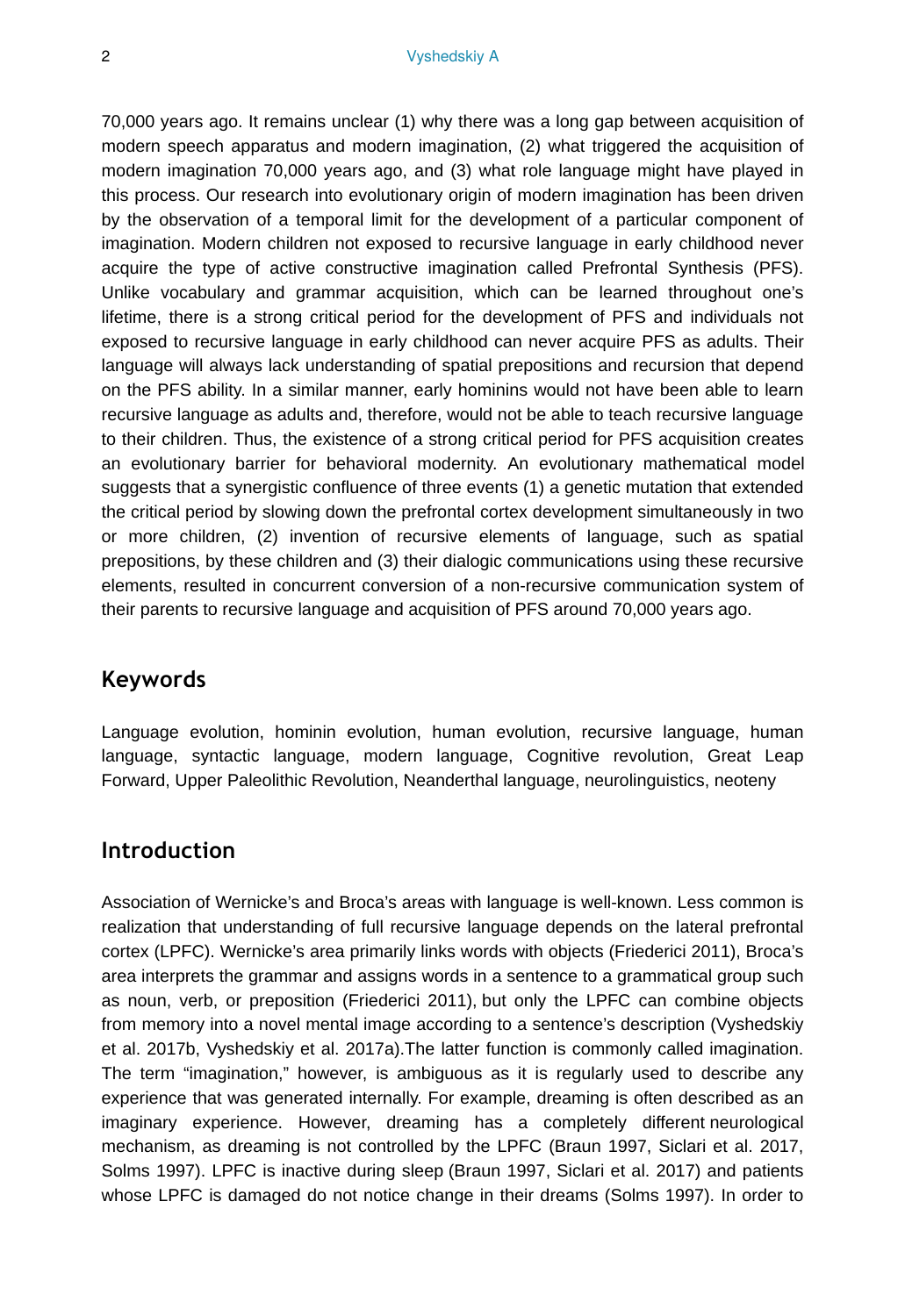distinguish the imagination during dreaming from the conscious purposeful active LPFCdriven synthesis of *novel* mental images, we define the latter process as Prefrontal Synthesis (PFS, a.k.a. mental synthesis) (Vyshedskiy and Dunn 2015). PFS is completely dependent on an intact LPFC (Baker et al. 1996, Christoff and Gabrieli 2000, Duncan et al. 1995, Fuster 2008, Luria 2012, Waltz et al. 1999) and patients with damage to LPFC often lose their PFS function confirming neurological dissociation between the two types of imaginary experience (Vyshedskiy et al. 2019).

Patients with damage to the LPFC and spared Broca's area often present with a specific PFS deficit, that affects both their language and imagination. Joaquin Fuster calls their alteration in language "prefrontal aphasia" (Fuster 2008) and explains that "although the pronunciation of words and sentences remains intact, language is impoverished and shows an apparent diminution of the capacity to 'propositionize.' The length and complexity of sentences are reduced. There is a dearth of dependent clauses and, more generally, an underutilization of what Chomsky characterizes as the potential for recursiveness of language" (Fuster 2008). Alexander Luria calls this condition "frontal dynamic aphasia" (Luria 1970) and reports that as long as a conversation does not involve combination of objects, these patients look unremarkable. They do not lose their vocabulary and can keep a conversation going: "...patients with this type of lesion have no difficulty articulating words. They are also able to retain their ability to hear and understand most spoken language. Their ability to use numerical symbols and many different kinds of abstract concepts also remains undamaged... these patients had no difficulty grasping the meaning of complex ideas such as 'causation,' 'development,' or 'cooperation.' They were also able to hold abstract conversations. ... They can repeat and understand sentences that simply communicate events by creating a sequence of verbal images" (Cole et al. 2014). Luria further explains that their disability shows only when patients have to imagine several objects or persons in a *novel* combination (revealing the problem of PFS): "But difficulties developed when they were presented with complex grammatical constructions which coded logical relations. ... Such patients find it almost impossible to understand phrases and words which denote relative position and cannot carry out a simple instruction like 'draw a triangle above a circle.' This difficulty goes beyond parts of speech that code spatial relations. Phrases like 'Sonya is lighter than Natasha' also prove troublesome for these patients, as do temporal relations like 'spring is before summer' [AV: space is commonly used to represent time and therefore PFS disability usually results in inability to understand temporal relationship as well]. ...Their particular kind of aphasia becomes apparent only when they have to operate with groups or arrangements of elements. If these patients are asked, 'Point to the pencil with the key drawn on it' or 'Where is my sister's friend?' they do not understand what is being said. As one patient put it, 'I know where there is a sister and a friend, but I don't know who belongs to whom"" (Cole et al. 2014). In our research, we have found that simplest relational inquiries can often quickly elucidate PFS disability. Questions, such as "If a cat ate a dog, who is alive?" and "Imagine the *blue* cup inside the *yellow* cup, which cup is on top? can be consistently answered by four-year-old children but commonly failed by individuals with PFS disability (Vyshedskiy et al. 2019).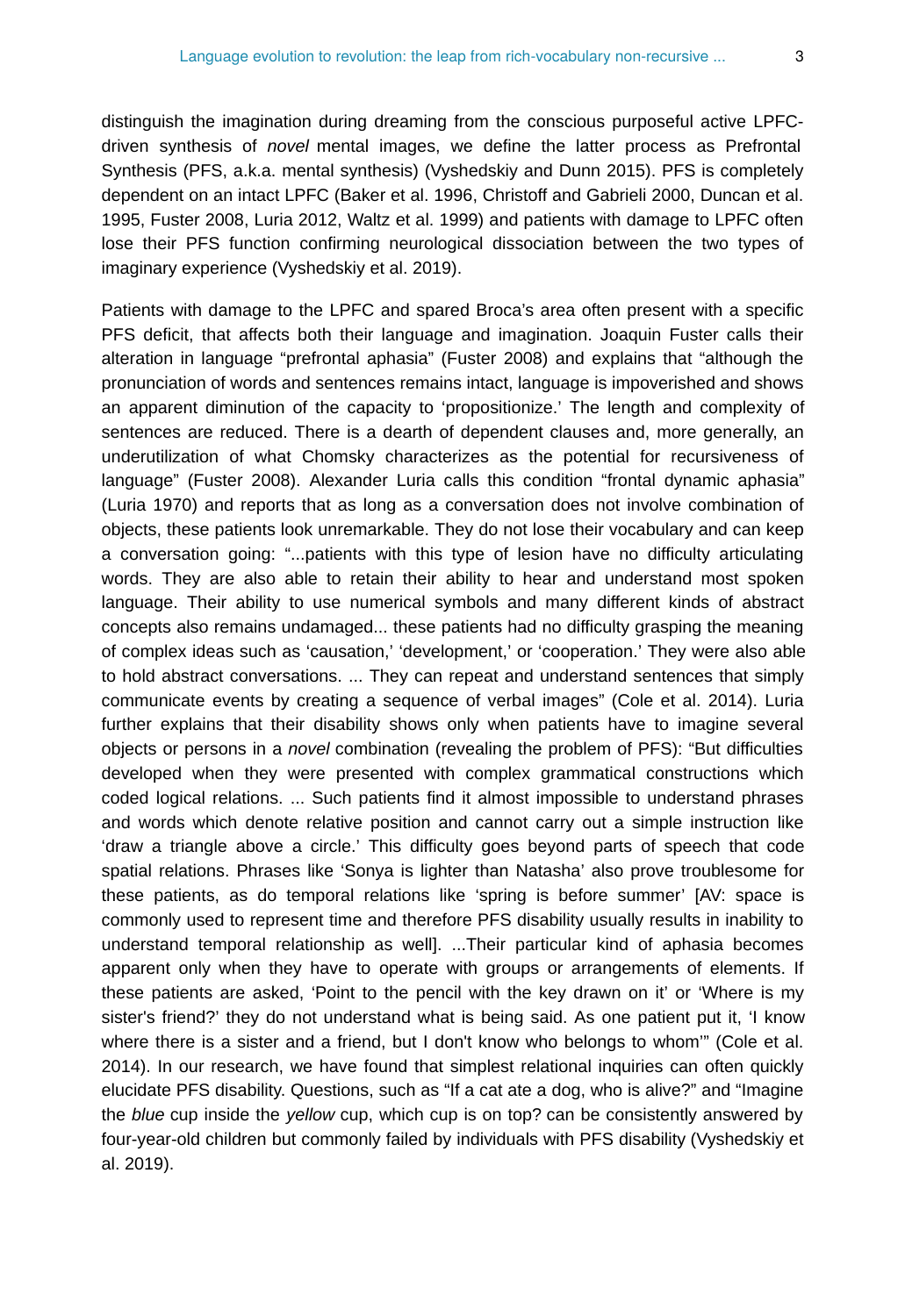Crucially, PFS disability is not just a receptive language disorder, but a deficit in imagination that can be confirmed by nonverbal IQ tests. Individuals with PFS disability may have normal full-scale IQ, but commonly exhibit a selective and catastrophic deficit in tasks relying on PFS, e.g., matrix reasoning tasks requiring integration of multiple objects (Waltz et al. 1999), such as those shown in Fig. 1. Persons with PFS disability invariably fail these integration tasks and, therefore, typically perform below the score of 86 in nonverbal IQ tests (Boucher et al. 2008).



#### Figure 1. doi

PFS disability goes beyond problems with understanding recursive language. This is the disability of one of the mechanisms of active imagination. Nonverbal tasks requiring imagining a novel combination of two or more objects is impossible in this condition. Typical IQ test tasks involving PFS of several objects: (A) requires the combination of two objects. The top two rows of the matrix indicate the rule: "the object in the right column is the result of the combination of the two objects shown in the left and middle row" (the solution in the 5 <sup>th</sup> square). (B) shows a question that relies on the PFS of four objects. (C) shows a question in which PFS of two objects has to be conducted according to the following rule specified in the top row: "the object in the middle column goes on top of the object in the left column" ( the solution in the second square). Note that patients with PFC disability commonly have no problem with simpler performance IQ tasks, such as integration of modifiers (Vyshedskiy et al. 2017a).

A deficit in imagination in otherwise unremarkable individuals is extremely counterintuitive for several reasons. First, most scientists have never met anyone with PFS disability as these individuals do not frequent university campuses and other privileged institutions. Second reason is that PFS was traditionally grouped with the other components of imagination, such as dreaming, spontaneous insight, and integration of modifiers, making it difficult to discuss the exact nature of a patient's deficit, whose dreaming, spontaneous insight, and integration of modifiers remain normal. Finally, even when we see individuals with PFS disability, we tend to anthropomorphize, assume their normal PFS, and brush off their shortfall as a linguistic problem, memory deficit, or inattentiveness. However, when considered together with nonverbal IQ test, specifically those items that require integration of objects, there can be no mistake: as many as 18% of modern individuals exhibit PFS disability (Vyshedskiy et al. 2017a) (Table 1). These individuals include some patients with damage to their PFC, low-functioning individuals with congenital neurological problems, as well as individuals with no congenital abnormality, who were not exposed to recursive language in early childhood (see below).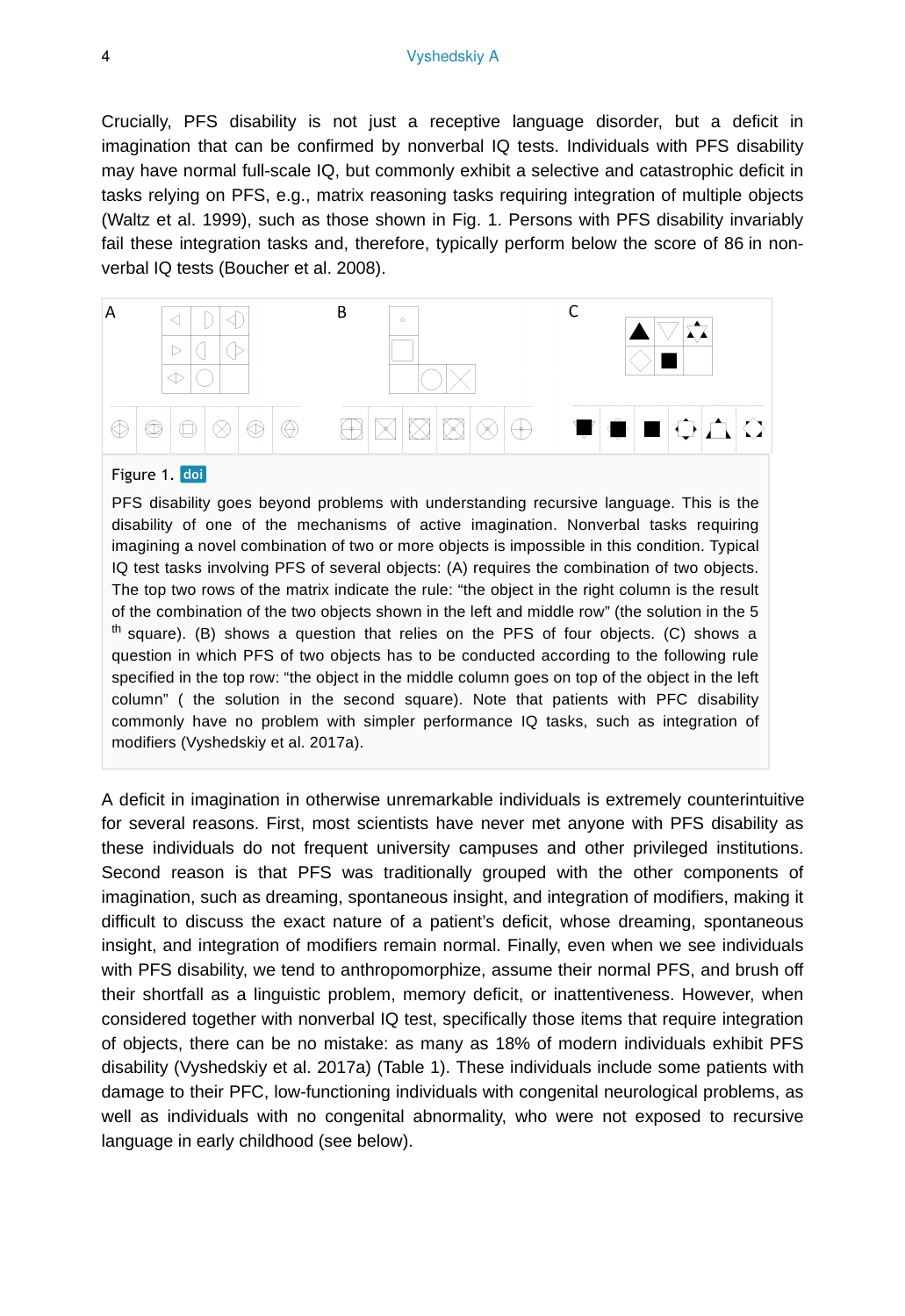Definitions used in the article.

| Term                                     | <b>Definition</b>                                                                                                                                                                                                                                                                                                                                                                      |
|------------------------------------------|----------------------------------------------------------------------------------------------------------------------------------------------------------------------------------------------------------------------------------------------------------------------------------------------------------------------------------------------------------------------------------------|
| <b>Prefrontal Synthesis</b><br>(PFS)     | PFS is the type of imagination that involves conscious, purposeful process of synthesizing novel<br>mental images from two or more objects stored in memory                                                                                                                                                                                                                            |
| Active imagination                       | Active imagination includes several neurologically distinct components, such as PFS, Prefrontal<br>Analysis, integration of modifiers and mental rotation. Active imagination completely depends on<br>the LPFC. Active imagination is contrasted to spontaneous imagination, that includes dreaming,<br>amodal completion, and spontaneous insight and does not depend on the LPFC.   |
| Recursive language                       | Recursive language relies on a listener's PFS ability, to communicate infinite number of novel<br>images with high fidelity. The hallmarks of recursive languages are spatial prepositions, verb<br>tenses, nesting, and other recursive elements that facilitate language ability to flexibly describe<br>various combinations of objects.                                            |
| Non-recursive<br>communication<br>system | Before acquisition of PFS, our ancestors could not mentally arrange objects into novel<br>combinations and therefore their communication system could not include spatial prepositions or<br>recursion. While their non-recursive communication system probably had many words, it was<br>essentially finite as it could not communicate as many novel images as a recursive language. |

## **Comparison of Prefrontal Synthesis to linguistically defined Merge**

PFS is defined neurobiologically as the conscious, purposeful process of synthesizing *novel* mental images from two or more objects stored in memory. There is no linguistically defined process that is neurobiologically equivalent to this distinct mechanism of imagination. The closest in spirit is Chomskyan Merge, defined as a process of combining any two syntactic objects to create a new one (Chomsky 2008). PFS, however, is different both in scope and underlying neurobiology. An individual does not need to know the names of objects in order to combine them mentally into a novel hybrid object or scene. One can mentally combine objects of strange geometrical shape that do not have names in any language. Merging of objects in mental space does not directly depend on knowledge of any language.

Even when language is used to direct PFS in the mind of interlocutor, PFS definition is different from Merge. For example, combination of an adjective and a noun is a Merge operation, but does not fall under PFS that must always involve combination of two or more independent objects. Furthermore, PFS, but not Merge, requires creating a *novel* mental hybrid object or scene. For example, a sentence 'ship sinks' can be understood by *remembering* a previously seen picture of a sinking ship and thus, completely avoiding the PFS process. Under Chomskyan theory, 'ship sinks', however, is considered a Merge operation since the sentence merges a determiner phrase 'ship' and a verb 'sinks' to create a sentence 'ship sinks.'

In neurobiological terms, Merge operation is defined in such a way that it utilizes all three brain language regions: Wernicke's area that primarily links words with objects; Broca's area that interprets the grammar and assigns words in a sentence to a grammatical group such as noun, verb, or preposition (Friederici 2011); and the LPFC that synthesizes the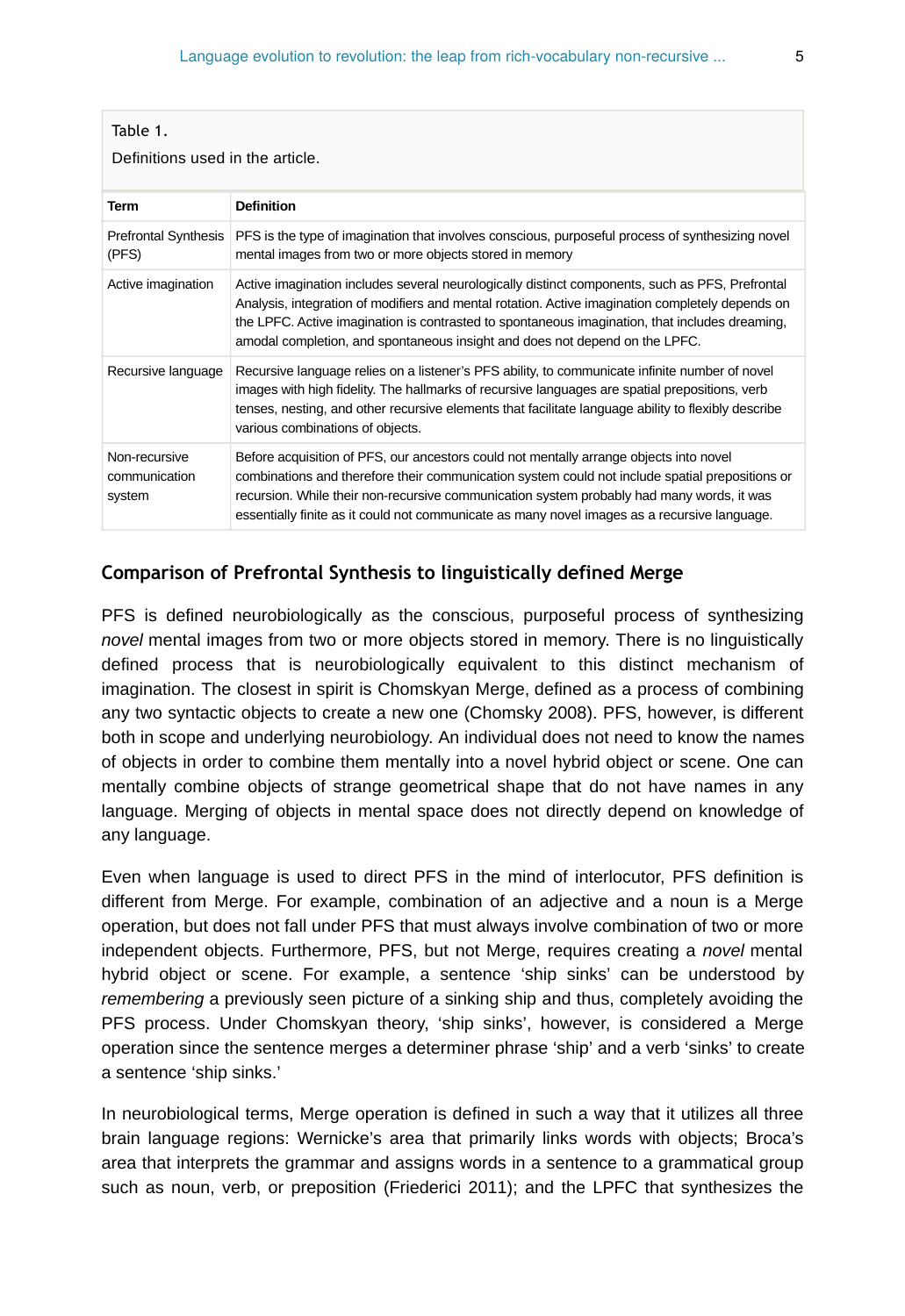objects from memory into a novel mental image according to sentence's description (Vyshedskiy et al. 2017b, Vyshedskiy et al. 2017a). Crucially, PFS definition leaves out interpretation of grammar in the Broca's area and leaves out linking words with objects in the Wernicke's area. PFS definition limits it to the function of the LPFC. Thus, PFS is defined significantly more narrowly than the Merge operation in both neurological and linguistic terms.

The difference between PFS and Merge can be also highlighted by the process of learning a new language in adulthood: when one studies German, Spanish or Italian, one learns new words (Wernicke's area) and new grammar rules (Broca's area), PFS, however, does not change a bit. The same PFS abilities can be used to understand German, Spanish, or Italian sentences. PFS, in other words, is *universal* across all modern human languages, despite different words and grammar rules.

#### **Prefrontal Synthesis ability is essential for recursive language**

All human languages *allow high fidelity transmission of infinite number of novel* images with the use of a *finite* number of words (here and later, words are understood as units of meaning, called sememes by linguists). The magic of using a finite number of words to communicate an infinite number of images completely depends on interlocutor's ability to conduct PFS. When we describe a novel image ("My house is the second one on the left, just across the road from the church"), we rely on the interlocutor to use PFS in order to visualize the novel image. When we tell stories, we are often describing things that the interlocutor has never seen before ("That creature has three heads, two tails, large green eyes, and can run faster than a cheetah") and we rely on the interlocutor to imagine the story in their mind's eye. As Steven Pinker put it, "the speaker has a thought, makes a sound, and counts on the listener to hear the sound and to recover that thought" (Pinker 2015). The importance of the PFS ability is best realized when one is attempting to understand sentences describing combination of objects. Consider the two sentences: "A dog bit my friend" and "My friend bit a dog." It is impossible to distinguish the difference in meaning using words or grammar alone, since both words and grammatical structure are identical in these two sentences. Understanding the difference in meaning and appreciating the misfortune of the 1<sup>st</sup> sentence and the humor of the 2<sup>nd</sup> sentence depends on interlocutor's PFS ability. Only after the LPFC forms these two different images in front of the mind's eye, are we able to understand the difference between these two sentences. Similarly, recursive statements with nested explanations ("a snake on the boulder to the left of the tall tree that is behind the hill") force interlocutor to use PFS to combine objects (a snake, the boulder, the tree, and the hill) into a novel scene. For this reason, linguists refer to modern full human languages as recursive languages.

This ability of recursive language to communicate an infinite number of novel images with the use of a finite number of words depends on interlocutor's PFS capacity and also is facilitated by spatial prepositions, verb tenses, nesting, and other common elements of grammar. Consider, for example, the exponential ability of spatial prepositions to increase the maximum number of distinct images that can be communicated with high fidelity (Fig.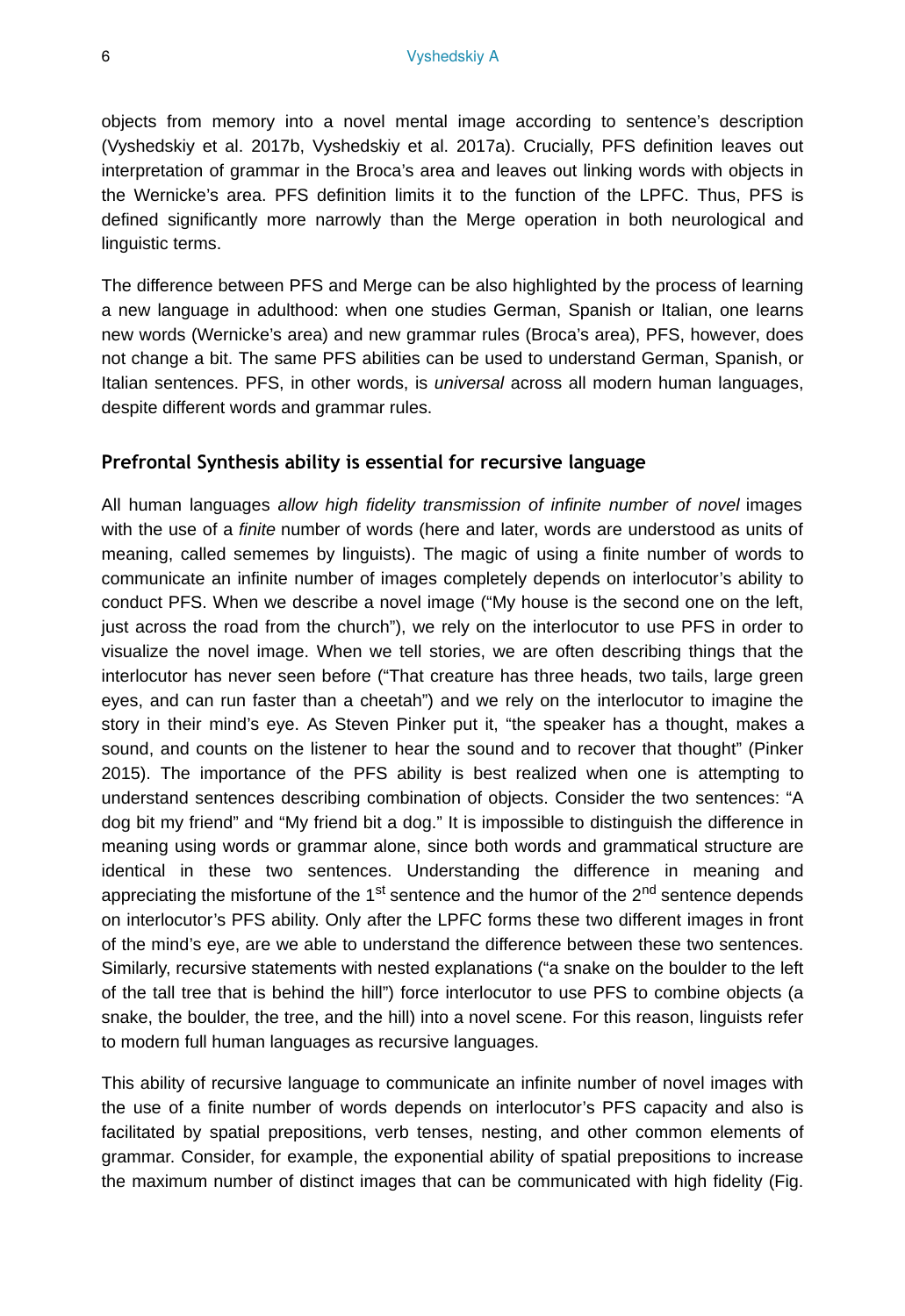2). In a language with no spatial prepositions or other recursive elements, 1000 nouns can communicate 1000 images to a listener. Adding just one spatial preposition allows for the formation of three-word phrases (such as: 'a bowl behind a cup' or 'a cup behind a bowl') and increases the number of distinct images that can be communicated from 1000 to one million (1000x1x1000, Fig. 2). Adding a second spatial preposition and allowing for fiveword sentences of the form object-preposition-object-preposition-object (such as: 'a cup on a plate behind a bowl') increases the number of distinct images that can be communicated to four billion (1000x2x1000x2x1000). The addition of a third spatial preposition increases the number of distinct images to 27 trillion (1000x3x1000x3x1000x3x1000), and so on. A typical language with 1000 nouns and 100 spatial prepositions can theoretically communicate  $1000^{\circ}101 \times 100^{\circ}100$  distinct images. This number is significantly greater than the total number of atoms in the universe. For all practical purposes, an infinite number of distinct images can be communicated by a recursive language with just 1000 words and a few prepositions.



#### Figure 2. doi

The graph shows the number of distinct objects combinations that can be conveyed with high fidelity in a communication system with 1,000 nouns as a function of the number of spatial prepositions.

The magic of using a finite number of words to communicate an infinite number of images completely depends on the PFS ability. A person lacking this ability is unable to construct novel mental images according to the rules imposed by spatial prepositions and, therefore, will not understand the meaning of spatial prepositions. In the theoretical example of a language with 1000 nouns and 100 spatial prepositions, the person with PFS disability will be limited in his/her comprehension to the 1000 nouns. Generalizing to other elements of language, we conclude that patients with PFS disability are expected to lack understanding of any recursive elements of language – the symptom reported by Fuster and Luria in *prefrontal aphasia* patients (Cole et al. 2014, Fuster 2008). (Since "aphasia" is translated from Greek as "speechless" and these patients have no problem with speech, we prefer to call their condition a "PFS disability.")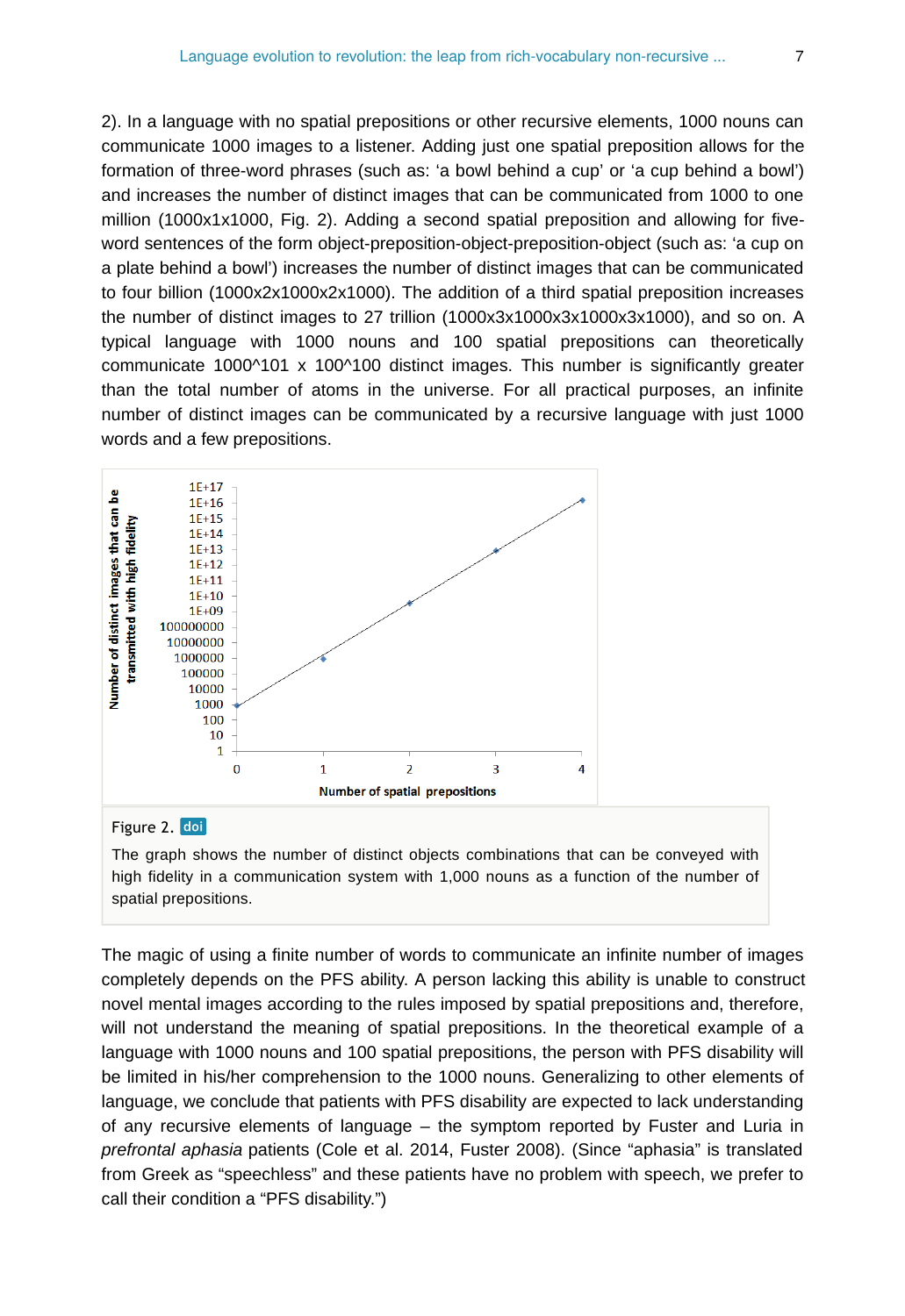Extending this argument from a single individual to a community of individuals with PFS disability, we note that the communication system in that community must be nonrecursive. Similarly, if we could envision a community of individuals who have not yet acquired the PFS ability phylogenetically, we could confidently say that they could not have understood recursive language and therefore could not have used spatial prepositions. They still could communicate, but their communication system must have been nonrecursive, void of spatial prepositions and other sentences describing object combinations. Linguistics does not have an established name for such a communication system with thousands of words and no recursion. We cannot refer to it as 'language' in order to avoid confusion with recursive language. Accordingly, we will simply refer to it as rich-vocabulary non-recursive communication system.

## **Use of recursive language in early childhood is necessary for acquisition of Prefrontal Synthesis**

PFS disability is not limited to individuals with LPFC damage. Individuals without any brain injury exhibit PFS disability if they were not exposed to recursive language in early childhood (Emmorey et al. 1993, Martin 2009, Martin et al. 2013, Pyers and Senghas 2009). In our meta-analysis of published research, ten out of ten individuals linguistically deprived until puberty suffered lifelong PFS disability despite learning significant vocabulary through intensive post-pubertal language therapy (Vyshedskiy et al. 2017b). E.g., Genie, who was linguistically isolated until the age of 13 years 7 months, expanded her vocabulary to several hundred words following multi-year rehabilitation, but never completely acquired ability to understand spatial prepositions, verb tense, or recursion (Curtiss 1977, Curtiss 1981). Furthermore, like other individuals with PFS disability, she invariably failed in nonverbal mental integration tasks that require PFS, such as those shown in Fig. 1 (Vyshedskiy et al. 2017b). As a child Genie was not exposed to any dialogic communications; the next group of individuals grew up exposed to conversations, but not with a recursive language.

About 90% of all congenitally deaf children are born to hearing parents (Mitchell and Karchmer 2004). In the US, these children typically receive special services, are introduced to a formal sign language and are encouraged to use this recursive language for communication. In less developed countries, however, deaf children may never be exposed to a formal sign language. To communicate, such families usually spontaneously invent homesign (a.k.a. kitchensign), a system of iconic gestures that consists of simple signs. The homesign system though is lacking spatial prepositions, verb tenses and other recursive elements of a formal sign language. In other words, deaf linguistic isolates grow up exposed to a non-recursive communication system with large number of sign-words. Our analysis shows that these individuals deprived of recursive conversations until puberty performed poorly in all PFS tests, both verbal and nonverbal (such as those shown in Fig. 1) despite focused multi-year post-pubertal rehabilitation efforts (Vyshedskiy et al. 2017b). The consistent observation of PFS disability in these individuals stands in stark contrast to their performance on memory as well as semantic tests: they could easily remember hundreds of newly learned words and recall previously seen objects from memory but had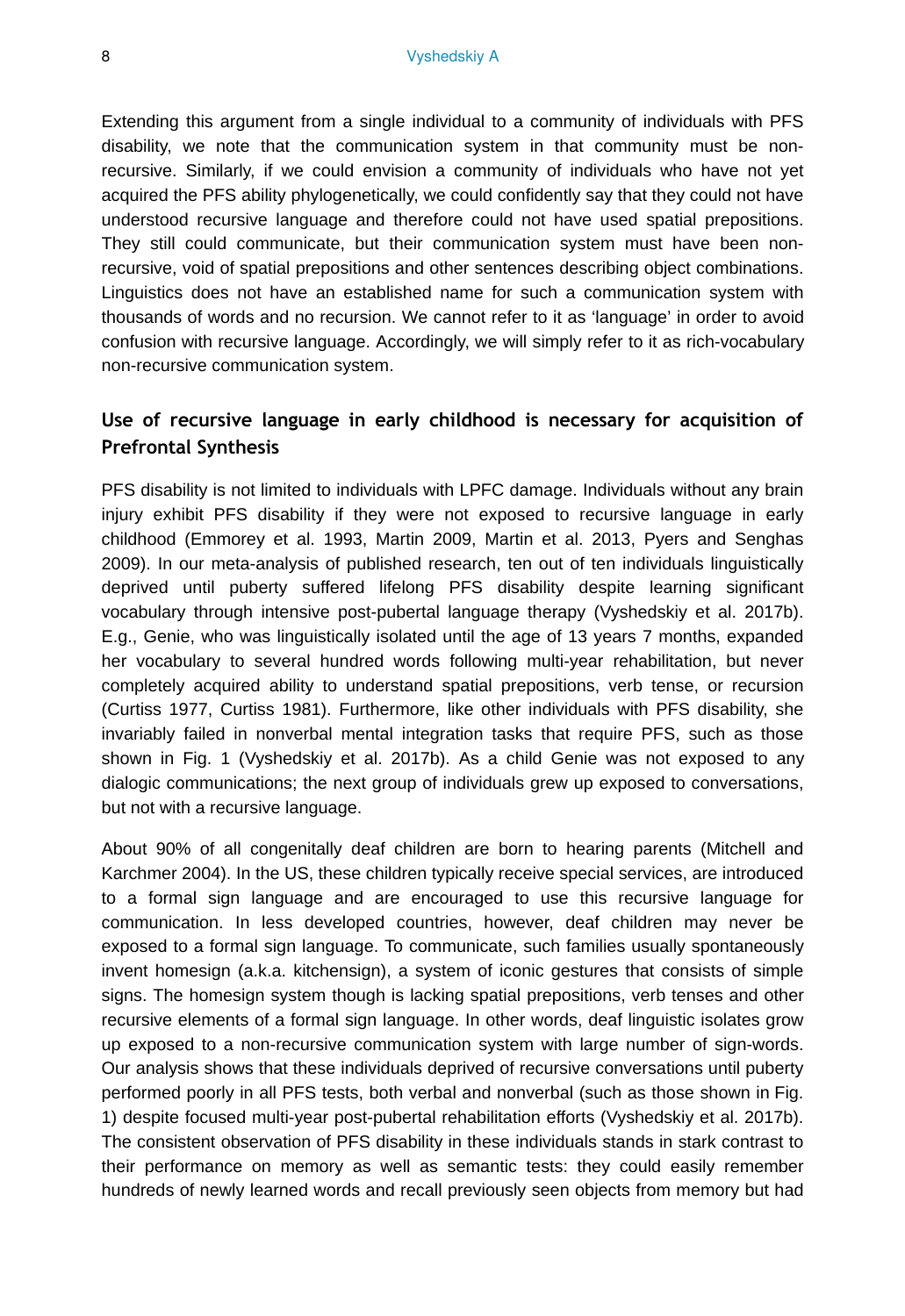real difficulty in any tasks requiring them to mentally combine these objects into novel configurations. Consider E.M., a deaf individual who was not introduced to a formal sign language until the age of 15 (Grimshaw et al. 1998). E.M. tested at age 19, four years after his acquisition of hearing aids and intensive language therapy, could not follow a direction to "put the green box in the blue box" (Grimshaw et al. 1998); he would pick up the appropriate two boxes and "move them through a variety of spatial arrangements, watching the examiner for clues as to which was correct." (Grimshaw et al. 1998) For successful completion of this task without relying on trial and error, one needs to use PFS to generate the novel mental image of the green box inside the blue box. In other words, the correct arrangement of physical objects is possible only after completing its mental simulation.

Isolated deaf children who grow up using homesign for communication must be distinguished from deaf children developing in a community of other deaf children, as they are known to be able to independently invent a recursive sign language of their own. In 1980, following the Sandinista revolution, the Nicaraguan government opened several vocational schools for deaf children. By 1983 there were over 400 students in the two schools. The school program emphasized spoken Spanish and lip reading, and discouraged the use of signs by teachers. The program failed and students were unable to learn the Spanish language in such a manner. However, the school provided fertile ground for deaf students to communicate with each other. In this process, children gradually spontaneously generated a new sign language, complete with *syntax*, verb agreement and other conventions of grammar (Kegl et al. 1999, Senghas 1995, Senghas 2004, Senghas and Coppola 2001). Studying generational differences between Nicaraguan children who grew up when the sign language was in its initial stage of development and those who grew up a decade later exposed to a richer vocabulary and more complex recursive elements demonstrated clear cognitive differences between the different cohorts of children (Martin et al. 2013, Martin 2009, Pyers et al. 2010).

Prelingual deafness is such a serious concern that the US government has enacted laws to identify affected newborns. In 1999, the US congress passed the "Newborn and Infant Hearing Screening and Intervention Act," which gives grants to help states create hearing screening programs for newborns. Otoacoustic Emissions Testing is usually done at birth, followed by an Auditory Brain Stem Response if the Otoacoustic Emissions test results indicated possible hearing loss. Such screening allows parents to expose deaf children to a formal sign language as early as possible and therefore avoid any delay in introduction to recursive language.

Lack of communication with the use of recursive language is a big concern in children with autism (Boucher et al. 2008) and can lead to PFS disability. The autism community refers to the phenomenon whereby children cannot combine disparate objects into a novel mental image as *stimulus overselectivity*, or *tunnel vision*, or *lack of multi-cue responsivity* (Lovaas et al. 1979, Ploog 2010, Schreibman 1988). The ASD community is very aware of this problem and there is wide consensus that intense *early intervention* should be administered to children as soon as they are diagnosed with ASD (Dawson et al. 2009). The goals of speech language pathologists (SLP) and Applied Behavior Analysis (ABA) therapists happen to be built around acquisition of PFS. SLPs commonly refer to PFS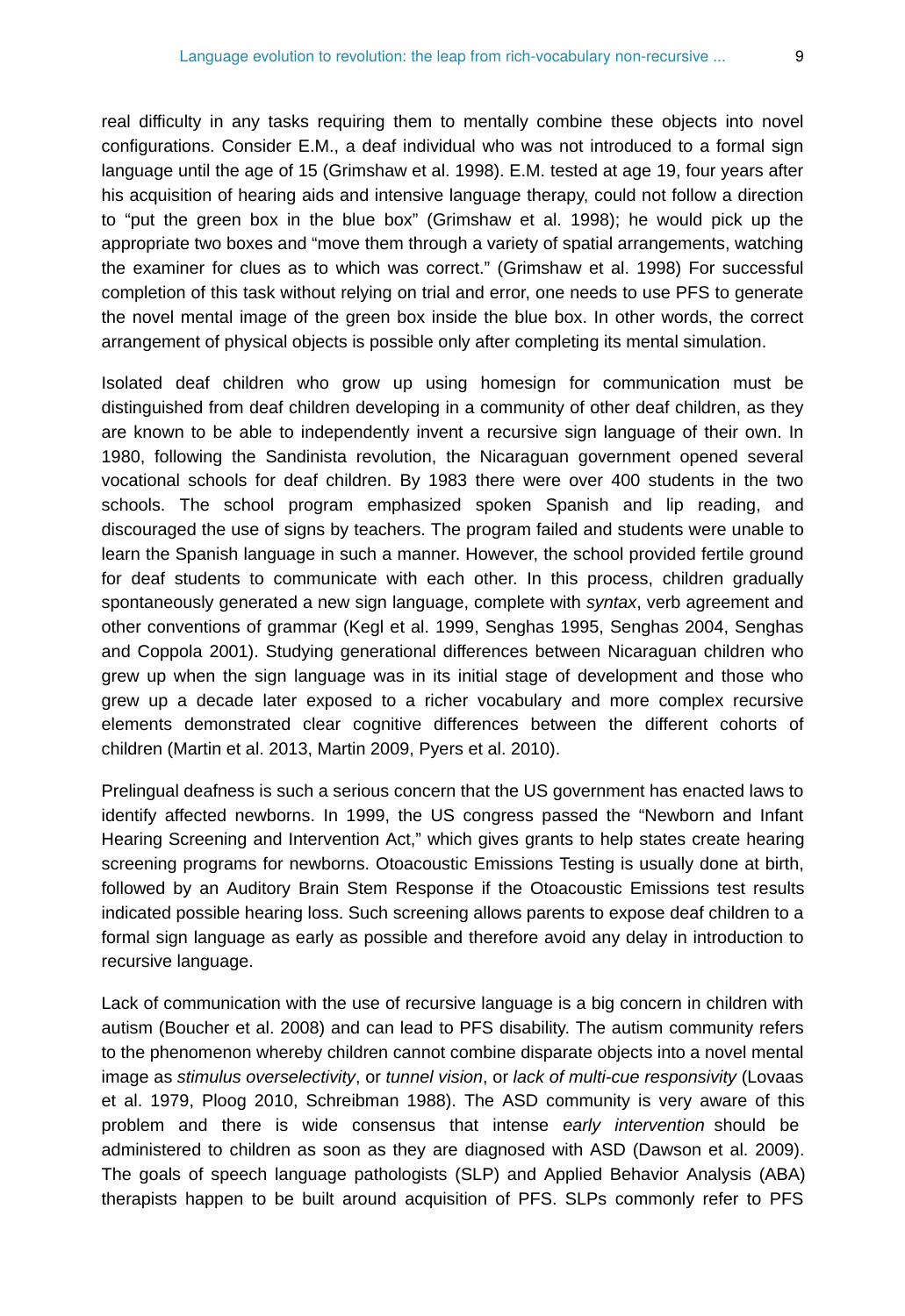developing techniques as "combining adjectives, location/orientation, color, and size with nouns," "following directions with increasing complexity," and "building the multiple features/clauses in the sentence" (American Speech-Language-Hearing Association 2016). In ABA jargon, these techniques are known as "visual-visual and auditory-visual conditional discrimination" (Axe 2008, Eikeseth and Smith 2013, Lowenkron 2006, Michael et al. 2017), "development of multi-cue responsivity" (Lovaas et al. 1979), and "reduction of stimulus overselectivity" (Ploog 2010).

Despite the best efforts of therapists, 30-40% of individuals diagnosed with autism spectrum disorder (ASD) experience lifelong PFS disability and the associated impairment in the ability to understand spatial prepositions, verb tenses and recursion (Fombonne 2003). These individuals, commonly referred to as having low-functioning ASD, typically exhibit full-scale IQ below 70 (Beglinger and Smith 2001, Boucher et al. 2008) and usually perform below the score of 85 in non-verbal IQ tests (Boucher et al. 2008). In fact, the PFS ability and the associated understanding of spatial prepositions and recursion may be the most salient differentiator between high-functioning and low-functioning ASD.

The PFS ability develops in neurotypical individuals between the ages of three and five (Halford 1984, Vyshedskiy et al. 2019), but the dependent relationship between the recursive dialogs and acquisition of PFS may already exist before the age of two. The randomized controlled study of institutionalized Romanian children demonstrated a significant difference at the age of eight between children placed in foster care and therefore exposed to recursive dialogs before the age of two and children who have been placed in foster care after the age of two. The former group performed better in mental integration tasks (Bick et al. 2015) and showed increased myelination, hypothesized to be an important part of synchronous frontoposterior neural network essential for PFS (Vyshedskiy and Dunn 2015).

The next significant decline in plasticity is around the age of five. When the left hemisphere is surgically removed before the age of five (to treat cancer or epilepsy), patients often attain normal cognitive functions in adulthood (using the one remaining hemisphere). Conversely, removal of the left hemisphere after the age of five often results in significant impairment of recursive language and PFS-based cognitive skills (BASSER 1962, Boatman et al. 1999, Krashen and Harshman 1972, Lenneberg 1967, Pulsifer et al. 2004).

Further reduction of plasticity occurs by the time of puberty; a lack of experience in recursive dialogs before puberty invariably results in PFS disability (Vyshedskiy et al. 2017b). While parts of the LPFC network retain some plasticity for a significantly longer period of time, since myelination of the LPFC continues into the third decade of life or later (Toga et al. 2006), this plasticity seems inadequate to assist individuals who were deprived of recursive language until puberty in the acquisition of PFS despite many years of intensive language therapy (Vyshedskiy et al. 2017b).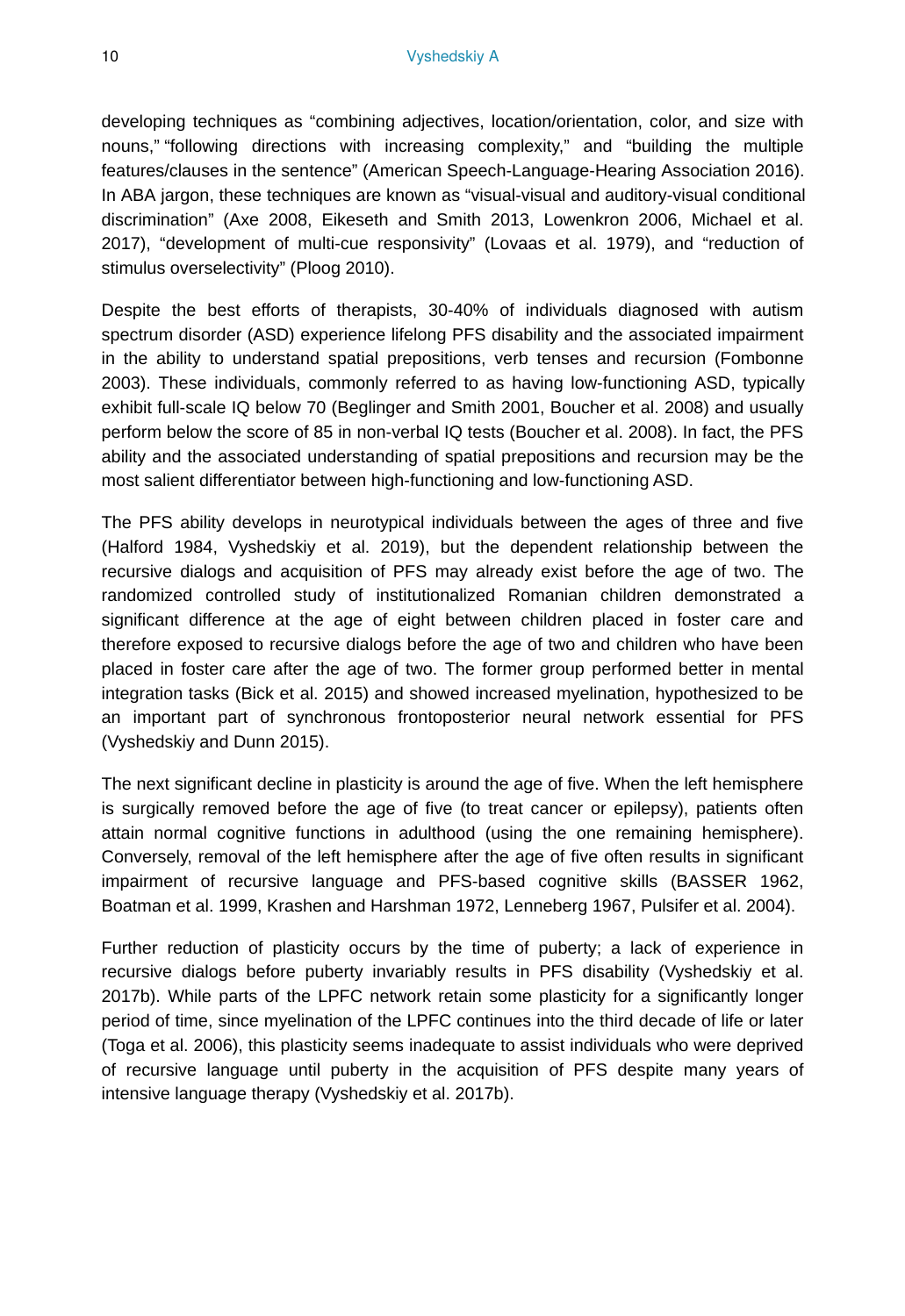It is commonly accepted that childhood use of recursive language is essential for normal cognitive development (Chomsky 1957, Curtiss 1981, Lenneberg 1967, Reynolds and Fletcher-Janzen 2007) and critical periods have been identified for many language-related functions, such as phoneme tuning (Kuhl et al. 1992, Kral 2013), grammar processing (Wartenburger et al. 2003), articulation control (Kim et al. 1997), and vocabulary acquisition (Snow and Hoefnagel-Hohle 1978). However, to understand language evolution, it is fundamentally important to realize the difference in critical periods for PFS and the rest of language-related functions. Phoneme tuning, grammar processing, articulation control, and vocabulary acquisition can all be significantly improved by training at any age (Kilgard and Merzenich 1998, Tallal et al. 1996) and, therefore, have weak critical periods. PFS, on the other hand, has a strong critical period. Similar to other traits with strong critical periods, such as monocular deprivation(Sherman and Spear 1982), filial imprinting in birds (Bateson 1979), and monaural occlusion (Knudsen et al. 1984), PFS cannot be acquired in adulthood. The neural infrastructure mediating PFS can only be established in early childhood.

#### **Evolutionary conundrum**

As is the case with ontogenetic development of many neurological systems from muscle innervation to the development of all sensory systems, nature's intent must be complemented by adequate nurture: normal development of vision requires stimulation of retina, normal development of hearing depends on auditory stimulation, normal development of somatosensory cortex is the function of tactile input, etc. What is highly unusual about the ontogenetic acquisition of PFS is that the necessary experience is provided by the exposure to a **purely cultural phenomenon**: dialogic communication using a recursive language.

For the normal development of vision, light reflected from surrounding objects has to reach the retina, but that occurs whenever it is light, independent of cultural exposure; for the normal development of the muscular system, the trophic factors released by muscles have to reach their neurons, but that occurs whenever a child is moving – the stimulation to neurons comes naturally even when a child is growing alone in a forest (Berardi et al. 2000). However, this is not the case with PFS. The development of neurological networks necessary for PFS in a child requires a community of humans using existing recursive language and willing to utilize it in communication with a child. Modern children who experience fewer conversational turns show significant reduction of frontoposterior fiber tracks (Romeo et al. 2018) and complete lack of recursive conversations is associated with complete PFS disability (Vyshedskiy et al. 2017b).

Two observations have a profound consequence on phylogenetic acquisition of recursive language:

1. dialogs with non-recursive homesign systems do not suffice for the acquisition of PFS and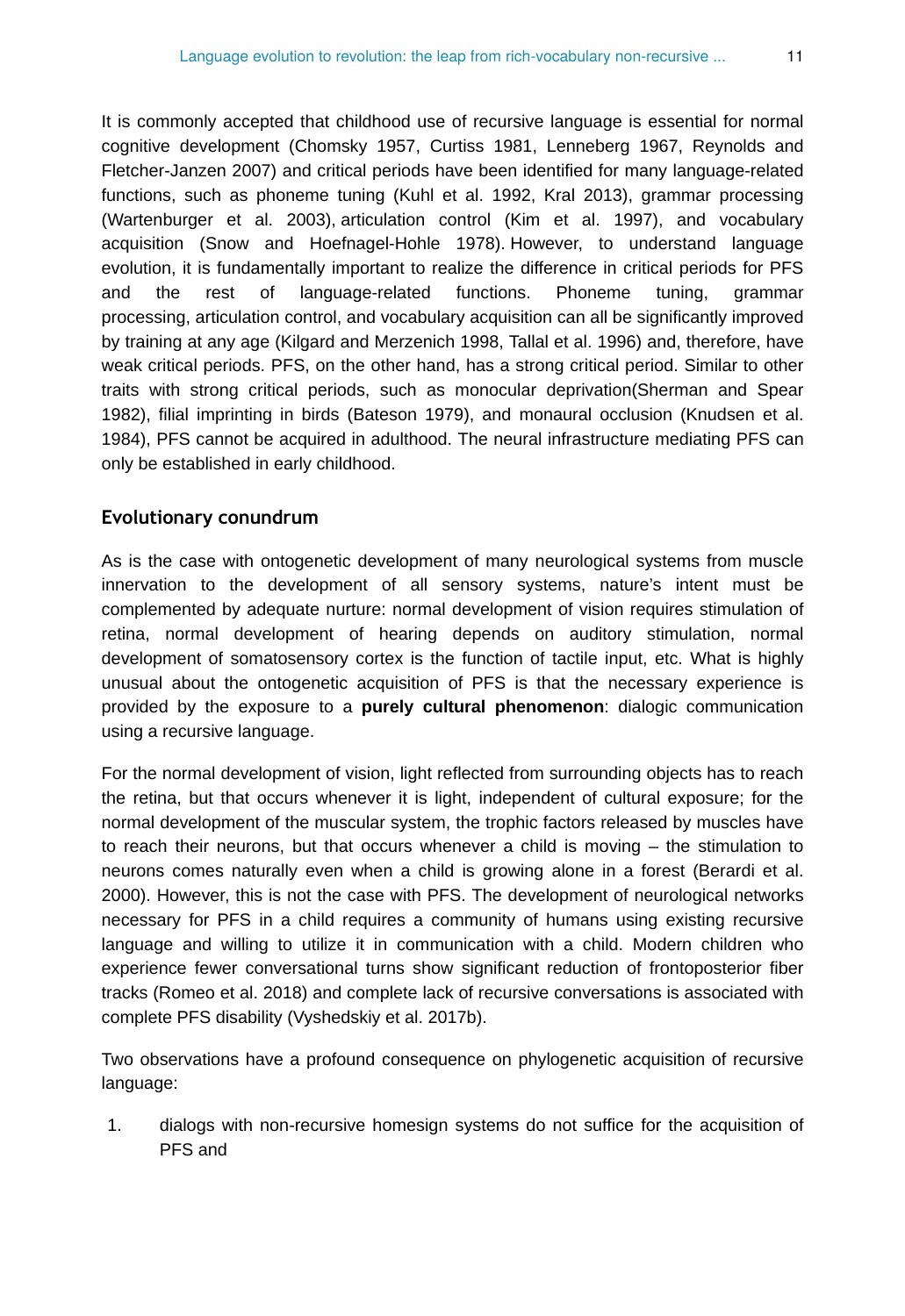2. dialogs with the use to a recursive language have to occur during the period of highest neural plasticity, which peaks before the age of two, diminishes greatly after the age of five, and expires completely some time before puberty.

Simply put, it is not enough to be fully genetically modern individual to acquire PFS, one needs to be exposed to recursive language early in childhood. This results in the proverbial 'chicken and the egg' problem since neither PFS nor recursive language could be acquired phylogenetically one before the other. This dependency creates an evolutionary barrier, which can be cleared only if multiple factors fall in place within a single generation. The following chapters put forward a hypothesis that resolves this conundrum by proposing that these two processes – the neurologically-based PFS and the culturally-transmitted recursive language – were acquired phylogenetically at the same time.

# **The evolutionary context**

## **Acquisition of Prefrontal Synthesis around 70,000 years ago**

Once we realize that PFS is a neurologically separate component of imagination, we must then ask when PFS was phylogenetically acquired? Archeological records indicate gradual, piece-meal process of accretion of symbolic artifacts such as perforated shells (Zilhao et al. 2010), use of pigments presumably in body decoration (Zilhao et al. 2010), and intentional burials (Klein 2009), over hundreds of thousands of years (Mcbrearty and Brooks 2000). However, symbolic thinking is not congruent to PFS. The symbolic use of objects can be accompanied by PFS in modern individuals, but PFS is not necessary for using an object as a symbol. For example, the use of red ochre may be highly symbolic due to its association with blood. However, this association may be entirely based on memory of an emotional event such as a bloody battle, as well as spontaneously formed imagery of a battle. Crucially, memory recall and spontaneously formed imagery (like in a dream or during an insight) do not rely on PFS (Vyshedskiy 2019) and therefore use of red ochre is not an indication of the PFS abilities in hominins. Similarly, simple personal ornaments such as perforated shells (Bouzouggar et al. 2007, d'Errico et al. 2005, Henshilwood 2004, Zilhao et al. 2010) could have been used as symbols of social power. However, neither their manufacturing nor their use signify the PFS ability. The line marks on stones and shells (Henshilwood et al. 2009), as well as geometrical figures and hand stencils painted on cave walls are undoubtedly associated with general improvement in the LPFC function and active imagination in their creators, but there is nothing in these artifacts indicating the presence of the most advanced component of active imagination, the PFS ability (Vyshedskiy 2019).

The first definitive evidence of PFS appears in the archeological record around 65,000 to 40,000 and it emerges simultaneously in several modalities:

- 1. composite figurative arts,
- 2. bone needles with an eye,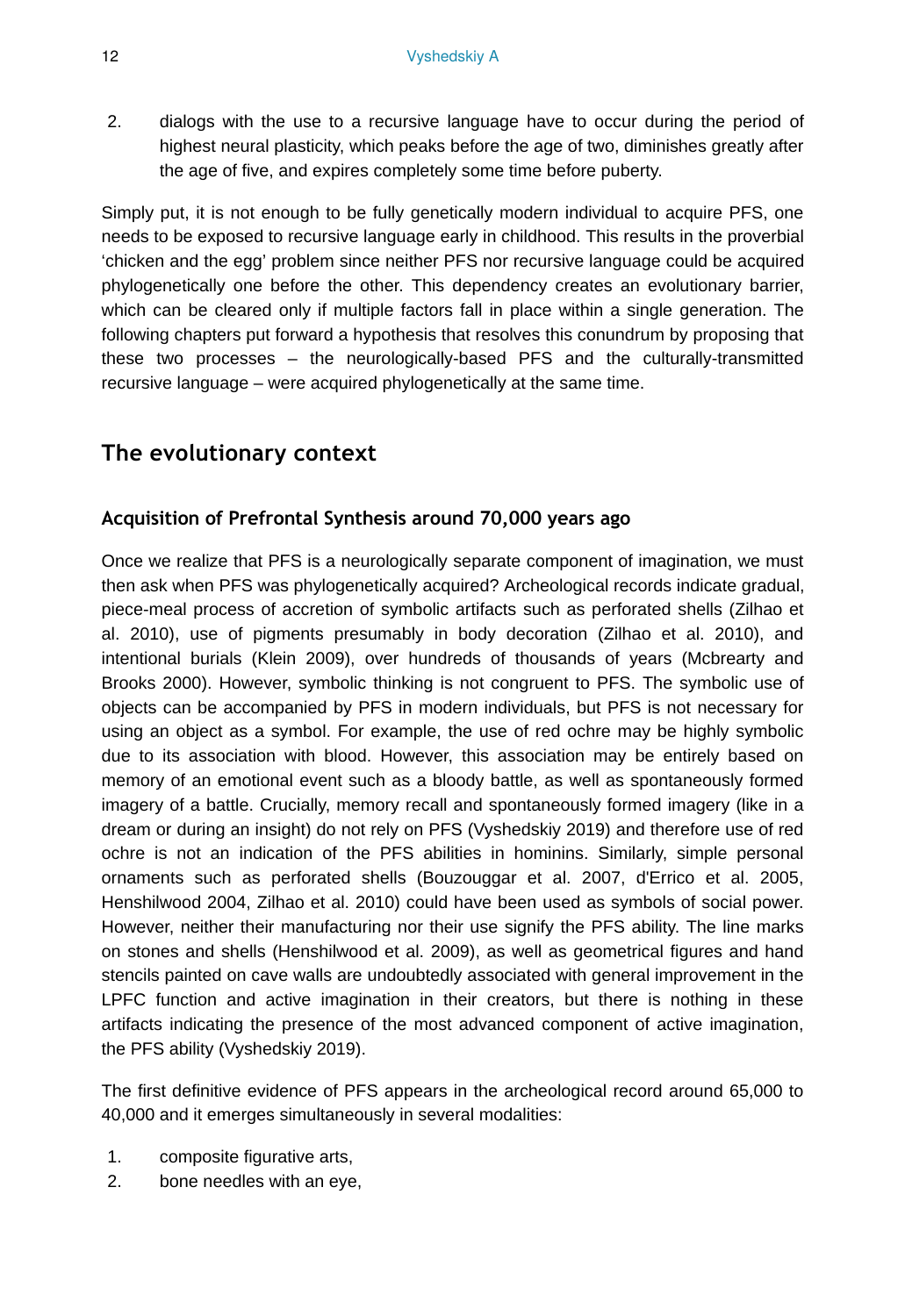- 3. construction of dwellings, and
- 4. elaborate burials. Together with
- 5. lightning-fast colonization of the globe and migration to Australia (presumably by boats) at around 62,000 years ago and
- 6. demise of the Pleistocene megafauna (presumably with the aid of animal traps) the archeological evidence indicates the presence of the PFS ability in hominins at about 62,000 years ago.

**1. Composite figurative objects**. Depiction of composite objects that don't exist in nature provides an undeniable evidence of PFS. These composite objects such as the Lowenmensch ("lion-man") sculpture from the caves of Lone valley in Germany (dated to 37,000 years ago) (Dalton 2003) must have been imagined by the artists by first *mentally synthesizing* parts of the man and beast together and then executing the product of this mental creation in ivory or other materials. The composite artworks such as lion-man from Germany, a bird-man from Lascaux, a lion-woman from Chauvet, and the engraving of a bird-horse-man from Hornos de la Peña provide a direct evidence that by 37,000 years ago some humans were capable of PFS.

**2. Creativity and innovation**. Improvement of stone tools is our best indication of improving active imagination. Turning an unformed cobblestone into a sharp tool requires an active purposeful imagination of a previously unseen object. According to Ian Tattersall, "To make a carefully shaped handaxe from a lump of rock not only demanded a sophisticated appreciation of how stone can be fashioned by fracture, but a mental template in the mind of the toolmaker that determined the eventual form of the tool" (Tattersall 1999). This "mental template" is different from the original cobblestone and therefore could not have been recalled from memory. It must have been actively imagined by the toolmaker. Apes do not manufacture stone tools in the wild and attempts to teach stone tools manufacturing to apes have failed (Toth et al. 1993), suggesting that this ability was acquired after humans have split from chimpanzee line 6 million years ago. The first stone tools, Mode One stone choppers, dated to about 3.3 (Harmand et al. 2015) to 2.5 (Semaw et al. 1997) million years ago are crude and asymmetrical. Starting from about 2 million years ago, hominins were capable of manufacturing a fine symmetrical Mode Two handaxes (Klein 2009). Neanderthals manufactured even better Mode Three Mousterian tools found in the archeological record from about 0.4 million years ago (Klein 2009). If the quality of stone tools is informing us of the quality of mental template and the corresponding LPFC ability to mold their percept into the mental template, then stone tools provide a time record of active imagination improving over the last 3 million years. However, general improvement in active imagination is not informing us on the presence of PFS. Modern individuals with PFS disability can manufacture any of the stone tools (unpublished observations) or wooden spears, suggesting that less sophisticated components of imagination can suffice for stone tools manufacturing process. In fact, individuals with severe intellectual disability (majority of whom have PFS disability) can be organized to manufacture all kinds of crafts (Lancioni et al. 1999).

What tools can unambiguously signify the presence of PFS in hominins? One of the most obvious examples of tools clearly associated with PFS are bone needles used for stitching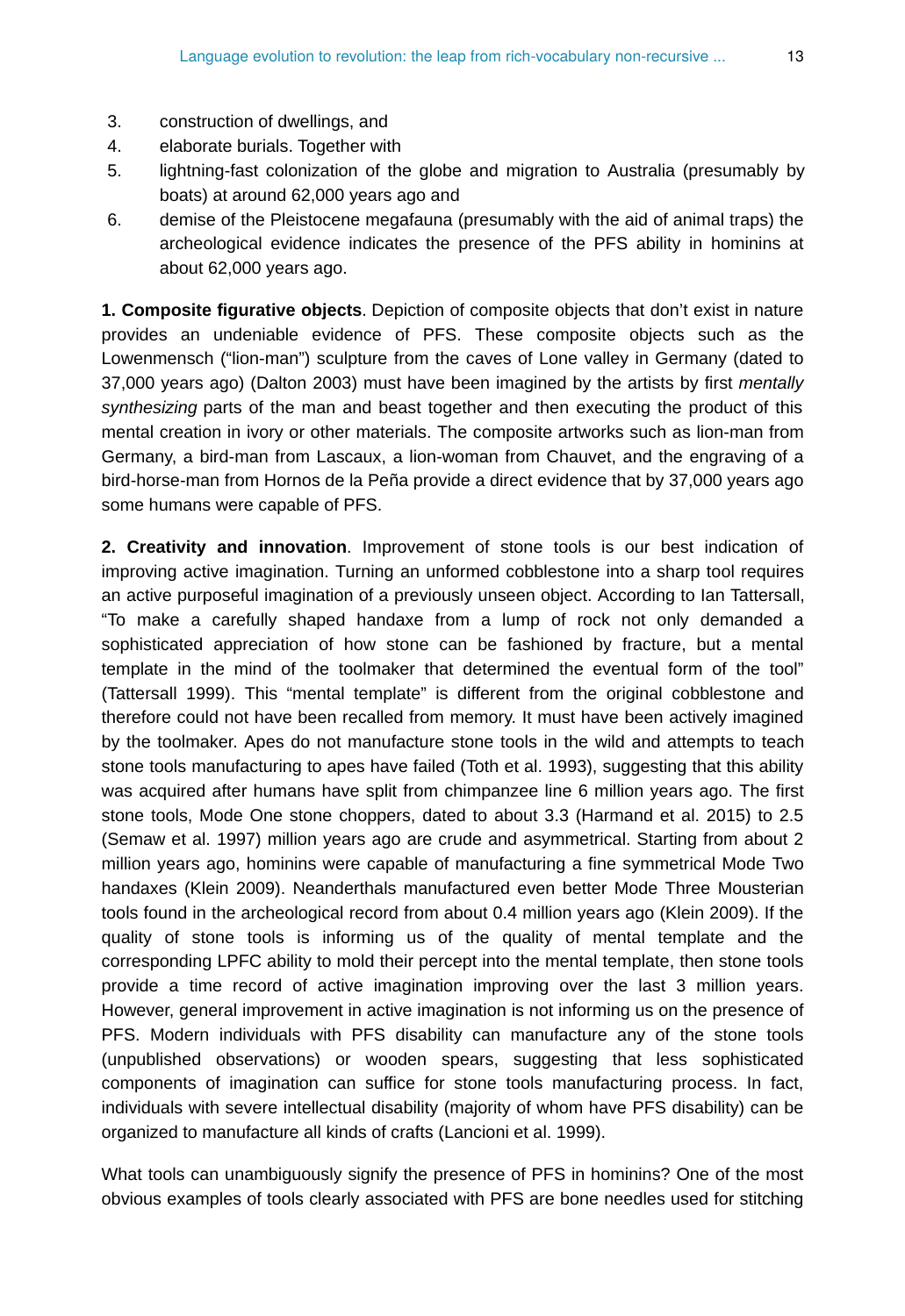clothing. To cut and stitch an animal hide into a well-fitting garment, one needs first to mentally simulate the process, i.e. imagine how the parts can be combined into a finished product that fits the body. Such mental simulation is impossible without PFS. Earliest bone needles are dated to 61,000 years ago (Backwell et al. 2008) and they provide the first unambiguous indication of PFS in some individuals.

**3. Design and construction**. Human dwellings are not built by reflex. An integral part of design and construction is visual planning, which relies on the mental simulation of all the necessary construction steps, which is impossible without PFS. There is little evidence of hominins constructing dwellings or fire hearths until the arrival of *Homo sapiens*. While Neanderthals controlled the use of fire, their hearths were usually very simple: most were just shallow depressions in the ground. There is almost a complete lack of evidence of any dwelling construction at this period (Kolen 2000). Conversely, the arrival of *Homo sapiens* is marked by a multitude of constructed structures including stone-lined and dug-out fireplaces, as well as unambiguous remains of dwellings, which all flourished starting around 30,000 years ago. These include foundations for circular hut structures at Vigne-Brune (Villerest) in eastern France, dating back to 27,000 years ago (Mellars 1996); postholes and pit clusters at a site near the village of Dolní Věstonice in the Czech Republic, dating back to 26,000 years ago (Verpoorte 2000), and mammoth bone structures at Kostienki, Russia and Mezirich, Ukraine (Holliday et al. 2007).

**4. Adorned burials and religious beliefs**. Religious beliefs and beliefs in afterlife are the ultimate products of PFS. An individual with PFS disability cannot be induced into believing in spirits, as they cannot imagine gods, cyclops, mermaids, or any other mythological creatures. The origin of religious beliefs can be traced by following the evidence of beliefs in the afterlife. Beliefs in the afterlife, in turn, are thought to be associated with adorned burials. Therefore, the development of religious beliefs may be inferred by studying the time period when humans started to bury their deceased in elaborate graves with accompanying "grave goods."

The oldest known human burial, dated at 500,000 years ago and attributed to *Homo heidelbergensis*, was found in the Sima de los Huesos site in Atapuerca, Spain, and consists of various corpses deposited in a vertical shaft (Arsuaga et al. 1997). A significant number of burials are also associated with Neanderthals: La Chapelle-aux-Saints, La Ferrassie, and Saint-Cesaire in France; Teshik-Tash in Uzbekistan; Shanidar Cave in Iraq (Delson 2004). However, whether or not these sites constitute actual burial sites is hotly disputed. Their preservation could well be explained by natural depositions (Gargett et al. 1989). Even if those burials were made deliberately, the goal may have been to simply toss the bodies away in order to discourage hyena intrusion into the caves (Tattersall 1999). In any case, these early burials completely lack the "grave goods" that would indicate the belief in an afterlife (Tattersall 1999).

Human skeletal remains that were intentionally stained with red ochre were discovered in the Skhul and Qafzeh caves, in Levant and dated to approximately 100,000 years ago (Mayer et al. 2009). One of the burials contains a skeleton with a mandible of a wild boar, another contains a woman with a small child at her feet, and yet another one contains a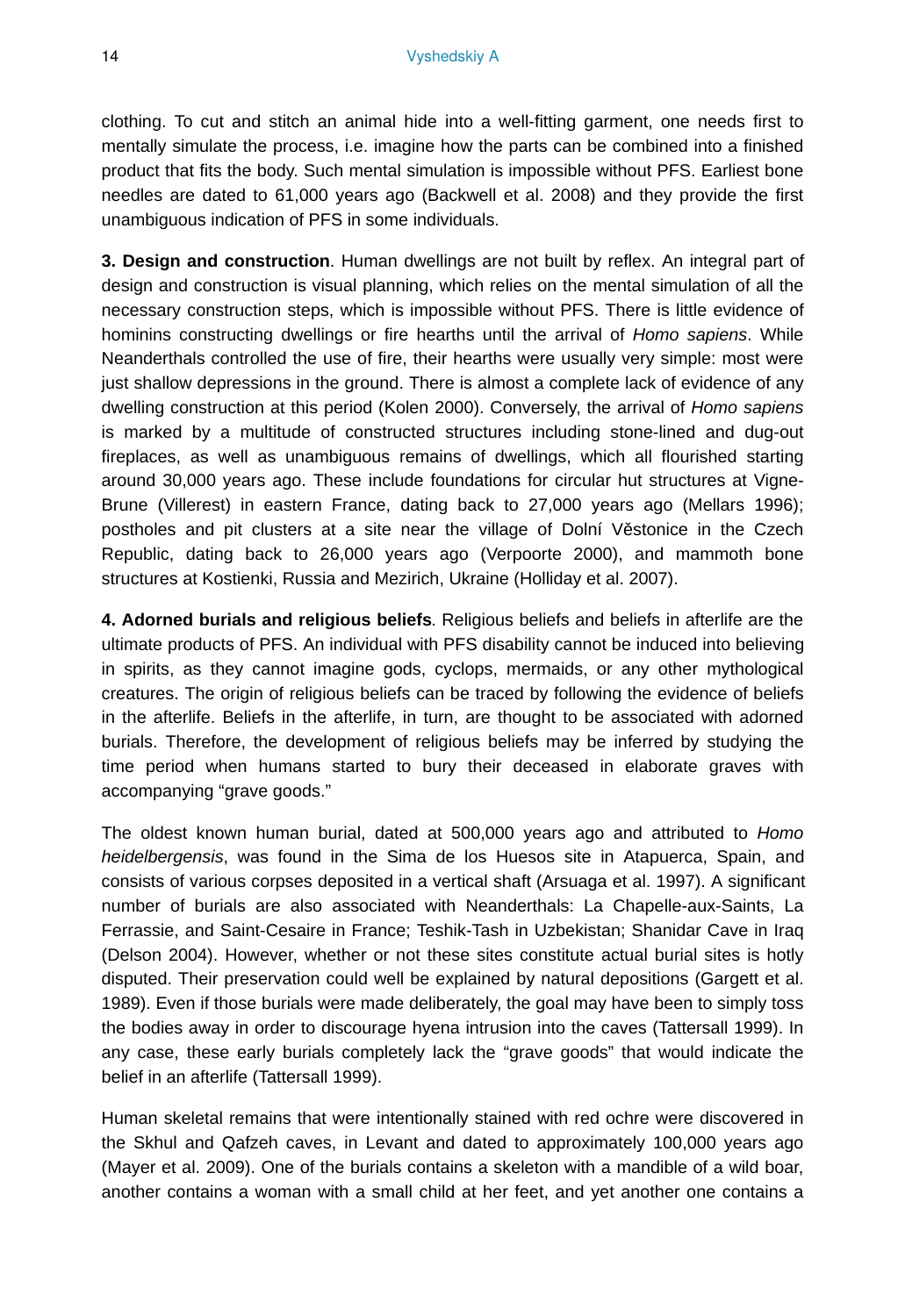young man with a possible offering of deer antlers and red ochre (McCown and Keith 1939). While these burials are clearly intentional, whether or not they indicate the belief in an afterlife is uncertain. The ochre by itself is an inconclusive evidence. For example, ochre could have been used during lifetime to protect skin from insects (Horváth et al. 2019) and the deceased could have been buried still bearing the ochre marks. The small number of "offerings" found in these burial sites may have simply been objects that fell into the burial pit accidentally. In any case, there is not enough conclusive evidence from these early burials to judge the occupants' beliefs in an afterlife.

The number of known *adorned* burials and the sophistication of the offerings significantly increase around 40,000 years ago. To date, over one hundred graves of *Homo sapiens* have been discovered that date back to the period between 42,000 and 20,000 years ago (Giacobini 2007). In many cases several bodies were interred in a single grave. Burial offerings were commonplace and ochre was used abundantly. Examples include: a burial in Lake Mungo, Australia of a man sprinkled with red ochre, dating back to 42,000 years ago (Habgood and Franklin 2008); an elaborate burial in Sungir, Russia that includes two juveniles and an adult male wearing a tunic adorned with beads and carefully interred with an astonishing variety of decorative and useful objects, dating back to 30,000 years ago (Pettitt and Bader 2015); a grave in Grimaldi, Italy, which contains the remains of a man and two adolescents along with burial offerings from around 40,000 years ago (Giacobini 2007); and a site in Dolni Vestonice, in the Czech Republic where a woman was buried between two men and all three skulls were covered in ochre dating back to 28,000 years ago (Klima 1987). The appearance of adorned burials in multiple geographical locations is consistent with the PFS ability in most individuals by 40,000 years ago (Giacobini 2007).

**5. Fast colonization of the globe and migration to Australia.** Hominins diffusing out of Africa had been colonizing the Europe and Asia long before the arrival of *Homo sapiens*: the remains of *Homo erectus* have been found as far as in Spain (Toro-Moyano et al. 2013) and Indonesia (Swisher III et al. 2001) and Neanderthals remains have been found in Europe and Asia (Gibbons 2011). However, both the extent and the speed of colonization of the planet by *Homo sapiens* 70,000 to 65,000 years ago are unprecedented. Our ancestors quickly settled Europe and Asia and crossed open water to Andaman Islands in the Indian Ocean by 65,000 years ago (Macaulay 2005) and Australia as early as 62,000 years ago (Thorne et al. 1999). Migration to Australia is consistent with the use of boats by early modern humans further underlying their propensity for technological innovations.

**6. Building animal traps and demise of the Pleistocene megafauna.** Without PFS one cannot envision the building of an animal trap, e.g. pitfall trap, which requires digging a deep pit and camouflaging it with twigs and branches. PFS aids trap building in three ways. First, a leader can use PFS to mentally simulate multiple ways to build a trap. Second, a leader could use PFS to think through the step-by-step process of building a trap. Finally, a leader could communicate the plan to the tribe: "We will make a trap by digging a large pit and covering it with tree branches. A mammoth will then fall into the pit; no need to attack a mammoth head on." In fact, early modern humans are known for building traps; traps for herding gazelle, ibex, wild asses and other large animals were found in the deserts of the Near East. Some of the traps were as large as 60km (37miles) in length (Holzer et al.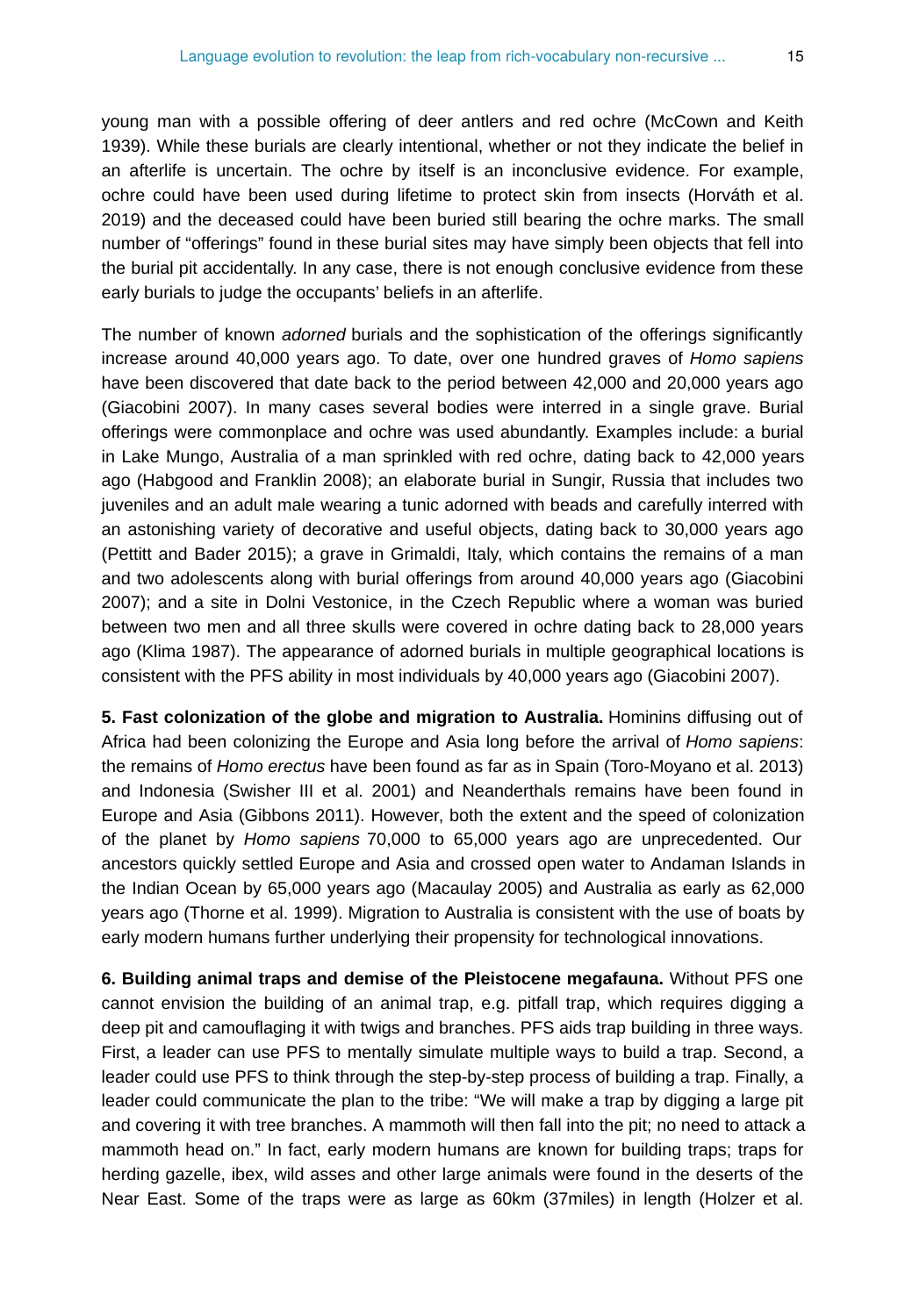2010). Funnel-shaped traps comprising two long stone walls (up to 60 kilometers in length!) converged on an enclosure or pit at the apex. Animals were probably herded into the funnel until they reached the enclosure at the apex surrounded by pits, at which point the animals were trapped and killed. Some traps date back to as early as the 7th millennium BC (Holzer et al. 2010). The building process must have been pre-planned by a tribe leader (or several leaders) and then explained to all the workers. Each worker, in turn, would have had to understand exactly what they needed to do: collect proper stones, assemble stones into a wall, and have the two walls meet at the apex 60 km away from where they started.

The correlation of human migration with demise of the Pleistocene megafauna (Barnosky et al. 2004, Smith et al. 2018) is consistent with PFS that would have enabled mental planning of sophisticated attack strategies with the use of animal traps (Holzer et al. 2010).

**Conclusions from paleontological evidence.** There is no evidence of the PFS ability in hominins before 65,000 years ago and there is an *abundance* of clear and unambiguous evidence of the PFS ability in hominins after around 62,000 years ago. Composite objects executed in bone and cave paintings, bone needles with an eye, construction of dwellings, appearance of adorned burials, and steadfast colonization of the planet are all the external manifestations of PFS. The PFS-related artifacts are highly correlated with each other in time and geography and are associated with *Homo sapiens* diffusion out of Africa around 70,000 years ago. This abrupt change toward modern imagination has been characterized by paleoanthropologists as the "Upper Paleolithic Revolution" (Bar-Yosef 2002), the "Cognitive revolution" (Harari 2014, and the "Great Leap Forward" (Diamond 2014) and it is consistent with acquisition of PFS sometime shortly before 62,000 years ago (for a more skeptical position, see (Mcbrearty and Brooks 2000). Remember, however, that researchers arguing for a more gradual cultural and technological elaboration do not differentiate between 'symbolic artifacts,' general 'active imagination artifacts,' and specific 'PFS artifacts.' There is no doubt that accretion of 'symbolic artifacts' (use of ochre) and 'active imagination artifacts' (stone tools) is gradual over hundreds of millennia. It is the appearance of specific PFS evidence that seems to be relatively abrupt). The genetic bottleneck that has been detected around 70,000 (Amos and Hoffman 2010) may have been associated with "founder effect" of few individuals who acquired PFS and thus developed a significant competitive advantage over the rest of hominins. In the rest of the manuscript we try to deduce what could have triggered their PFS acquisition.

## **Could development of articulate speech trigger prefrontal synthesis acquisition 70,000 years ago?**

The articulate speech of humans is unique among primates. The vocal tract of our closest relatives, chimpanzees, is extremely limited in its ability to modulate sound. While there is no theoretical limit on the number of different vocalizations nonhuman primates can generate (Fitch et al. 2016), attempts to teach chimpanzees articulate speech have failed (Crystal and Crystal 2003) and the range of distinct vocalizations observed in the wild is limited to between 20 and 100 (Mitani et al. 1992, Slocombe and Zuberbuhler 2007,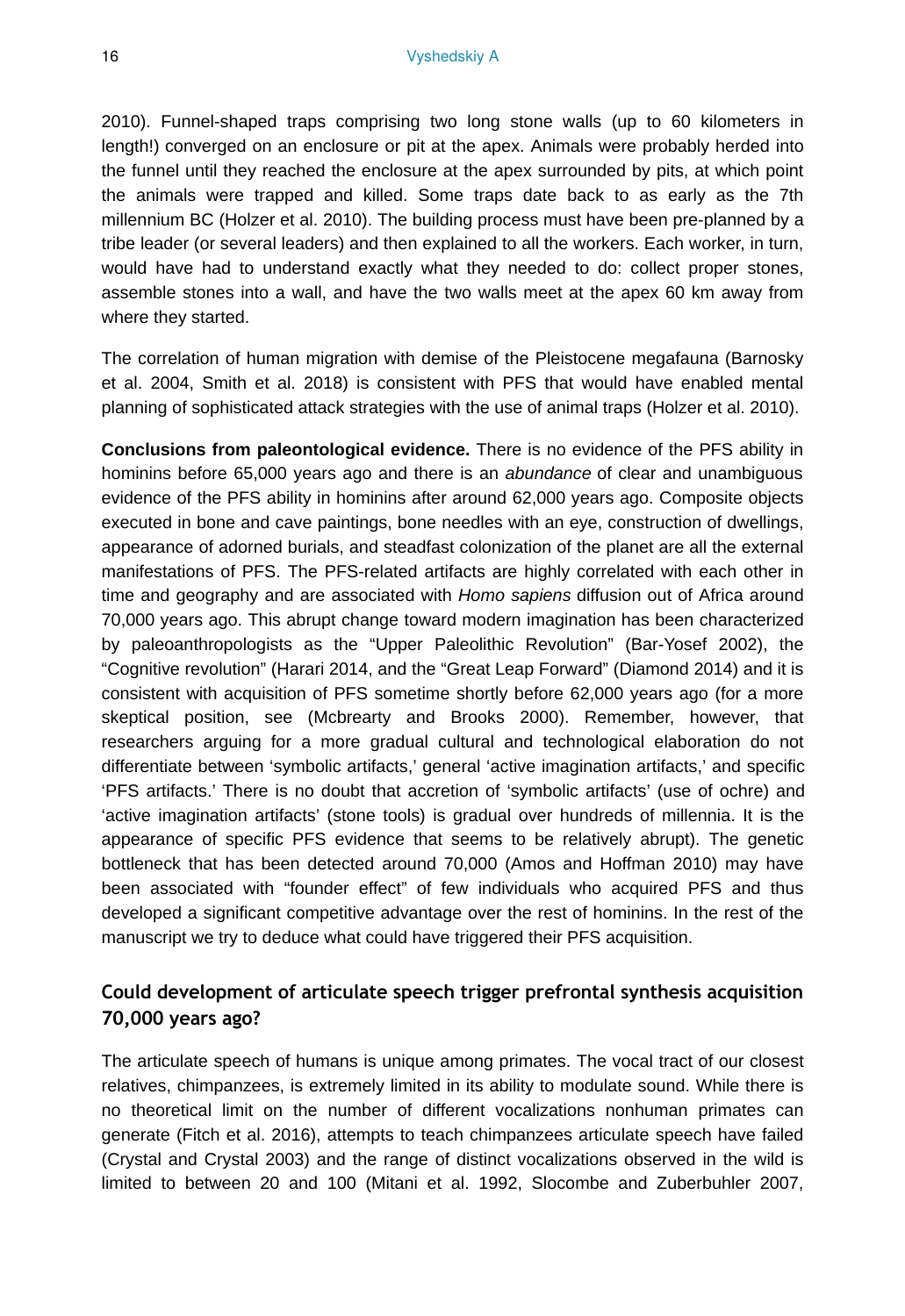Slocombe et al. 2008, Goodall 1965). On the contrary, human languages contain tens of thousands of different words easily generated by the modern human vocal apparatus. If development of articulate speech could have triggered PFS acquisition, that would explain the human cognitive revolution 70,000 years ago. Unfortunately, the dates do not match.

Evolutionary changes in the vocal tract have been extensively studied by paleoanthropologists (Frayer 2017, Tattersall 1999, Tattersall 2014). The modern vocal apparatus developed as a result of changes of the structure and the position of many organs that play a role in generating and modulating vocalizations: larynx, tongue, musculature of the mouth, lips, and diaphragm as well as the neurological control of the associated musculature. While cartilaginous and soft tissue is not preserved in the fossil record, we can draw conclusions about the evolution of vocal apparatus from the bony structures which do survive. Dediu and Levinson cite five lines of converging evidence pointing to acquisition of modern speech apparatus by 600,000 years ago (Dediu and Levinson 2013):

- 1. the changes in hyoid bone,
- 2. the flexion of the bones of the skull base,
- 3. increased voluntary control of the muscles of the diaphragm,
- 4. anatomy of external and middle ear, and
- 5. the evolution of the FOXP2 gene.

**1. The changes in hyoid bone.** This small U-shaped bone lies in the front of the neck between the chin and the thyroid cartilage. The hyoid does not contact any other bone. Rather, it is connected by tendons to the musculature of the tongue, and the lower jaw above, the larynx below, and the epiglottis and pharynx behind. The hyoid aids in tongue movement used for swallowing and sound production. Accordingly, phylogenetic changes in the shape of the hyoid provide information on the evolution of the vocal apparatus.

The hyoid bone of a chimpanzee is very different from that of a modern human (Frayer and Nicolay 2000). The australopith hyoid bone discovered in Dikika, Ethiopia, and dated to 3.3 million years ago closely resembles that of a chimpanzee (Alemseged et al. 2006). The *Homo erectus* hyoid bone recovered at Castel di Guido, Italy, and dated to about 400,000 years ago reveals the "bar-shaped morphology characteristic of *Homo*, in contrast to the bulla-shaped body morphology of African apes and *Australopithecus"* (Capasso et al. 2008). Neanderthal hyoids are essentially identical to that of a modern human in size and shape: these have been identified in Kebara, Israel (Arensburg et al. 1989) and El Sidrón, Spain (Cabo et al. 2003). At the same time these are also identical to hyoid of *Homo heidelbergensis* from Sima de los Huesos, Spain (Martínez et al. 2008) suggesting that the latter was a direct ancestor of both *Homo neanderthalensis* and *Homo sapiens* and had already possessed a nearly modern hyoid bone (D'Anastasio et al. 2013, Dediu and Levinson 2013). The similarities between Neanderthal and modern human hyoid make it likely that the position and connections of the hyoid and larynx were also similar between the two groups.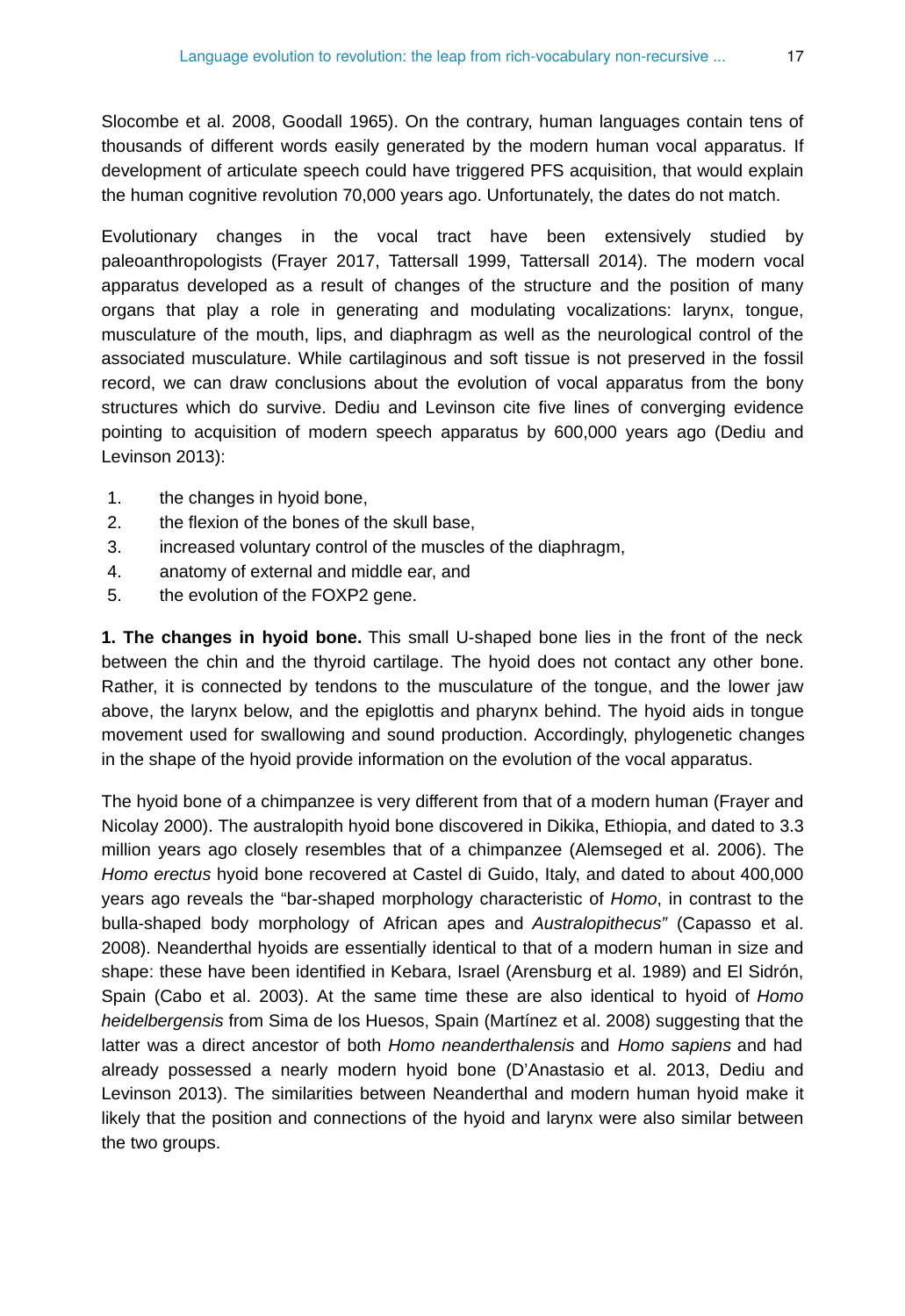**2. The flexion of the bones of the skull base.** Laitman (Laitman and Reidenberg 1988, Laitman et al. 1979) has observed that the roof of the vocal tract is also the base of the skull and suggested that evolving vocal tract is reflected in the degree of curvature of the underside of the base of the skull (called basicranial flexion). The skull of *Australopithecus africanus* dated to 3 million years ago shows no flexing of the basicranium, as is the case with chimpanzees (Laitman and Heimbuch 1982). The first evidence of increased curvature of the base of the basicranium is displayed in *Homo erectus* from Koobi Fora, Kenya, 1.75 million years ago (Laitman et al. 1979). A fully flexed, modern-like, basicranium is found in several specimen of *Homo heidelbergensis* from Ethiopia, Broken Hill 1, and Petralona from about 600,000 years ago (Laitman and Reidenberg 1988)*.*

**3. Increased voluntary control of respiratory muscles.** Voluntary cortical control of respiratory muscles is a crucial prerequisite for complex speech production (MacLarnon and Hewitt 1999). Greater cortical control is associated with additional enervation of the diaphragm, that can be detected in fossils as an enlarged thoracic vertebral canal. *Homo erectus* from 1.5 million years ago (Turkana Boy) has no such enlarged canal, but both modern humans and Neanderthals do (Dediu and Levinson 2013), providing converging evidence for acquisition of modern-like vocal apparatus by 600,000 years ago*.*

**4. The anatomy of external and middle ear.** Modern humans show increased sensitivity to sounds between 1kHz and 6kHz and particularly between 2kHz and 4kHz. Chimpanzees, on the hand, are not particularly sensitive to sounds in this range (Martinez et al. 2004, Martínez et al. 2008). Since species using complex auditory communication systems, tend to match their broadcast frequencies and the tuning of perceptual acuity (Kojima 1990), it was argued that changes in the anatomy of external and middle ear in hominins are indicative of the developing speech apparatus. Data from several Neanderthal and *Homo heidelbergensis* fossils indicate a modern-human like pattern of sound perception with highest sensitivity in the region around 4kHz, that is significantly different from that of chimpanzees (Martinez et al. 2004, Quam and Rak 2008).

**5. The evolution of the FOXP2 gene.** The most convincing evidence for the timing of the acquisition of the modern speech apparatus is provided by DNA analysis. The FOXP2 gene is the first identified gene that, when mutated, causes a specific language deficit in humans. Patients with FOXP2 mutations exhibit great difficulties in controlling their facial movements, as well as with reading, writing, grammar, and oral comprehension (Vargha-Khadem et al. 1995).The protein encoded by the FOXP2 gene is a transcription factor. It regulates genes involved in the production of many different proteins. The FOXP2 protein sequence is highly conserved. There is only one amino acid difference in the chimpanzee lineage going back some 70 million years to the common ancestor with the mouse (Enard et al. 2002). The FOXP2 proteins of chimpanzee, gorilla and rhesus macaque are all identical. This resistance to change suggests that FOXP2 is extraordinarily important for vertebrate development and survival. Interestingly, there is a change of two amino acids in FOXP2 that occurred over the last 6 million years, during the time when the human lineage had split off from the chimpanzee. These two amino acid substitutions predate the human-Neanderthal split. Both amino acid substitutions were found in two Neanderthals from Spain (Krause et al. 2007), as well as in Neanderthals from Croatia (Green et al. 2010),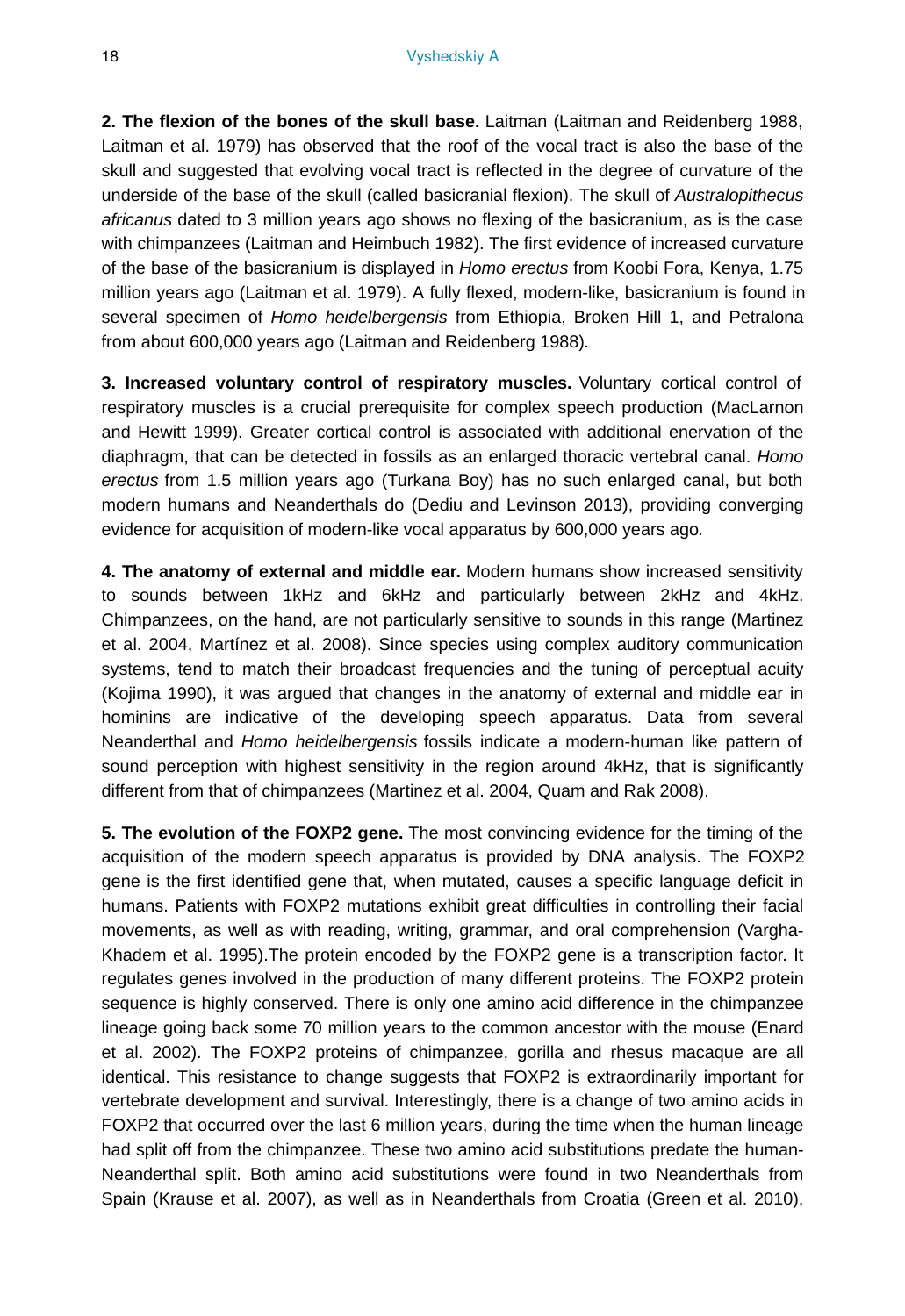and in Denisovans, an extinct Asian hominin group related to Neanderthals (Reich et al. 2010). This indicates that *Homo heidelbergensis,* the common ancestor of *Homo sapiens* and Neanderthals, already had the two "human specific" amino acid substitutions. Despite evidence of possible further evolution of FOXP2 in *Homo sapiens* (Maricic et al. 2012), the comparatively fast mutation rate of FOXP2 in hominins indicates that there was strong evolutionary pressure on development of the speech apparatus before *Homo sapiens* diverged from Neanderthals over 500,000 years ago (Green et al. 2008).

**Conclusions on acquisition of articulate speech.** Based on these five lines of evidence — the structure of the hyoid bone, the flexion of the bones of the skull base, increased voluntary control of the muscles of the diaphragm, anatomy of external and middle ear, and the FOXP2 gene evolution — most paleoanthropologists conclude that the speech apparatus experienced significant development starting with *Homo erectus* about two million years ago and that it reached modern or nearly modern configurations in *Homo heidelbergensis* about 600,000 year ago (Dediu and Levinson 2013, Tattersall 1999). Dediu and Levinson write: "there is ample evidence of systematic adaptation of the vocal apparatus to speech, and we have shown that this was more or less in place by half a million years ago" (Dediu and Levinson 2013). We will never know the extent of *Homo heidelbergensis* neurological control of their speech, however, considering that chimpanzee communication system already has 20 to 100 different vocalizations (Mitani et al. 1992, Slocombe and Zuberbuhler 2007, Slocombe et al. 2008), it is likely that the modern-like remodeling of the vocal apparatus in *Homo heidelbergensis* extended their range of vocalizations by orders of magnitude. In other words, by 600,000 years ago the number of distinct verbalizations used by hominins for communication was on par with the number of words in modern languages. Thus, by 600,000 years ago the number of words in the lexicon could **not** have been holding back acquisition of PFS and recursive language. Articulate speech likely has been an important prerequisite to, but could not be the trigger for PFS acquisition 70,000 years ago. It also follows that hominin groups with fluent articulate speech must have existed for hundreds of millennia before acquisition of PFS. In many regards these hominins must have been similar to patients with prefrontal aphasia discussed in the introduction who have fluent speech, but completely limited to non-recursive dialogs due to PFS disability.

## **Young children must have invented first recursive elements of language – the Romulus and Remus hypothesis**

As discussed in the introduction, PFS is not acquired ontogenetically unless children are exposed to recursive language in early childhood. According to our analysis, non-recursive communication system (called kitchensign or homesign, as opposed to a formal sign language) is unable to facilitate acquisition of PFS even in genetically modern children (Vyshedskiy et al. 2017b). These children uniformly exhibit lifelong PFS disability as assessed by both verbal and nonverbal tests despite many years of focused post-pubertal rehabilitation. Our analysis shows that early childhood use of recursive language is essential for acquisition of PFS (Vyshedskiy et al. 2017b). Thus, it follows that phylogenetically, PFS must have been acquired at the same time as recursive language.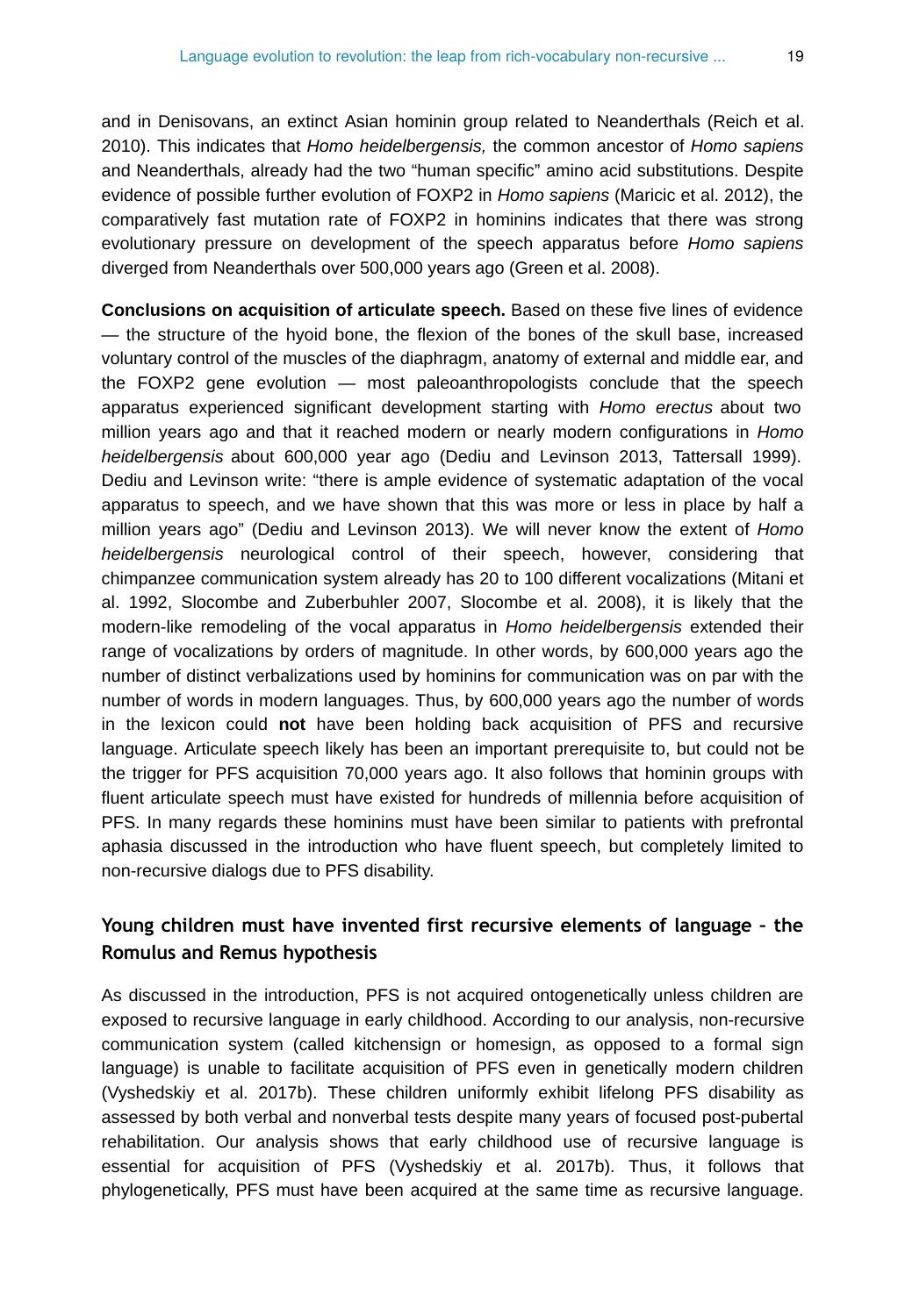Since PFS was likely acquired around 70,000 years ago, we can only assume that recursive language was also acquired at the same time.

Furthermore, since only children can acquire PFS, it follows that around 70,000 years ago young children must have invented the first recursive language. The parents of these children used a rich-vocabulary communication system for millennia. That system, however, contained no spatial prepositions, nesting, verb tenses or other recursive elements of language. The children may have stumbled upon recursive elements of language such as spatial prepositions (development of new words and even complete language is a common phenomena among very young children living together, the process called cryptophasia (Bakker 1987). With just a few spatial prepositions, their communication system would be able to communicate nearly infinite number of novel images (Fig. 2) and therefore their dialogs would have provided enough stimulation to acquire PFS (Vyshedskiy et al. 2017b). Accordingly, we named our hypothesis after the celebrated twin founders of Rome, Romulus and Remus. Similar to legendary Romulus and Remus whose caregiver was a wolf, the real children's caregivers had an animal-like communication system with many words but no recursion. These children were in a situation reminiscent of the condition of the children who invented the Nicaraguan Sign Language: their parents could not have taught them spatial prepositions or recursion; children had to invent recursive elements of language themselves. We can expect that each following generation expanded the recursive elements of language and, as a result, improved their PFS. Such parallel development of newly invented language and PFS is found among deaf children in Nicaragua. As newer generations of Nicaraguan Sign Language speakers expanded their language, they have also improved on multiple measures related to PFS (Martin 2009, Martin et al. 2013, Pyers et al. 2010).

## **The genetic trigger**

The Romulus and Remus hypothesis attempts to explain the more than 500,000-year gap between acquisition of modern speech apparatus and recursive language by a low probability of an event when two or more very young children living together concurrently

- 1. invent recursive elements of language,
- 2. have enough dialogs to stimulate each other's acquisition of PFS, and
- 3. survive to adulthood to take advantage of their modern behavior and procreate.

Unfortunately, in its pure form, the Romulus and Remus hypothesis does not survive a simple numerical test. A hominin tribe of 150 individuals spaced linearly from 0 to 30, has 5 peers. Even if we assume that

- 1. children younger than two could not invent any new words since they did not speak articulately enough,
- 2. children needed at least a year of using recursive dialogs to stimulate the formation of the neurological networks responsible for PFS, and
- 3. the end of the critical period for PFS acquisition occurs at the age of five,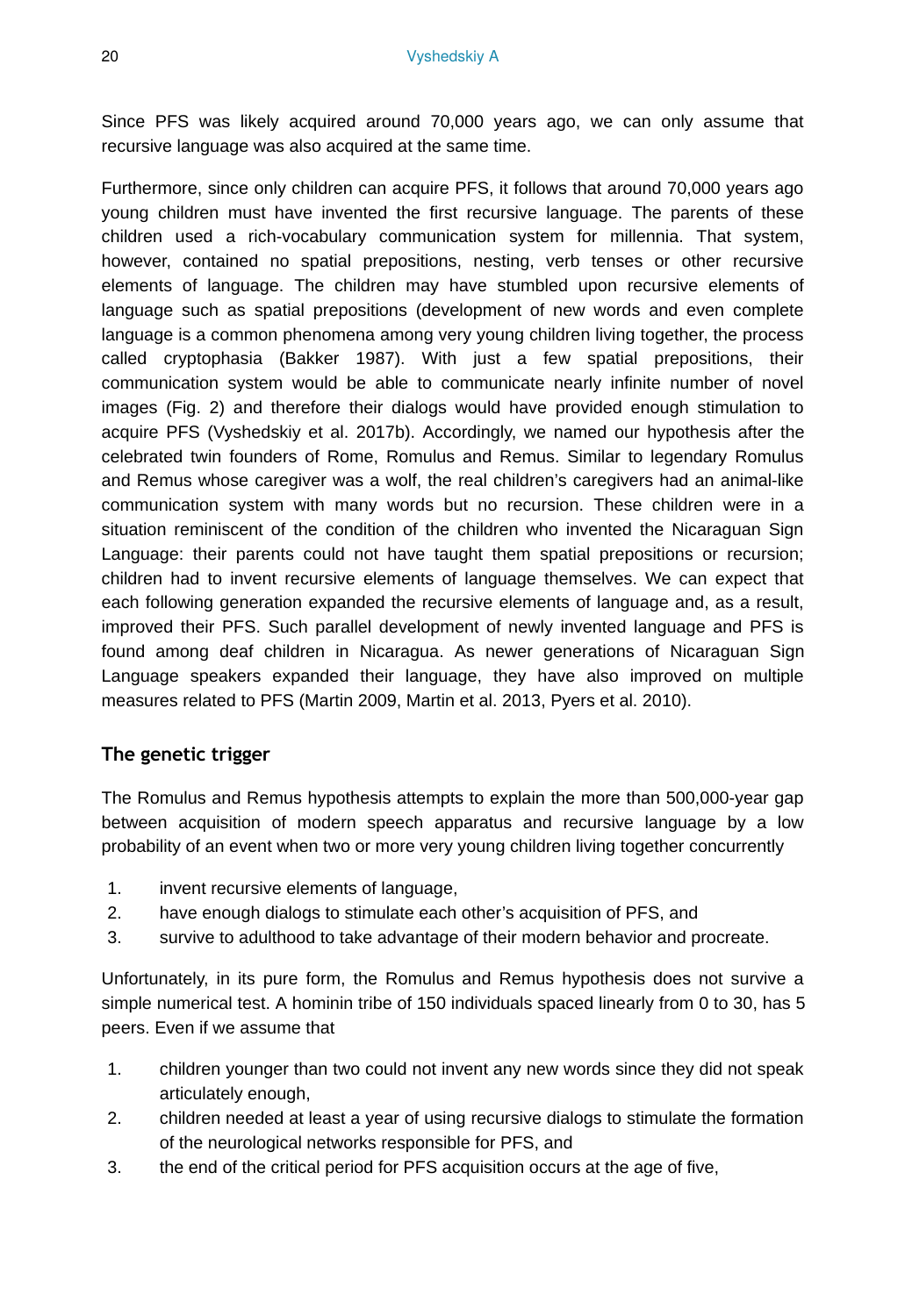the model still yields a group of 15 children from two to five years of age per tribe. Fifteen children at the peak of their plasticity is on par with the number of deaf students, who spontaneously invented the Nicaraguan sign language (400 students in two schools) (Senghas 1995, Senghas and Coppola 2001, Senghas 2004). It is hard to explain why 15 children in any of the many hominin tribes have not invented recursive language in over 500,000-year period, given that they already had non-recursive communication system and only had to invent recursive elements, while the Nicaraguan deaf children invented both in a few generations.

To further refine understanding of the number of children, an evolutionary mathematical model of a hominin tribe was generated based on the Australian aboriginal population. Moody (Moodie 1968) reported that Australian aboriginal children experienced disproportionally higher mortality than adults with at least 28% of second-year deaths, and about 9% of deaths in the two to four years age group. This pattern of childhood mortality is best described by an exponential function of age (Mortality=const+0.4\*EXP(-age/2)). After the const was calibrated to generate a stable tribe population, the model predicted the total of 207 tribesmen (100 individuals younger than 12 and 107 individuals 12 and older). Importantly the model predicted 25 children age 2 to 5, i.e. satisfying the conditions (1) to (3). Thus, the population model demonstrates that it is impossible to explain the 500,000-year gap between acquisition of modern speech apparatus and PFS by a cultural process of invention of recursive elements of language alone. Even under strict conditions (1) to (3) **a genetically modern tribe is expected to invent recursive elements and acquire PFS within several generations similar to the Nicaraguan deaf community**. It follows that PFS acquisition must have been also precluded by a genetic factor.

What may have been the genetic difference that prevented children from inventing recursive elements of language and acquiring PFS for hundreds of millennia? Inadequate vocal apparatus is commonly brought up to explain the conundrum. However, as discussed above, the improvements to the vocal apparatus amassed by hominins by 600,000 years ago must have increased vocabulary by several orders of magnitude, from 20 to 100 in chimpanzees (Mitani et al. 1992, Slocombe and Zuberbuhler 2007, Slocombe et al. 2008) to thousands of different words in hominins. Modern children start acquiring PFS at the age of three (Vyshedskiy et al. 2019), while using no more than few hundred words (Kuperman et al. 2012) and, therefore, **the number of words spoken by hominins 600,000 years ago could not have been the limiting factor to acquisition of PFS**.

From a neuroscience perspective, it is relatively easy to imagine how a single mutation could have increased the brain volume, or the number of synapses, or the number of glial cells, or the extent of axonal myelination by a few percentage points, but those relatively small neurological differences could not have prevented children from PFS acquisition. The one neurological difference that could have a direct effect on PFS acquisition is the duration of critical period. If the duration of critical period in pre-PFS hominins was shorter than in modern children, that would have decreased the probability of invention of recursive elements and at the same time having enough time to train their dialog-dependent neurological networks essential for PFS (Romeo et al. 2018). For example, if the critical period for acquisition of PFS was over by the age of two, hominin children would have no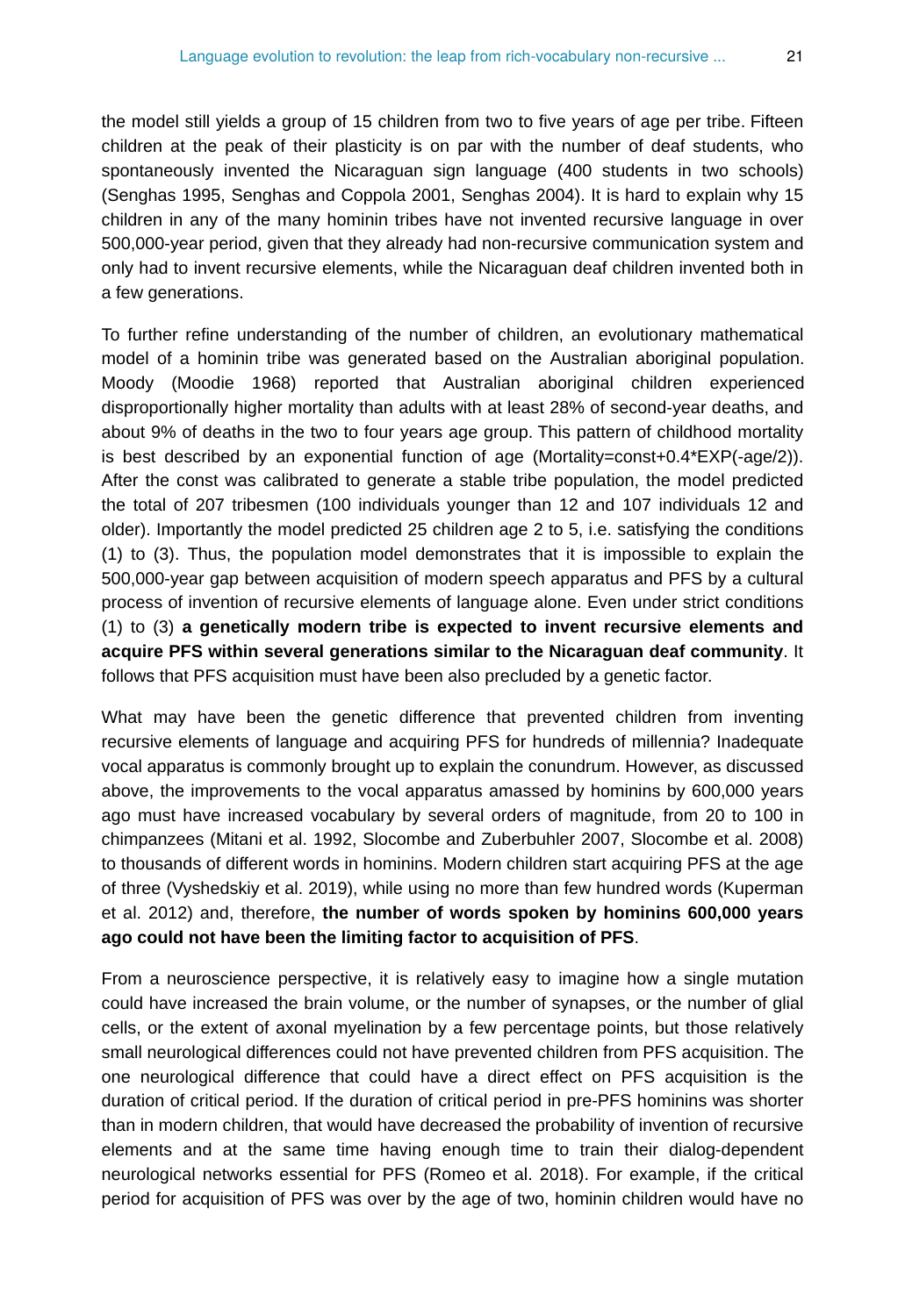chances for acquiring PFS at all. Only a critical period ending at the age of three would have provided a minimal opportunity to acquire PFS.

The duration of critical period for PFS acquisition is unknown in hominins, but has been tested in apes, first in terms of language acquisition and second in terms of the rate of PFC development. In many experiments, apes were raised in human environment and exposed to recursive language from infancy. These animals commonly learn hundreds to thousands of words but never acquired PFS (tested linguistically and nonverbally) (Gardner et al. 1989, Patterson and Linden 1981, Savage-Rumbaugh et al. 1993, Tomasello 2010), consistent with some neurobiological barrier, possibly, a short critical period, preventing them from acquiring PFS. Additionally, genetic and imaging studies showed that ape's PFC develops significantly faster than PFC in modern humans. The peak of synaptogenesis in the chimpanzee and macaque PFC occurs during several postnatal months, whereas in the human PFC it is shifted to about 5 years of age (Liu et al. 2012, Somel et al. 2013). Similarly, the PFC myelination rate in chimpanzees is significantly faster than in humans (Miller et al. 2012). Thus, in human children the PFC remains immature with respect to synaptogenesis for significantly longer period compared to chimpanzees and macaques.

Overall, humans are born with a less mature brain and develop 1.5-2 times slower than chimpanzees: molar teeth erupt three years later and humans become sexually active roughly five years after the chimps do (Zollikofer and Ponce de León 2010). However, the delay in maturation in the PFC from a few months in chimpanzees and macaques to five years in humans is much more dramatic compared to this overall delay in maturation. Additionally, this delay is exhibited by the PFC, but not by the cerebellum (Somel et al. 2011). Sometime during the past six million years one or several genetic mutations have fixed in the human population causing this remarkable delay of the PFC maturation schedule. Notably, Liu *et al.* report that the delay in the PFC development occurred within the last 300,000 years, placing the "PFC delay" mutation on the radar for mutations that could have triggered the "Great leap forward" 70,000 years ago (Liu et al. 2012). By slowing down PFC development this mutation could have prolonged critical period and enabled children's invention of recursive elements, resulting in recursive dialogs and acquisition of PFS (similar to the Nicaraguan deaf children).

#### **It is likely that "PFC delay" and PFS were acquired simultaneously**

Mutations that get selected and fixed in a population are usually associated with some survival benefits (e.g., lactase persistence is associated with the continued ability to digest lactose in milk after weaning). Mutations that decrease an organism's ability to survive and reproduce are selected against and not passed on to future generations. The "PFC delay" mutation is inherently a strange mutation. By prolonging the critical period, the "PFC delay" mutation increases the chances for acquisition of PFS. At the same time, this mutation carries clear disadvantages. A decrease in the PFC development rate results in a prolonged immaturity when the brain is incapable of full risk assessment. For example, three-year-old chimps often venture away from their mother, but rarely come close to water, their decision-making PFC prohibiting them from doing so. On the contrary, in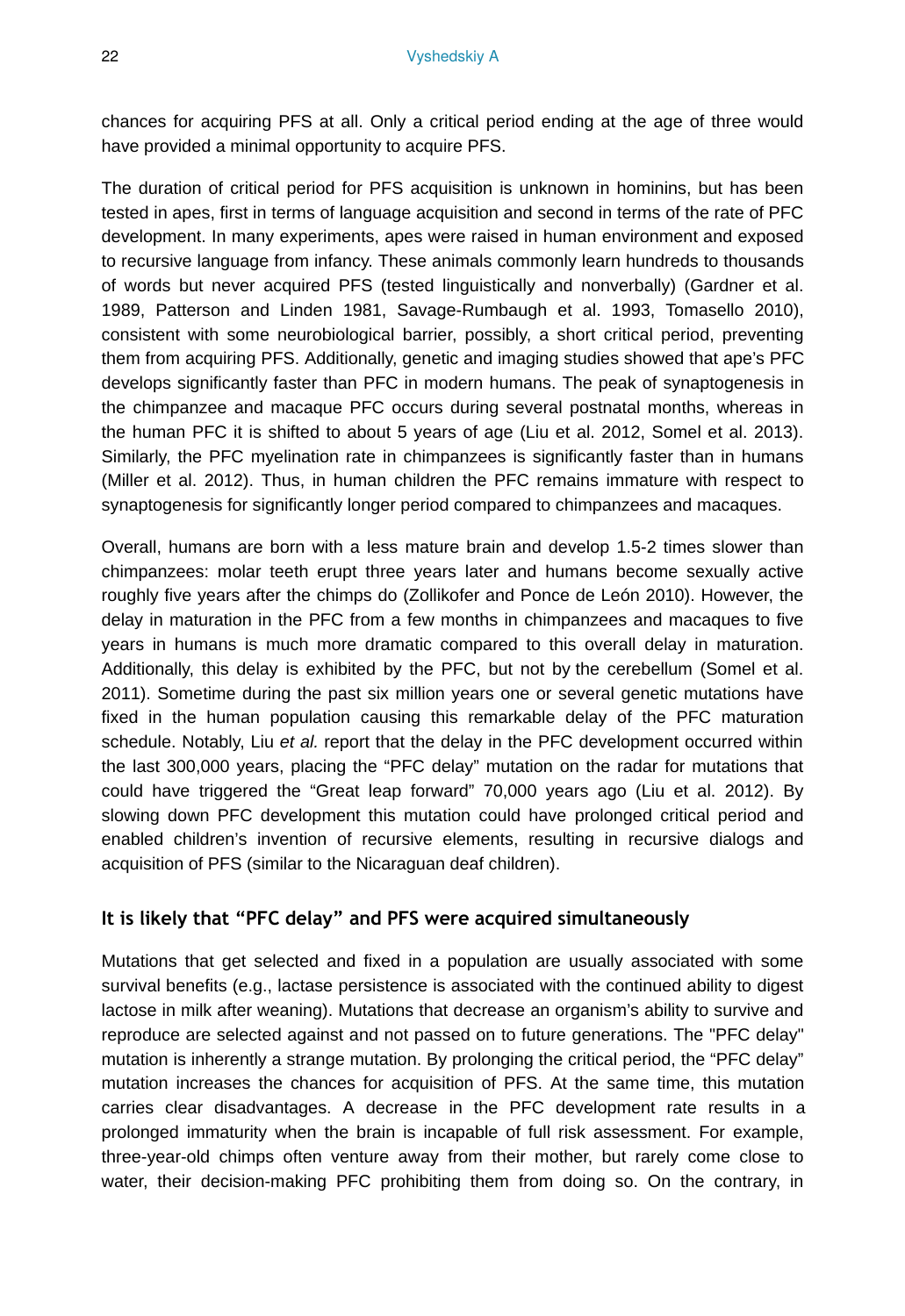human children under 4 years of age, drowning is the leading cause of mortality, resulting in over 140,000 deaths a year (Xue et al. 2009). The PFC of the four-year-old child is unable to fully assess the risk of drowning. Similarly, three-year-old children cannot be left alone near fire, near an open apartment window, near a traffic road, or in a forest. **In terms of risk assessment, three-year-old humans are intellectually disabled compared to any other three-year-old animal**. From the point of view of risk assessment, an individual with slower PFC maturation rate has lower chances to survive childhood, unless risks are mitigated by culture (e.g., we hold small children by hand near roads and cliffs, buckle them in a high chair, and never let them outside alone). Culture, however, could not have immediately caught up to delayed PFC maturation. Thus, at least initially "PFC delay" is expected to increase childhood mortality.

The evolutionary mathematical model was used to study the effect of increased childhood mortality due to PFC maturation slowdown. Decreasing childhood survival by 10% results in the collapse of tribe population to 50% within 150 years. If the "PFC delay" mutation did not lead to an immediate survival benefit that could have balanced the increase of childhood mortality, it would be expected to be weeded out from a hominin population.

How much of a post-pubertal benefit, the "PFC delay" mutation must have resulted in order to balance out the 10% increase in childhood mortality? The population model predicts that a minimum of 26% of post-pubertal increase in survival rate is required to keep a stable tribe population. Slowing down PFC maturation could have theoretically improved PFCmediated social behavior, working memory, and impulse control, but it is hard to see how these traits could have increased adult survival by 26%. On the other hand, acquisition of PFS with its associated dramatic improvement in hunting enabled by animal trapping, stratagem, and new weaponry can easily explain this dramatic increase in adult survival. We conclude that it is highly unlikely that the "PFC delay" trait have evolved for some other function, persisted in a population, and later, after many generations, was adapted for PFS acquisition. In order to balance the immediate increase in childhood mortality associated with delayed PFC development, PFS acquisition must have quickly followed "PFC delay" acquisition.

Two or more young children with "PFC delay" must have been born at the same time and lived together for several years, so that they could often talk to each other (Appendix 1). These children were in a situation reminiscent of the condition of the youngsters who invented the Nicaraguan Sign Language: they were genetically modern (in terms of the "PFC delay" mutation), but their parents could not have taught them spatial prepositions; children had to invent recursive elements of language themselves. Having invented recursive elements and having acquired PFS, these children would have gained nearmodern imagination: a ticket to dramatically improved hunting by trapping animals, proclivity for fast discovery of new tools through mental simulations and the ability to strategize over clever ways to eliminate other hominin competitors. The "PFC delay" mutation and recursive language could have then spread like a wildfire through other *Homo sapiens* tribes carried by new weapons and an elaborate stratagem made possible by the new recursive language. Improved survival as a result of burgeoning diet and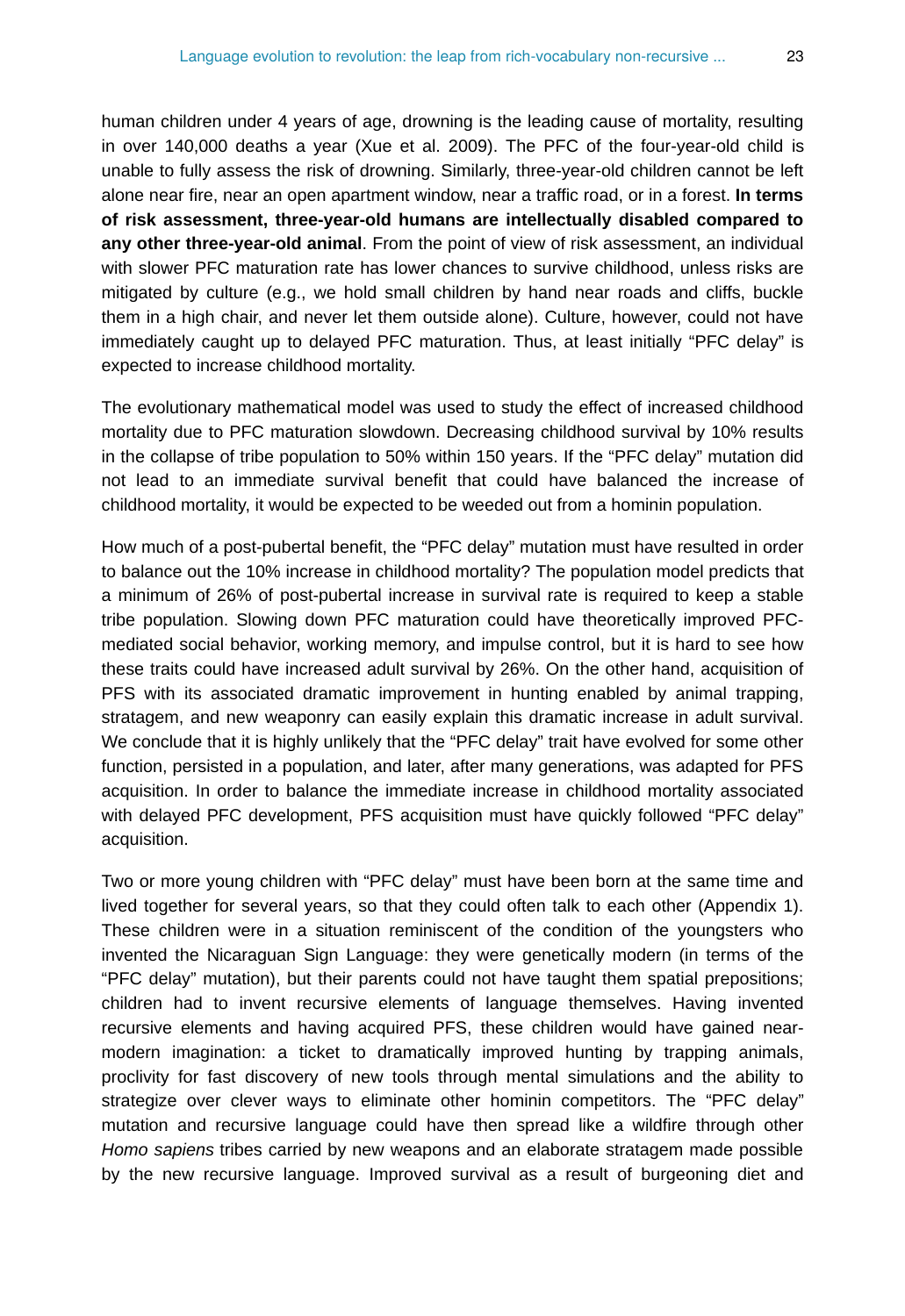comfortable hunting style can easily explain the unprecedented explosion of human population at the end of the upper Paleolithic (Bar-Yosef 2002).

## **Discussion**

In this manuscript we presented a Romulus and Remus hypothesis of language acquisition that attempts to explain more than 500,000-year-long gap between the emergence of modern speech apparatus and the abundant evidence of modern imagination 70,000 years ago. We proposed that despite acquisition of modern vocal apparatus by 600,000 years ago, hominin communication system remained non-recursive. Spatial prepositions, verb tenses, and nesting were missing from their communication system not because there were not enough distinct vocalizations, but due to limitations of hominins' imagination.

**Language is always limited by imagination.** No animal can ever be taught to follow a command to bring a '*long red* straw' placed among several decoy objects including other *red* shapes (Lego pieces, small *red* animals) and *long/short* straws of other colors, not because animals cannot learn words for colors, sizes, or objects, but since they cannot purposefully imagine an object in different colors and sizes (Vyshedskiy et al. 2019).

This is not to say that animals cannot imagine objects in different colors or sizes spontaneously or in their dreams. Spontaneous imagination, however, is completely different neurobiologically from active purposeful imagination (Vyshedskiy 2019). Active purposeful imagination is always driven by the LPFC and mediated by the frontoposterior fibers, while spontaneous imagination is independent of the LPFC.

Many scientists make a mistake of assuming human-like imagination in hominins. In the past, many people even extended human-like imagination to animals (e.g., St. Francis preaching to the birds). Anthropomorphism is the natural intuitive fallback for the unknown, but it has to be removed from science based on experimental evidence. Imagination is not a single phenomenon but includes multiple neurobiologically distinct mechanisms (Vyshedskiy 2019). This insight, clear to most therapists working to build up active imagination mechanisms one by one in children with ASD, has been an enigma to many evolutionary biologists who measure hominin mind abilities through introspection.

Once we realize the existence of multiple neurobiologically distinct mechanisms of imagination, the natural question is when these mechanisms were phylogenetically acquired? Obviously, all the distinct mechanisms of imagination could not have been acquired at the same time. The best indication of improving active imagination in hominins is provided by the stone tools record as turning an unformed cobblestone into a sharp tool requires an active purposeful imagination of a previously unseen object (Vyshedskiy 2019). The quality of stone tools that improved dramatically over the last 3 million years, from crude Mode One stone choppers, dated to 3.3 million years ago (Harmand et al. 2015), to symmetrical Mode Two handaxes manufactured from 2 million years ago (Klein 2009), to Mode Three tools manufactured from 0.4 million years ago (Klein 2009) provides the time record of the increasing ability of the LPFC to control the imaginary percept, but does not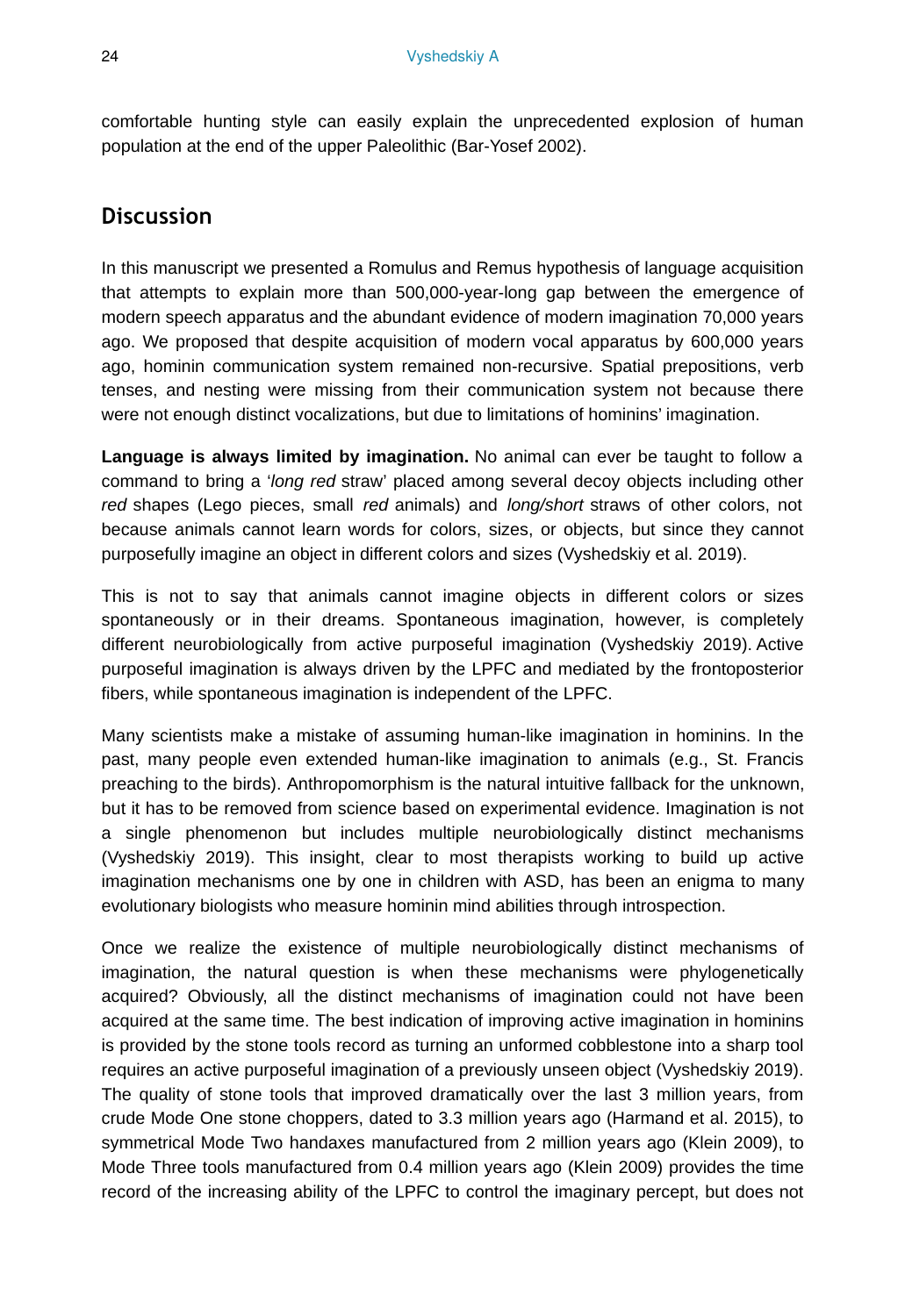inform us on the Prefrontal Synthesis (PFS) ability. PFS requires significantly more complex neurobiological organization than that necessary for stone tools manufacturing and integration of modifiers (Vyshedskiy 2019). PFS is the ultimate ability of modern humans, the measure stick of modern imagination, behavior, and culture. Unequivocal PFS evidence is completely missing from the archeological evidence before 70,000 years ago but is abundantly present after 62,000 years ago. Clear PFS evidence include (1) composite figurative arts, (2) bone needles with an eye, (3) construction of dwellings, and (4) elaborate burials. Together with (5) exceptionally fast colonization of the globe and migration to Australia (presumably by boats) at around 62,000 years ago and (6) demise of the Pleistocene megafauna (presumably with the aid of animal traps) this multitude of the archeological evidence indicates acquisition of PFS by some individuals around 70,000 years ago and their relentless conquest of the planet.

Since PFS is essential for comprehension of spatial prepositions and recursion, recursive modern-looking language could not have been acquired before PFS acquisition 70,000 years ago. We explained the 500,000 year-long period between acquisition of a modern speech apparatus and recursive language by existence of two evolutionary barriers associated with a critical period for PFS acquisition. One barrier is cultural, the other is genetic. Conversations with the use of recursive language provide an essential training for formation of frontoposterior connections necessary for PFS (Romeo et al. 2018). These connections only develop as a result of experience provided in early childhood by recursive language. Modern children who experience fewer conversational turns show significant reduction of frontoposterior fiber tracks (Romeo et al. 2018) and complete lack of recursive dialogs is associated with complete PFS disability (Vyshedskiy et al. 2017b). Since hominin children were not involved in recursive conversations, they did not acquire PFS and, therefore, as adults, could not learn recursive language. Consequently, they could not teach recursive language to their own children, who, therefore, were not exposed to recursive conversations, continuing the cycle.

Even in genetically modern humans, this dependence of PFS on recursive language and recursive language on PFS creates an unsurpassable cultural barrier in isolated individuals. Modern children who are not exposed to recursive conversations during the critical period do not invent recursive language on their own and, as a result, never acquire PFS (Vyshedskiy et al. 2017b). Considerable accumulation of young children in one place for several years is required to spontaneously invent recursive language (400 children in two schools in Nicaragua (Kegl et al. 1999, Senghas 1995, Senghas 2004, Senghas and Coppola 2001).

The second evolutionary barrier to acquiring recursive language could have been a faster PFC maturation rate and, consequently, a shorter critical period. In modern children the critical period for PFS acquisition closes around the age of 5 (Vyshedskiy et al. 2017b). If the critical period in hominin children was over by the age of two, they would have no chance acquiring PFS. A longer critical period is imperative to provide enough time to both invent recursive language and train PFS via recursive conversations. We conjectured that the "PFC delay" mutation that is found in all modern humans, but not in Neanderthals (Liu et al. 2012, Somel et al. 2013) was that last piece of necessary genetic makeup and that it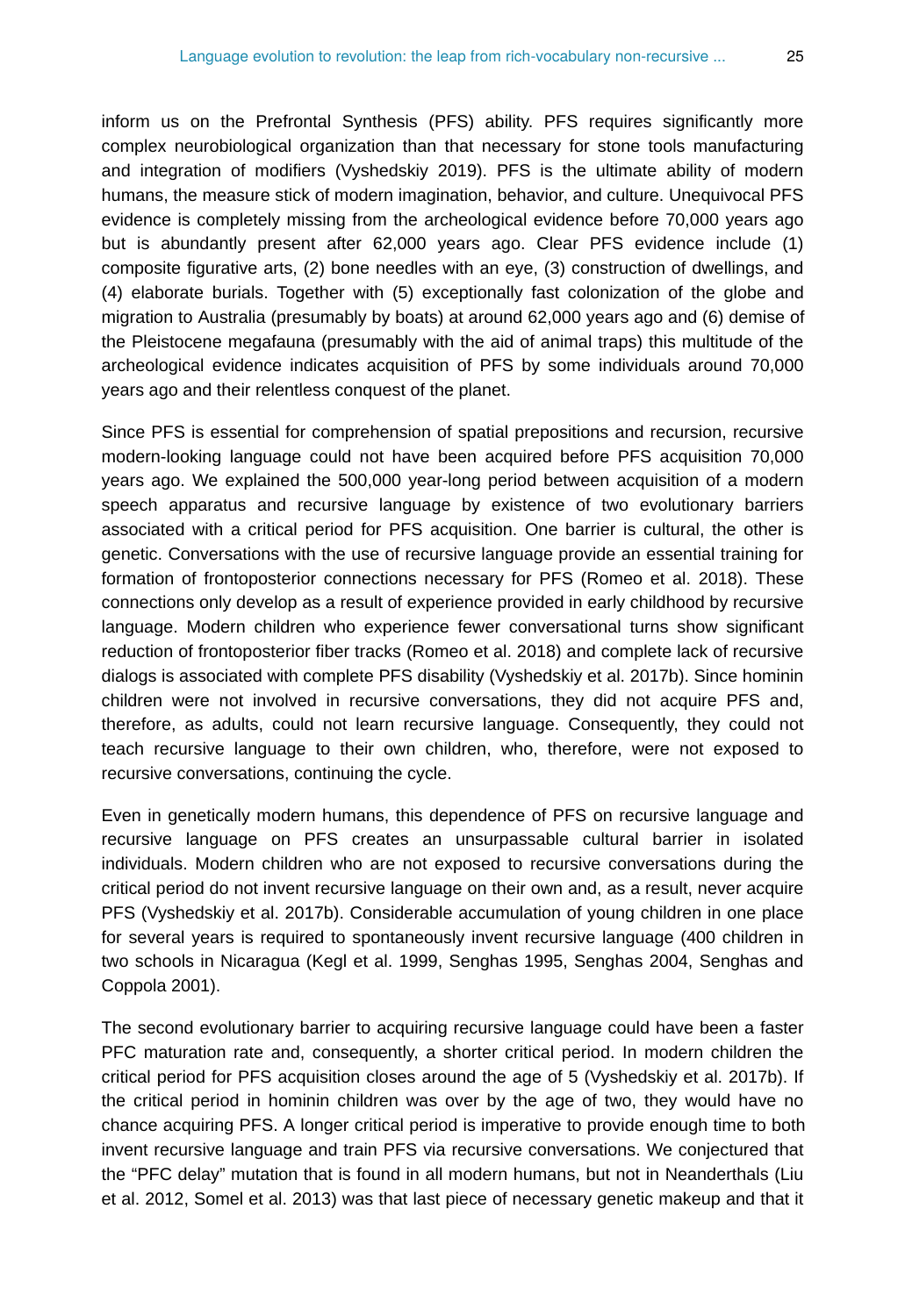triggered simultaneous synergistic acquisition of PFS and recursive language. The "Romulus and Remus" hypothesis calls for (1) two or more children with extended critical period due to "PFC delay" mutation; (2) these children spending a lot of time talking to each other; (3) inventing the recursive elements of language, such as spatial prepositions; (4) acquiring recursive-dialog-dependent PFS; and (5) surviving to adulthood and spreading their genes and recursive language to their offsprings. As adults, Romulus and Remus could immediately entertain the benefits of the newly acquired mental powers. They could have engineered better weapons and plan a sophisticated attack strategy using animal traps and stratagem. They would have become more successful builders and hunters and quickly reach the position of power enabling them to spread their genes more efficiently. The genetic bottleneck that has been detected around 70,000 (Amos and Hoffman 2010) may have been associated with "founder effect" of a few individuals who acquired PFS and nearly completely replaced the rest of hominins.

### **A comparison of the Romulus and Remus hypothesis to other theories**

There are clear similarities of Romulus and Remus hypothesis to Chomsky's Prometheus. Chomsky (2010) suggested that "roughly 100,000+ years ago, ... a rewiring of the brain took place in some individual, call him Prometheus, yielding the operation of unbounded Merge, applying to concepts with intricate (and little understood) properties." We argue however, that Prometheus could not have evolved alone. Modern children who are not exposed to recursive language before puberty cannot acquire PFS later in life (Vyshedskiy et al. 2017b). If parents did not expose Prometheus to recursive language, the only way for Prometheus to acquire PFS was to invent recursive language himself and then use it to train his own dialog-dependent PFS. This fit can only be accomplished in a group of children. Consequently, Prometheus at the early age must have had a peer companion(s) to invent recursive elements of language and to carry out recursive conversations. A group of children better fits the role of the patriarchs of "unbounded Merge," than the lone Prometheus.

In some regard, the concept of PFS as uniquely human ability is not new. Uniquely human PFS-like abilities were defined descriptively as "ability to invent fiction" (Harari 2014), "episodic future thinking" (Atance and O'Neill 2001), "mental scenario building" (Suddendorf and Redshaw 2013), "mental storytelling" (Irwin 2014), "internal mentation" (Andrews-Hanna 2011), "mentally playing with ideas" (Diamond and Lee 2011), "creative intelligence" (Fuster 2003), "prospective memory" (Dobbs and Rule 1987), "memory of the future" (Ingvar 1985), "counterfactual thinking" (Roese and Olson 2006), "integration of multiple relations between mental representations" (Waltz et al. 1999), "the ability to form nested scenarios" (Suddendorf 2018), "an inner theatre of the mind that allows us to envision and mentally manipulate many possible situations and anticipate different outcomes" (Suddendorf 2018), "mental exercises that require tracking and integration of what, in the subject's mind, are temporally separate items of information" (Fuster 2008); and many more. PFS may be congruent to the "the faculty of language in the narrow sense (FLN)" defined by Fitch et al. (2005): "Ultimately, we think it is likely that some bona fide components of FLN—mechanisms that are uniquely human and unique to language—will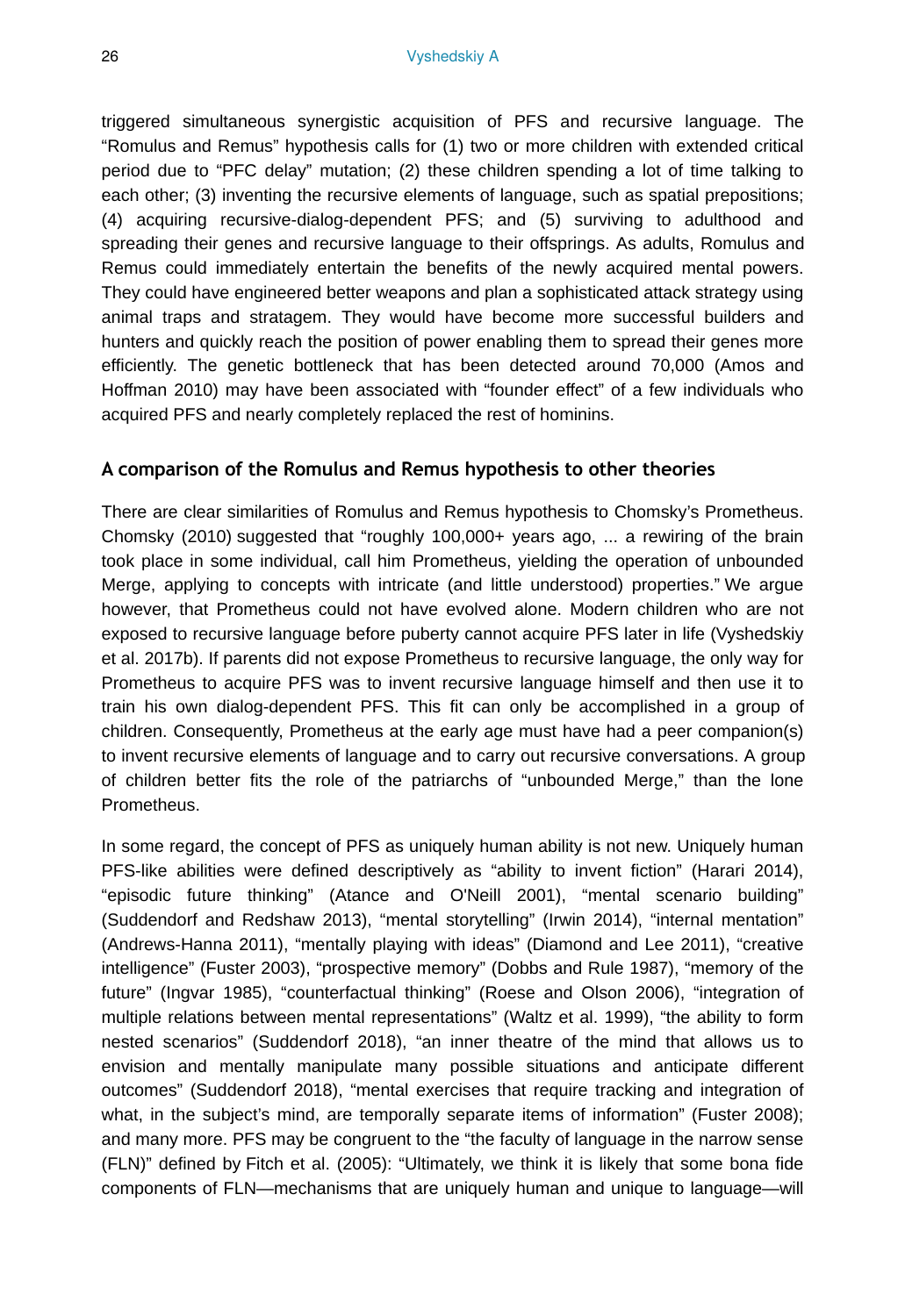be isolated and will withstand concerted attempts to reject them by empirical research. An understanding of such mechanisms from the genetic, neural and developmental perspectives will illuminate our understanding of our own species.... it seems clear that the current utility of recursive mental operations is not limited to communication. ... recursive thought would appear to be quite useful in such functions as planning, problem solving, or social cognition." PFS was probably the process that Ian Tattersall had in mind when he was talking of the uniquely human "capacity for symbolic thought": "... If there is one single thing that distinguishes humans from other life-forms, living or extinct, it is the capacity for symbolic thought: the ability to generate complex mental symbols and to manipulate them into new combinations. This is the very foundation of imagination and creativity: of the unique ability of humans to create a world in the mind..." (Tattersall 1999).

Descriptive definitions of PFS-like abilities as uniquely human are not new. The new conjecture proposed in this manuscript is the result of the exact neurobiological definition of PFS. Traditionally, PFS ability is rolled into more general abilities such as executive function, cognition, fluid intelligence, and working memory. None of those traits have a strong critical period since they can be improved well into adulthood (Jaeggi et al. 2008). Only by defining PFS as a separate neurological mechanism, were we able to discover the strong critical period for PFS acquisition: individuals who have not acquired PFS in early childhood cannot develop PFS later in life despite years of therapy (Vyshedskiy et al. 2017b). Other neurological conditions with a strong critical period include monocular deprivation (Sherman and Spear 1982), filial imprinting in birds (Bateson 1979), and monaural occlusion (Knudsen et al. 1984).

The entire proposal completely depends on this understanding of the strong critical period for PFS acquisition. (Note that this critical period is different from other language-related critical periods, such as phoneme tuning (Kral 2013, Kuhl et al. 1992), grammar processing (Wartenburger et al. 2003), articulation control (Kim et al. 1997), and vocabulary acquisition (Snow and Hoefnagel-Hohle 1978) that all can be significantly improved by training at any age (Kilgard and Merzenich 1998, Tallal et al. 1996) and, therefore, are weak critical periods.) Less specific, more ambiguous definitions of PFS-like abilities water down its strong critical period and undercut the analysis of language evolution. For example, theory-of-mind (ToM) is often included into PFS-like abilities. Similar to PFS, ToM acquisition has a critical period: deaf children who acquire formal sign language early, are significantly better at reasoning about mental states than language-delayed deaf children (Morgan and Kegl 2006, Pyers and Senghas 2009). ToM, however, improves at any age when individuals learn mental state vocabulary — particularly linguistic forms for verbs such as 'think' and 'know' (Pyers and Senghas 2009). Therefore, ToM has a weak critical period and shall not be merged with PFS that has a strong critical period.

Mental rotation and integration of modifiers are often also defined together with PFS since all three active imagination processes are controlled by the LPFC. Similar to PFS, acquisition of mental rotation and integration of modifiers have critical periods (Martin et al. 2013, Pyers et al. 2010). However both, mental rotation and integration of modifiers, can be acquired in adulthood following language therapy and therefore have weak critical periods (Curtiss 1977, Grimshaw et al. 1998). Accordingly, for the purposes of language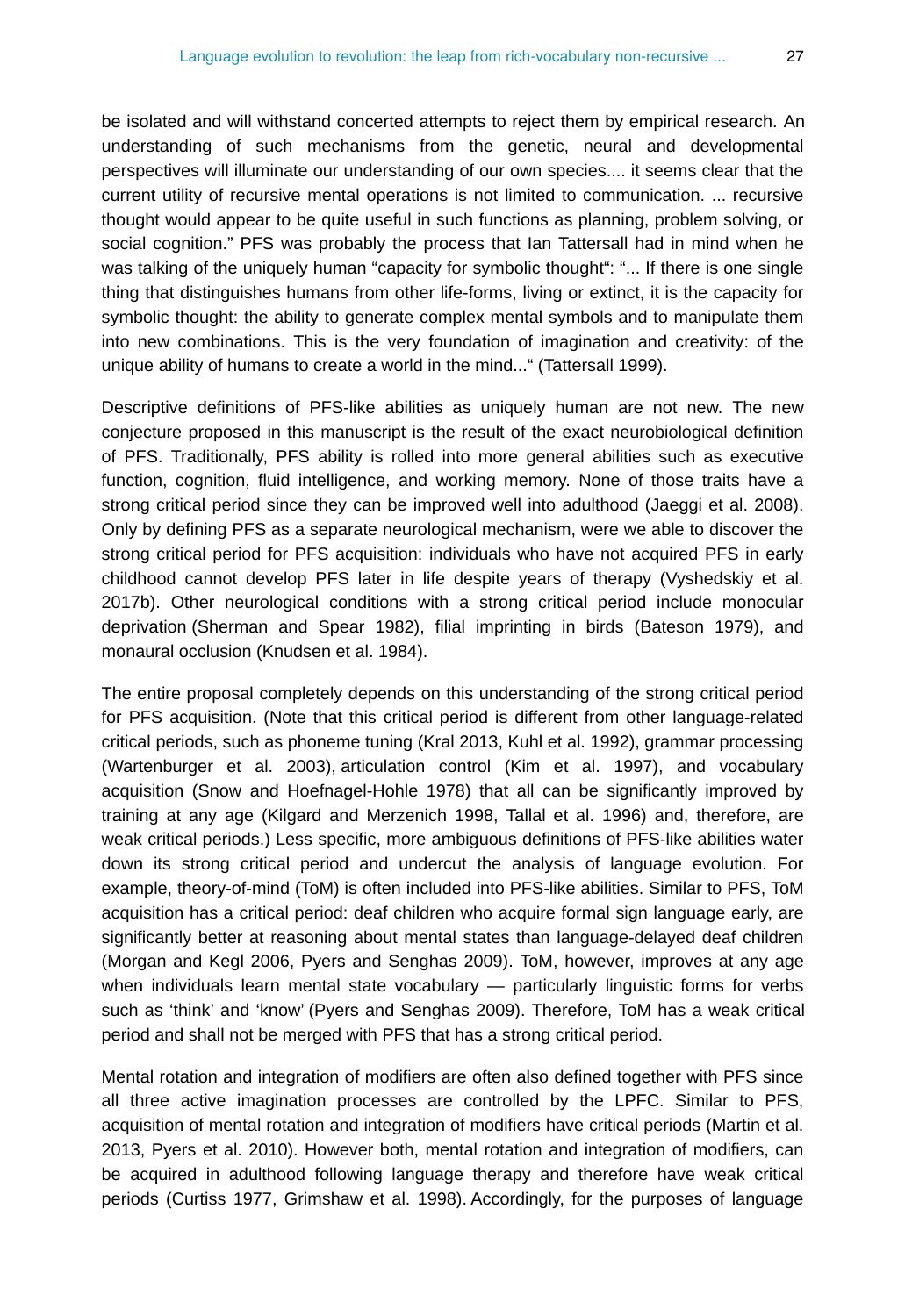acquisition, PFS must be considered separately from mental rotation and integration of modifiers.

Similar to other traits with strong critical periods – monocular deprivation, filial imprinting in birds, and monaural occlusion – PFS cannot be acquired in adulthood. Its neural infrastructure has to be laid down in early childhood. Perhaps this neural infrastructure is related to cortical functional specialization established through competition mechanisms similar to that of monocular deprivation (Ferjan Ramirez et al. 2013, Hinkley et al. 2016) and development of long frontoposterior fibers, such as arcuate fasciculus and superior longitudinal fasciculus (Wilson et al. 2011). The exact mechanism of the strong critical period for PFS acquisition remains to be determined.

## **History of language acquisition**

The Romulus and Remus hypothesis suggests that the first phase of articulate speech acquisition from around 2 million to 600,000 years ago has to be explained separately from the second evolutionarily fast phase of recursive language acquisition 70,000 years ago (Appendix 3). Articulate speech relies on multiple neurologically distinct mechanisms each of which is the result of complicated evolution and many genetic mutations. Compared to chimpanzees, modern humans improved neurological control of the diaphragm and the tongue, musculature of the mouth and lips, position and control of the vocal cords, hearing frequency range, neocortical processing of auditory stream, and many other abilities. This piecemeal improvement of articulate speech could not have been fast and probably has taken millions of years.

In some sense, the near-modern speech apparatus circa 600,000 years ago can be viewed as a pre-adaptation for recursive language. A classic example of pre-adaptation is bird feathers that initially may have evolved for temperature regulation, but later were adapted for flight. The speech apparatus 600,000 years ago served for the purposes of communication, but not for the purposes of unbounded contemplation. Today, once PFS is acquired in childhood, we are able to use the vocabulary both for communication and unbounded contemplations, just like modern birds use feathers for both temperature regulation and flight.

## **Neanderthal speech, culture, and hunting styles**

We concur with Dediu and Levinson who "attribute to Neanderthals modern speech, double-articulation (separated phonology and lexicon), some systematic means of word combination (syntax), a correlated mapping to meaning, and usage principles (pragmatics)." (Dediu and Levinson 2013) However, we refine the description of Neanderthal communication system further. There is no archeological evidence that Neanderthals possessed the PFS ability. Without PFS, their communication system could include nouns, verbs, adjectives, numbers, color and size modifiers, but was void of spatial prepositions, verb tenses, nesting, and other recursive elements. Neanderthal communication system was similar to the communication system used by contemporary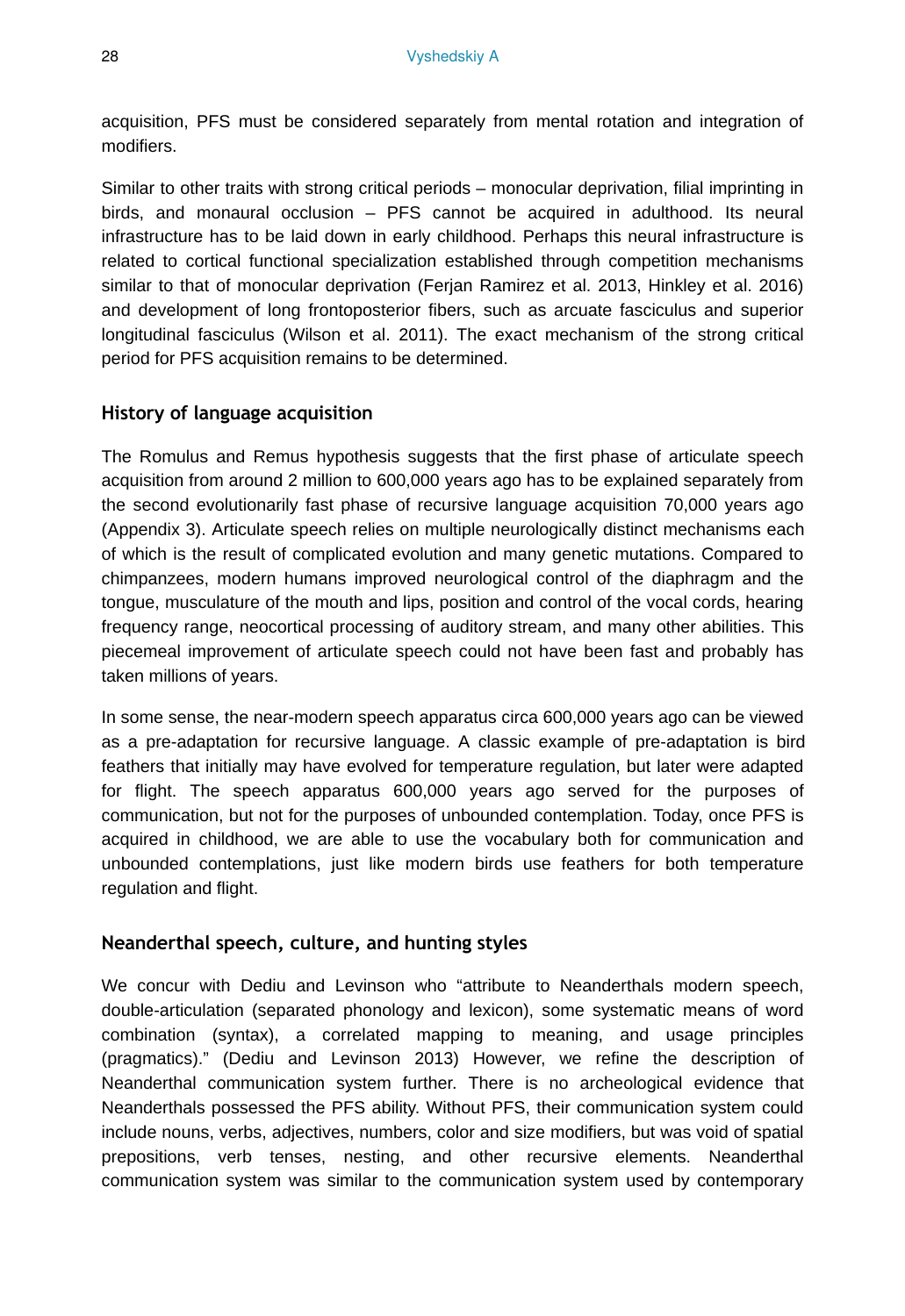individuals who have fluid speech combined with PFS disability: individuals with prefrontal aphasia (Cole et al. 2014, Fuster 2008), specific brain damage (Ditunno and Mann 1990, Gläscher et al. 2009, Heremans et al. 2012, Kosslyn et al. 1985, Waltz et al. 1999), late *first-language* learners (Emmorey et al. 1993, Martin 2009, Martin et al. 2013, Pyers et al. 2010), and verbal low-functioning individuals (Matson and Shoemaker 2009, Vyshedskiy et al. 2019).

It is likely that further parallels could be drawn between individuals with PFS disability and Neanderthals. The contemporary individuals with PFS disability can be social, compassionate, have normal attention and impulse control, artistic talents, and excellent memory. Similarly, Neanderthals and other pre-PFS hominins could have been social and compassionate. They could have taken care of their sick and diseased (Spikins et al. 2010). Notably, while empathic contemplations in modern humans are often associated with production of novel mental images, the PFS ability is not necessary for empathy.

Likewise, Neanderthals and other pre-PFS hominins could have been able to understand the concept of symbol. The symbolic use of objects can be associated with PFS in modern individuals, but PFS is not necessary for using an object as a symbol. Symbolic use of red ochre, production of perforated shells (Zilhao et al. 2010), drawing lines and hand stencils do not require PFS. Hybrid art such as lion-man (Dalton 2003), on the other hand, unequivocally requires PFS (Vyshedskiy 2014) and must have been beyond Neanderthal capabilities.

Both early modern humans and Neanderthals were using animal hides for warmth, but humans could have been stitching those hides into well-fitted clothes with the use of sophisticated bone needles. Stitching clothing definitely relies on PFS since to cut and stitch an animal hide into a well-fitting garment, one needs first to mentally simulate the process, i.e. imagine how the parts can be combined into a finished product that fits the body. Without PFS, Neanderthals must have been simply wrapping the hides around their bodies like a poncho.

The biggest difference in behavior between Neanderthals and modern humans must have been in their hunting styles. As discussed above, building an animal trap is impossible without PFS. Both Neanderthals and modern humans hunted mammoths, but lacking an ability to invent traps, Neanderthals must have tried to puncture animals with as many spears as possible. This style of attack implies close contact with an animal and must have led to a high frequency of bone injury among hunters. Modern humans, on the other hand, had the capacity to chase a mammoth into a pitfall trap where an immobilized weakened animal could have been easily killed. Comparison of archeological remains between early modern hominines and Neanderthals is therefore expected to show disproportionally larger number of broken bones in Neanderthals that must have resulted from this close contacts with large animals (Berger and Trinkaus 1995, Gaudzinski-Windheuser et al. 2018, Tattersall 1999).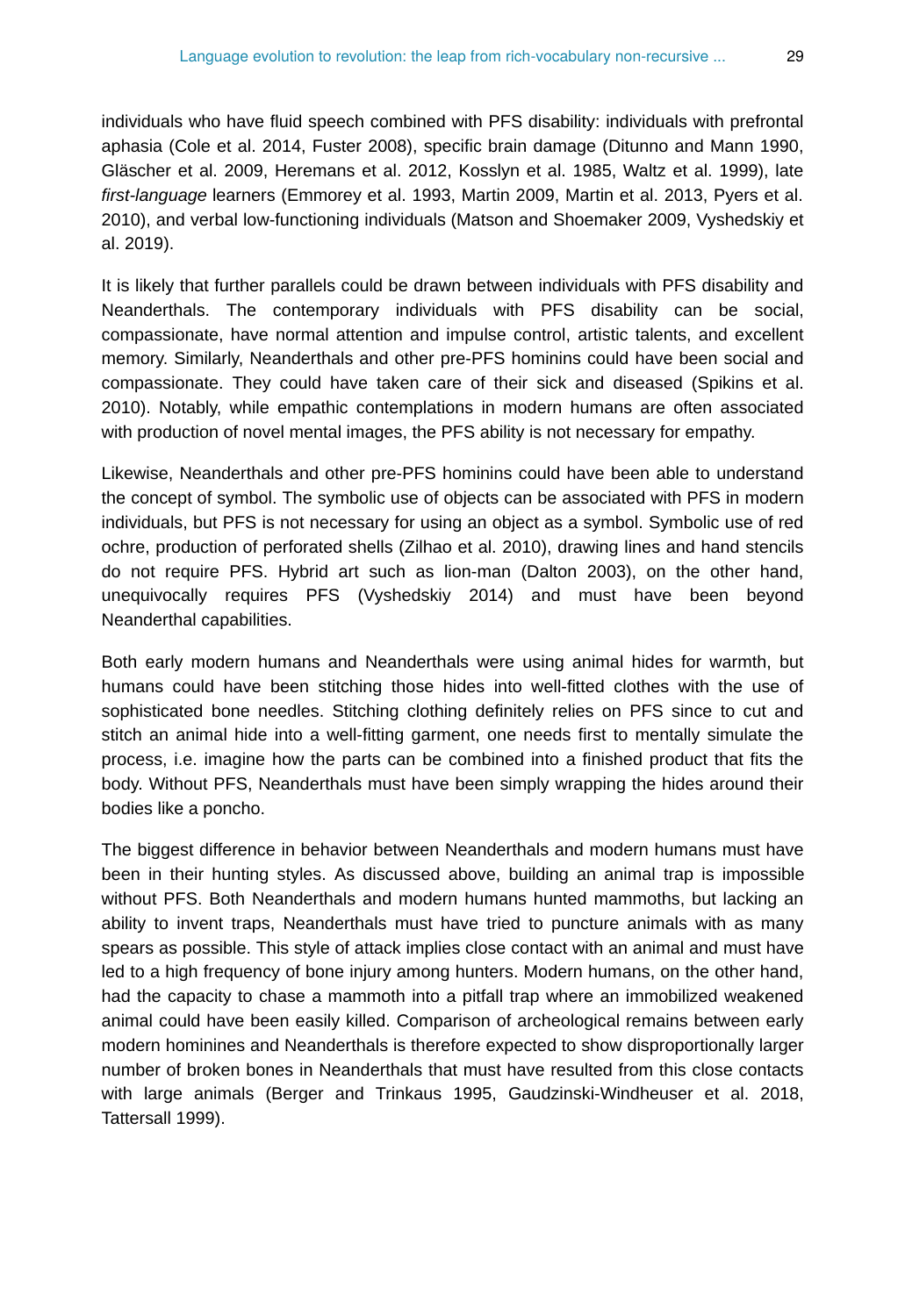## **Testable predictions**

An important component of a theory is that it should be testable. A theory must make predictions that were not used in the construction of the theory initially but are now available for inspection. If the predictions are borne out, the theory would be strengthened. If not, then the original theory ought to be modified or abandoned. Here we make several predictions derived from the Romulus and Remus hypothesis.

**1. Archeological evidence.** The Romulus and Remus hypothesis can be disproved by an archeological finding unambiguously demonstrating PFS ability in hominins significantly earlier than 70,000 years ago.

**2. Teaching recursive language to an animal.** The Romulus and Remus hypothesis predicts that humans are unique in their genetic predisposition to ontogenetic acquisition of PFS. Thus, the hypothesis can be disproved by demonstrating that other living primates are capable of acquiring PFS.

**3. Shortened PFC maturation in humans.** If *in vivo* biomarkers for PFC maturation rate can be established, then duration of PFC plasticity could be correlated to PFS ability. Individuals with increased rate of the PFC maturation and decreased duration of PFC plasticity are expected to exhibit lower PFS ability. From a theoretical point of view such individuals may significantly benefit from an early intensive language therapy.

**4. Effect of passive entertainment on children.** Lack of dialogs with the use of recursive language during the critical period is predicted to negatively affect the PFS ability. Passive watching of TV and other videos can significantly reduce time available for dialogs and therefore predicted to result in decreased PFS ability.

**5. Children with language delay.** Children taking no interest in external and internal language can miss the critical period for PFS acquisition. Child's non-recursive vocalizations alone cannot inform on PFS acquisition. In these children it is important to assess the PFS function directly (Braverman et al. 2018, Vyshedskiy et al. 2019) and administer intensive language therapy as soon as possible. We are currently conducting an observational trial of the effect of parent-administered PFS exercises in children diagnosed with ASD (Dunn and Vyshedskiy 2015). We predict that PFS exercises will significantly improve children learning, particularly in the domain of language comprehension.

**6. An artificial extension of the period of plasticity of the PFC in animals**. Recent insights into genetics of the "PFC delay" mutation identified several possible genetic targets enabling this function. Liu X. and colleagues identified four transcription factors that could play a role in regulating the timing of the development of the prefrontal cortex: myocyte enhancer factor 2A (MEF2A), early growth response 1 (EGR1), early growth response 2 (EGR2) and early growth response 3 (EGR3) (Liu et al. 2012). MEF2A is predicted to regulate the three EGR genes, as well as several other signal transduction genes (Flavell et al. 2008). Deleterious mutations of MEF2A were also observed in a significant number of individuals with severe mental retardation (Zweier et al. 2010). If MEF2A plays a master role in the regulation of the human-specific delay of the PFC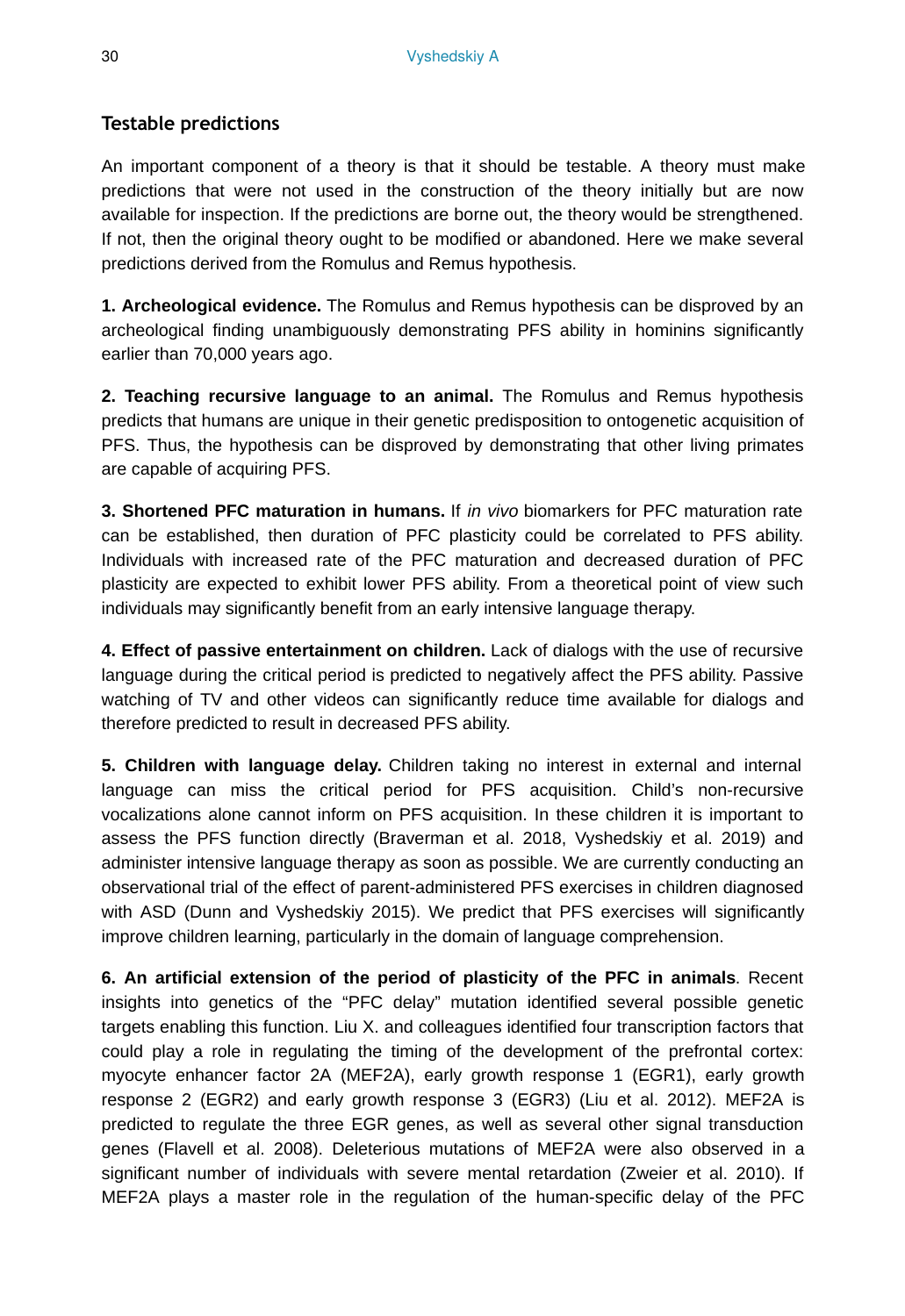maturation, the human version of the gene can be used to extend the period of animals' PFC plasticity. Chimpanzees with an extended period of PFC plasticity can then be exposed to rigorous cognitive training and recursive language through lexigrams or sign language. A controlled randomized trial comparing chimpanzees with and without the "PFC delay" mutation could demonstrate the influence of the mutation on chimps' cognitive and language comprehension abilities.

**7. Cloning a Neanderthal child.** In January of 2013, George Church, a Professor of Genetics at Harvard Medical School, said in an interview with the German magazine "Der Spiegel" that it could be possible to clone a Neanderthal baby from ancient DNA if he could find a woman willing to act as a surrogate: "I have already managed to attract enough DNA from fossil bones to reconstruct the DNA of the human species largely extinct. Now I need an adventurous female human." While currently it is hard to imagine cloning of a Neanderthal for ethical and legal reasons, history teaches us that eventually intellectual curiosity will win over and the Neanderthal will be cloned. How different will it be? George Church suggests, "Neanderthals might think differently than we do. We know that they had a larger cranial size. They could even be more intelligent than us." Conversely to Church's conjecture, the Romulus and Remus hypothesis predicts that the Neanderthals were lacking the "PFC delay" mutation and therefore would not be able to acquire PFS and, as a result, will fail to understand spatial prepositions and other sentences describing object combinations, as well as perform below the score of 86 in nonverbal IQ tests. In terms of the neurological difference, Neanderthal brain is expected to feature a smaller superior longitudinal fasciculus as well as a smaller arcuate fasciculus — the frontoposterior tracts that have been shown to be important for PFS (Wilson et al. 2011).

**8. Human demographic explosion following acquisition of PFS.** The evolutionary mathematical model predicts a demographic explosion following acquisition of PFS 70,000 years ago. First, by changing hunting strategy from persistence hunting to building traps, hominins had the capacity to obtain nearly unlimited quantity of food resulting in increased fertility and decreased mortality. Second, tribe's losses to predation must have come down since hominins could reduce their exposure to predators during persistence hunting and foraging (Hart and Sussman 2005). Third, the number of wounds received in close combat with large animals had to come down as a result of preferential use of trapping of megafauna. Fourth, PFS must have dramatically increased cohesion between tribe members through religion and recursive language. Fifth, PFS facilitated the process of discovery of new tools, such as spear throwers and bow-and-arrows (Lombard 2011). The resulting exponential population growth can explain (1) an observed rapid population growth in the ancestral Africa populations around 70,000 (Mellars 2006), as well as (2) unprecedentedly fast diffusion of humans out of Africa 65,000 years ago. The model also predicts increased number of violent deaths as humans with PFS butchered hominins without PFS – the event that could be confirmed by future archeological digs.

**9. Animal traps can appear in archeological record after acquisition of PFS.** It may be possible to identify archeological artifacts of animal traps after 70,000 years ago; perhaps even pit traps characterized by large quantity of animal dung and bones can be identified.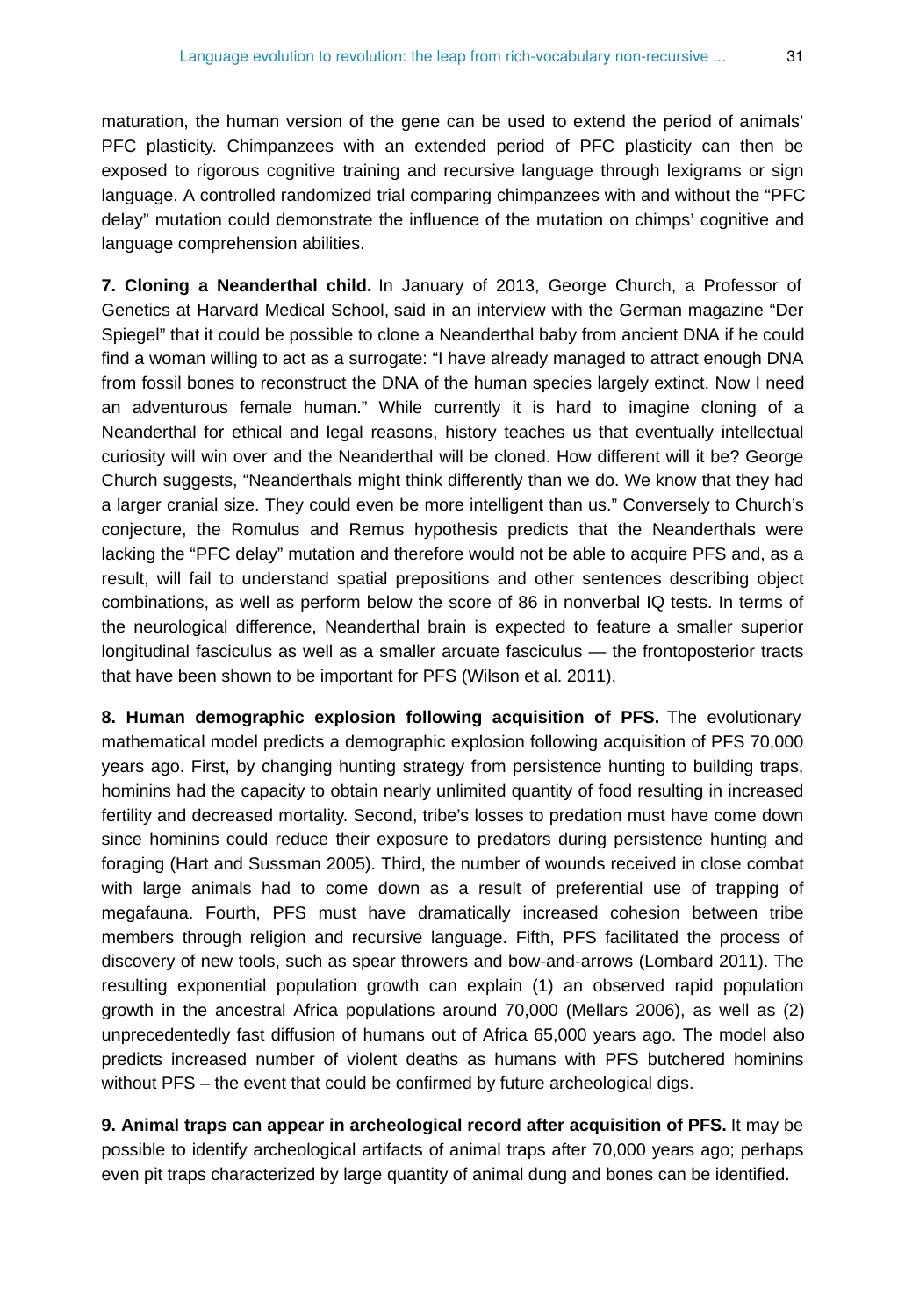**10. Morphologically-modern versus imagination-modern** *Homo sapiens.* Many researchers consider fossils from Morocco dated to 300,000 years ago to be the oldest known examples of the *Homo sapiens* lineage (Hublin et al. 2017). The discrepancy in the appearance of morphologically-modern and behaviorally-modern *Homo sapiens* is an unsolved puzzle. The Romulus and Remus hypothesis suggest that despite morphological similarity, *Homo sapiens*' imagination was very different from modern imagination until PFS acquisition 70,000 years ago.

## **Conclusions**

We suggest that the "Upper Paleolithic Revolution" is explained by simultaneous acquisition of recursive language and prefrontal synthesis (PFS), enabled by a genetic mutation that extended the critical period by slowing down the prefrontal cortex (PFC) maturation. Composite figurative art, hybrid sculptures, adorned burials, proliferation of new types of tools, fast diffusion out of Africa into four continents and demise of the Pleistocene megafauna are all logical consequences of the acquisition of the PFS ability. This event completely separated the pre-PFS hominins, who had a non-recursive communication system, from the morphologically similar but behaviorally different breed of hominins who possessed recursive language and relied on mental simulation to plan war and hunting activities. The acquisition of PFS resulted in what was now in essence a behaviorally new species: the first *behaviorally modern Homo sapiens*. The newly acquired power for fast juxtaposition mental objects dramatically facilitated mental prototyping and led to a rapid acceleration of technological progress. Humans acquired an ability to trap large animals and therefore gained a major nutritional advantage. As population exploded, humans quickly diffused out of Africa and settled the most habitable areas of the planet. These humans coming out of Africa some 65,000 years ago were very much like modern humans since they possessed both components of full language: the culturally transmitted recursive language along with the innate predisposition towards PFS enabled by the "PFC delay" mutation. Armed with the unprecedented ability to mentally simulate any plan and equally unprecedented ability to communicate it to their companions, humans were poised to quickly become the dominant species.

# **Appendix 1. Who were the children who invented recursive elements of language and acquired PFS?**

Who were the children who first invented recursive elements and acquired PFS? Three conjectures are fairly certain:

- 1. they must have lived together for several years, so that they could often talk to each other,
- 2. they must have had acquired the novel "PFC delay" trait, and
- 3. one of them must have survived to adulthood to have children of his own and to teach them recursive language.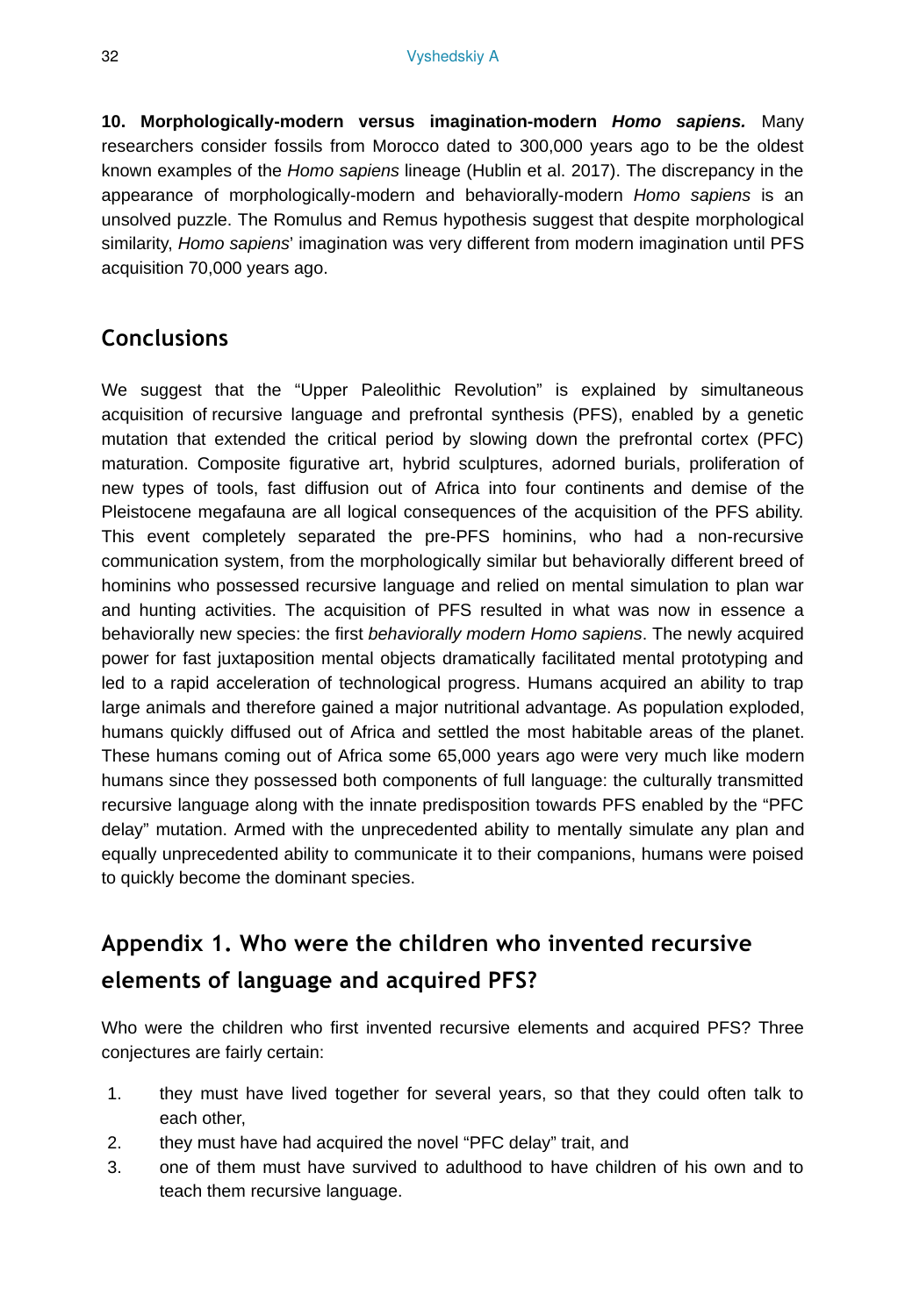Other inferences are speculative: These children-inventors were unusually slow compared to their peers. Slow children do best in highly supportive environment, so maybe they were children of a chieftain. They spent a lot of time together and created their own vocabulary, so maybe they were closely spaced siblings or even twins; twin bonding and their propensity for cryptophasia are well documented (Bakker 1987). The "PFC delay" trait could have been caused by a *de novo* germline dominant mutation or combination of their parents' recessive mutations.

We attempted to reject the least probable scenario of monozygotic twins sharing the dominant *de novo* "PFC delay" mutation. The following calculations show that the low monozygotic twins birth rate and the low probability of the specific "PFC delay"-causing mutation are not enough to reject the monozygotic twins' hypothesis. Monozygotic twins birth rate probability is about 0.003 and is uniformly distributed in all populations around the world (Bortolus 1999). At a minimum, one twin had to survive to the age of 4 (probability=0.58) and another twin had to survive to the age of 20 to have children of his own and to teach them recursive language (probability=0.22). Thus, the surviving twins' probability =  $3.8x10^{\circ}$ -4. Assuming 1000 hominin tribes and 16 births per tribe per year, six monozygotic twins are expected to survive yearly.

Probability of any birth with a *de novo* dominant mutation affecting any transcription factor can be calculated as follows. Humans have approximately 100 new mutations per birth (Xue et al. 2009). Conservatively assuming that only 10 out of 3x10^9 base pairs result in the change of function of the "PFC delay"-controlling transcription factor, the probability of the "PFC delay" mutation =  $100 \times 10 / 3 \times 10^{9} = 3.3 \times 10^{9} - 7$ . Again, conservatively assuming 1000 hominin tribes (Belle et al. 2008) and 16 births per tribe per year, in 500,000 years between acquisition of the modern speech apparatus and PFS acquisition, the "PFC delay" mutation occurred in at least 2640 births. Multiplying this number by the probability of the surviving twins, we calculate that at least one set of surviving twins was born with the *de novo* dominant "PFC delay" mutation in 500,000 years. Thus, it is possible that Romulus and Remus, the inventors of recursive language, were monozygotic twins (Appendix 2).

# **Appendix 2: A legend of Romulus and Remus written by Matthew Arnold.**

Romulus and Remus were twin brothers born to Kital, the chief of a tribe of early hominins. After multiple attempts to produce a male heir, he finally got what he wanted, but soon discovered that his children were 'different.' When they were born, Romulus and Remus seemed like every other child physically, but odd enough they seemed to lack common sense. They would go near dangerous tar pits, animal dens, and rivers. At the age of 4, they even wandered out into the forest and got lost, something even younger children would not do. Most kids their age already had basic knowledge of their role in society and a simple understanding of what to do and what not to do out in the wild, but Romulus and Remus had no such understanding. While, most children would understand not to go near a rushing river to gather water, the twin brothers almost drowned because they lacked the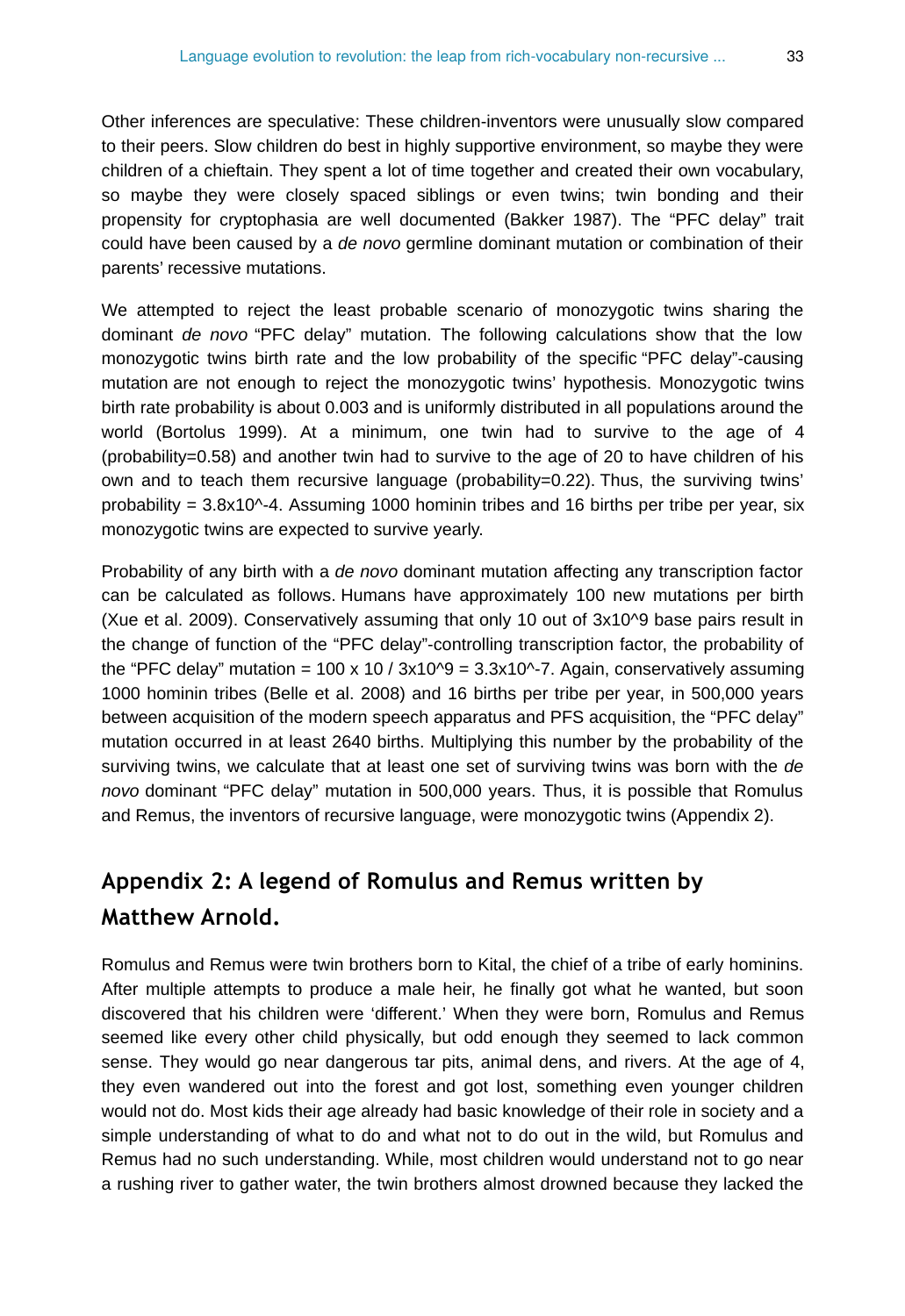basic knowledge not to do so. Due to his children's intellectual inadequacies Kital was extremely displeased with his sons. He wanted great warriors that would grow up to lead his tribe, but unfortunately, he was growing older and after so many failed attempts to produce a male heir, he had no choice but to try and raise his children the best he could. However, as the head of his tribe he lacked the time to constantly look after his sons, so he got the tribe's medicine man to do so for him in the hope some of his wisdom would rub off on the young boys.

A few years later, while under the care of the medicine man the brothers began to speak the primitive language of their fellow tribe members and slowly picked up on the social cues and common knowledge of others. However, the brothers went a step beyond, they started to add spatial prepositions to their language, something never done before. Even the medicine man did not know what to make of the addition of these new words to the children's language, and since he could not understand what they meant, he just assumed they were fooling around. The medicine man would also notice strange drawings around the cave where the boys spent most of their time. There were markings carved into the walls of the cave, some of which resembled animals. A normal tribe member would dismiss these drawings as pointless but not the medicine man. He thought these drawings were incredible and illustrated something special about the young boys. Just like the chief, the medicine man did not have much confidence in Romulus and Remus, but their newfound ability changed his mind, and it was not long until the medicine man deemed the boys ready to embark on a hunt on their own, a rite of passage so to speak.

The medicine man and Kital brought them to the hunting grounds and gave them each a spear. It was now time for them to prove themselves worthy successors or die trying. Even though he was the one that agreed to this test, Kital was still terrified that his sons would not be able to catch anything or be killed by wild beasts and his last chance to have an heir would vanish, but what happened astounded him. When he told them that they would have to catch a buffalo on their own he saw them discuss a plan to catch the animal, but oddly enough, despite speaking the same language, Kital did not recognize many of the words they spoke. He could understand words like "buffalo," "run," and "rocks," but he could not understand the relationship between the words. The boys then went to a small path with steep cliffs overlooking both sides and drew a circle in the dirt and dug a hole where the circle was and covered it with leaves and branches so that it was indistinguishable from the surrounding area. Kital was confused by his sons' behavior, because normally hunters would utilize persistence hunting, which is when hunters would chase animals until the creature would die of exhaustion. After creating the hole, the brothers conversed again, and ran to find buffalo. Around half an hour later, they chased a group of them back to the corridor where they had dug the hole, and as the buffalo passed over the leaves and sticks, they fell down into the pit. Immediately after, the two brothers speared the trapped animals and pulled them out. The brothers had caught not just one wild buffalo, but many. Simply catching one buffalo would have taken a normal hunter, hours to accomplish by use of persistence hunting. It was at this moment that Kital knew he had somehow succeeded in producing successful male heirs.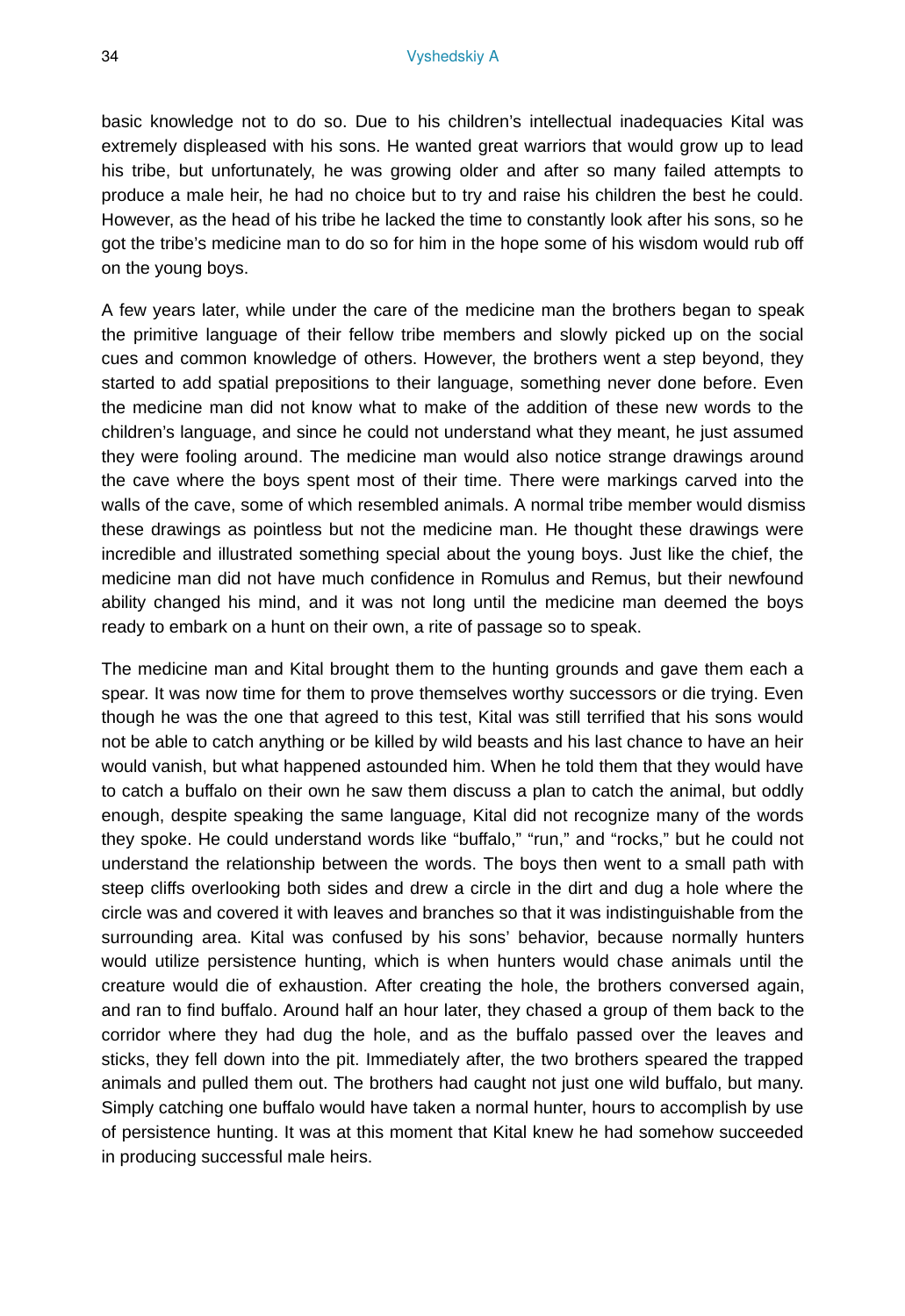As years went by, the brothers improved the language they spoke, introducing more spatial prepositions and eventually developing a complete recursive language. Even though their father could not fully understand them, the brothers could work and communicate together to produce miraculous results. This led them to gain the respect of their fellow tribe members as well as their father. Together, Romulus and Remus would end up leading the tribe and conquer all the neighboring tribes with their enhanced intelligence and ability to formulate complex military tactics. Eventually, when Romulus and Remus had children, they found they were just like them when they were young, and they were able to teach them the language they had created. They would take care of their children for a longer time, but after several years, they were able to use the more complex language that their parents had created. These two brothers unknowingly started a pattern that would continue for tens of thousands of years and lead to the modern humans of today.

## **Appendix 3: History of verbal communication**

The Romulus and Remus hypothesis divides the history of language acquisition into two phases: the nearly 2-miilion-year-long period of gradual growth of vocabulary made possible by piecemeal improvements of the vocal apparatus, as described by Dediu and Levinson (Dediu and Levinson 2013), and a fast several-generations-long, conversion to modern recursive language 70,000 years ago. This appendix charts a possible time course of polygenic vocabulary acquisition in the genus *Homo* from 2 million years to about 600,000 years ago and describes possible evolutionary forces that shaped the modern speech apparatus.

*Homo erectus* was an adventurous species with the body built for long distance running (Bramble and Lieberman 2004). In fact, *Homo erectus* was moving so much that the species diffused out of Africa and settled most of Europe and Asia starting around 1.8 million years ago (Broadfield et al. 2001, Carbonell et al. 1995, Lordkipanidze et al. 2013). Any modern camper traveling in a group would appreciate the value of effective communication. In each new place, the group needs to locate a protective shelter, edible food, a source of clean water and carry out a myriad of other location-specific projects. Any improvement in vocabulary would have allowed *Homo erectus* chieftain to delegate jobs much more efficiently. A leader could purposefully select someone more suitable for the job: he could select John, because John is stronger, or Peter because Peter is taller, or Steve who can climb trees faster. A leader who found a cave with a prohibitively small opening would ask John to come with him and help clear the large boulders from the cave's entrance, but ask Steve to climb a tree if he has found a beehive full of honey. Such arrangement could significantly benefit from personal names. We envision that some mutation improved neurological control of the diaphragm or tongue, musculature of the mouth or lips giving that individual slightly better mechanical ability to articulate sounds and enabled him to increase the number of distinct words from chimpanzee's 20 to 100 (Mitani et al. 1992, Slocombe et al. 2008, Slocombe and Zuberbuhler 2007) to 150. Hominins lived in groups of 50 to 150 individuals and 150 words could have been used to assign names for everyone in a group (after all, even dolphins have life-long given names called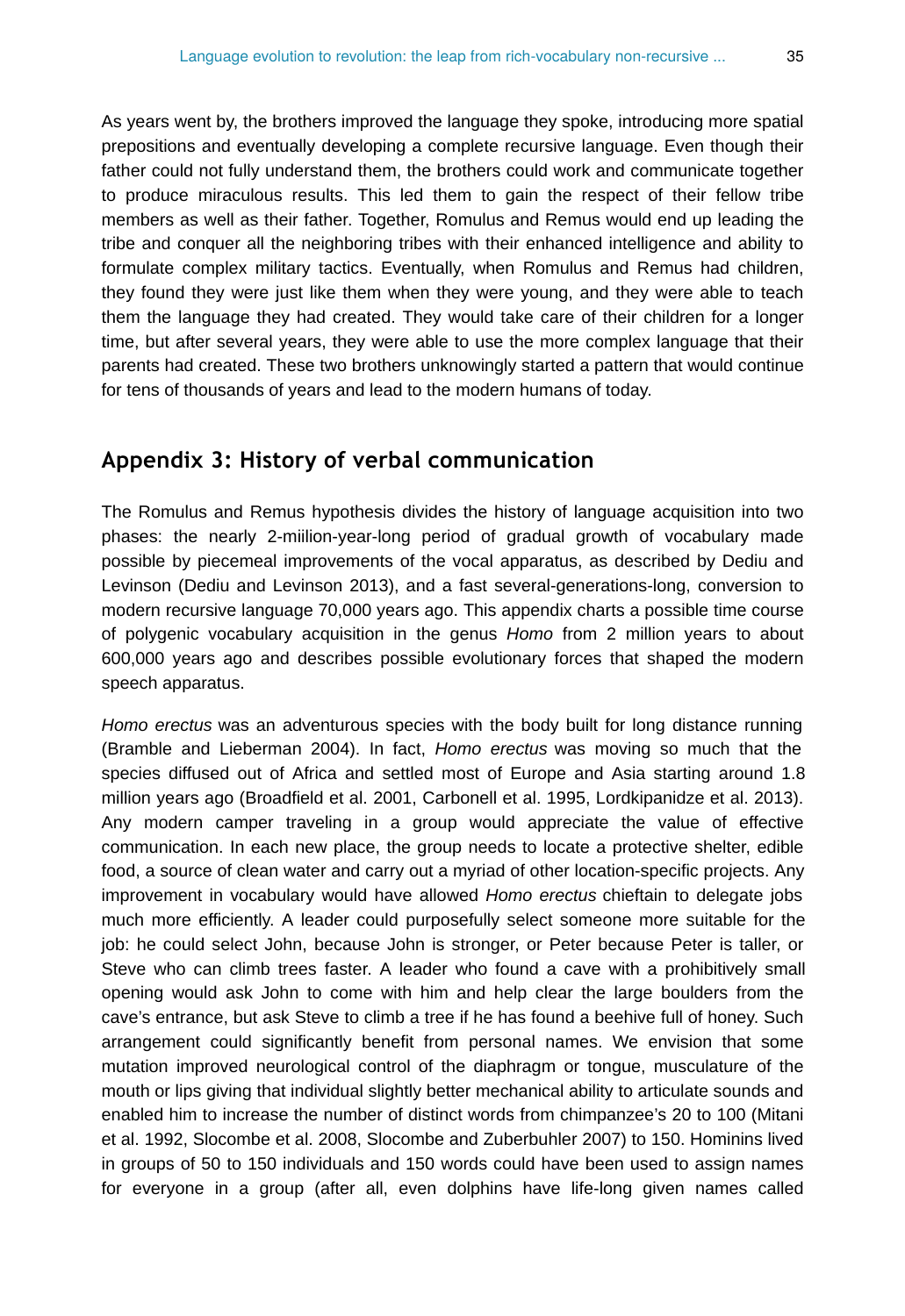signature whistles (Barton 2006, Janik et al. 2006). Even if no one else in the group but the leader was able to call each person by name, the leader and the group as a whole would have gained an advantage of an increased cooperation and therefore better nutrition. As an alpha male, the leader would have high number of children and thus his "improved vocal apparatus" mutation would have had fixed in a population.

After many generations another leader could get a different mutation that further improved his vocal apparatus and doubled his vocabulary to 300 words. The articulate leader could have been using extra words as nouns to further facilitate job assignment without the need to point to each object: two-word sentences could communicate job assignment: "John flint," meaning that John is expected to collect flint stones; "Peter sticks," meaning that Peter is expected to find sticks; "Patrick tubers," meaning that Patrick is expected to dig tuber; and so on. The leader could also instruct the selected workers in what to take with them: handaxes for cutting trees, spears for hunting, or a sack for carrying throwing stones back to the shelter.

Thousands of years later another mutation may have extended vocabulary of the leader to 600 distinct words and enabled the leader to name more objects, tools, and actions, further improving his ability to efficiently organize the tribe's productive activities. This leader could have now used more complex sentences: "John, come here;" "Peter, bring the handaxe;" and "Patrick, collect stones." Different types of edible plants and prey animals could have been assigned their own names and different jobs could have been assigned action words. Various geographical locations, including rivers, mountains, caves, and maybe even individual trees could be named helping adventurous *Homo erectus* to orient and to describe directions to other tribesmen.

Thus, we envision development of vocal apparatus as a series of beneficial mutations slowly improving control of diaphragm, lips, tongue, chicks, vocal cords larynx position in the trachea, and possibly hundreds of other related mutations over many millennia. When articulate speech mutations originate in a leader, they result in immediate improvement of communication (albeit one-way communication) between tribe members and consequent increase in productivity (aren't our leaders still more articulate than an average person?). Since leaders also had higher chances to procreate, their "improved vocal apparatus" was slowly fixed in a population over many generations.

Critically, such a communication system with many names, nouns and verbs, while significantly benefiting traveling parties of *Homo erectus*, does not rely on PFS. In fact, chimpanzees, dogs and some other animals have been trained to follow hundreds of commands, such as "bring the ball/newspaper/slippers," "leak the hand/floor/bowl," that rely on memory of nouns and verbs, but do not require purposeful combination of objects from memory into novel mental images via PFS.

The next hypothesized step in the evolution of language is beyond the ability of any living animal, but still does not rely on the PFS ability. It involves acquisition of the type of imagination called integration of modifiers (Vyshedskiy et al. 2019). Anyone reading this manuscript can obviously imagine their room bigger or smaller, painted blue, red, or yellow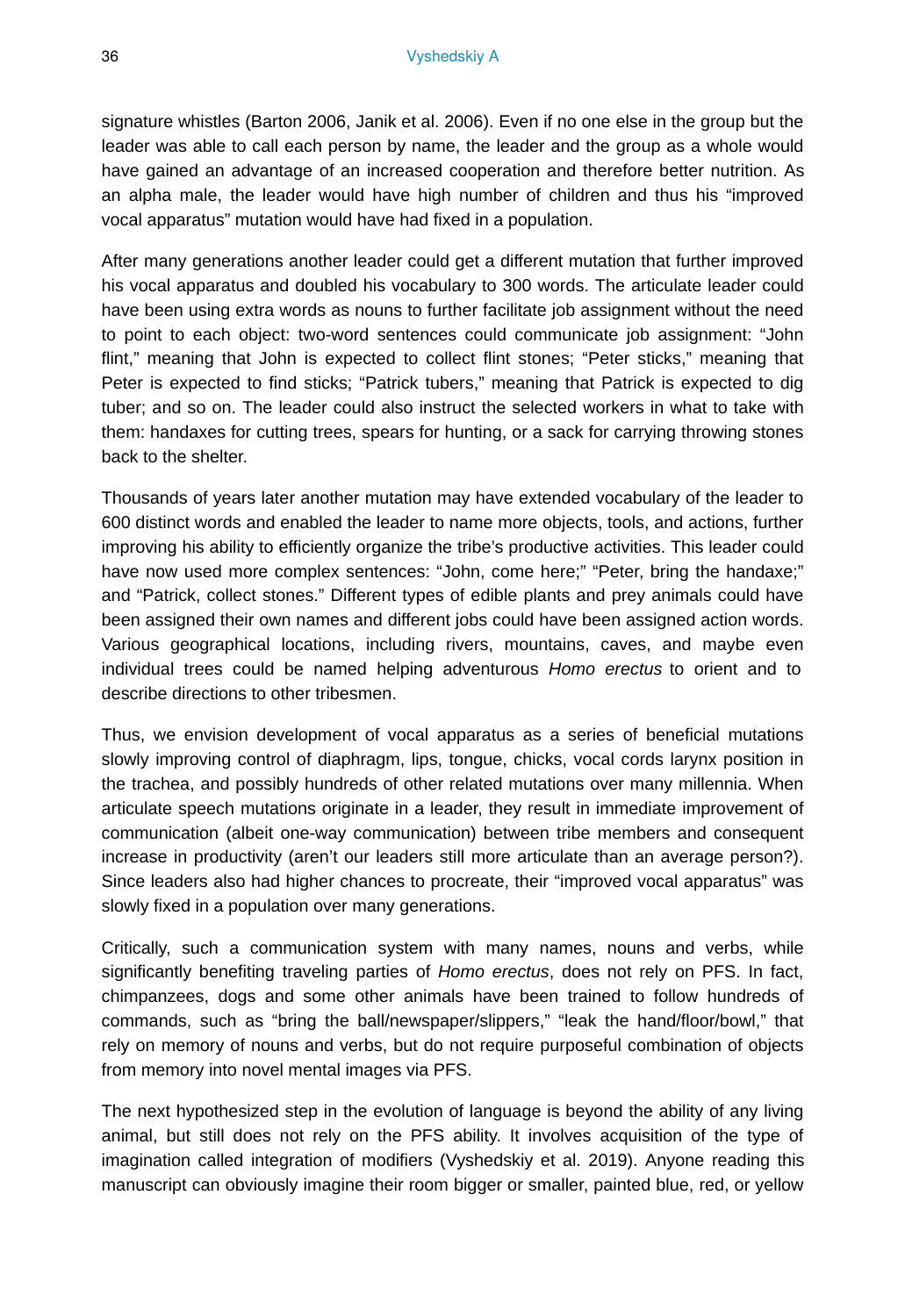and follow the instruction to find a *long red* straw placed among several decoy objects including other *red* shapes (Lego pieces, small *red* animals) and *long/short* straws of other colors. Integration of modifiers is a type of active imagination relying on the LPFC ability to change the size and color of objects in front of the mind's eye. Integration of modifiers was never demonstrated in any animal and is missing from about 7% of modern humans (7% is the number of humans not capable of answering questions requiring integration of size and objects, or color and objects when tested with matrix reasoning tasks of typical nonverbal IQ test, see (Vyshedskiy et al. 2017a).

Acquisition of integration of modifiers ability could have been also influenced by *Homo erectus* mobile lifestyle. Whether foraged or hunted, *Homo erectus* would have exhausted the land around their shelter within a few months and therefore must have traveled regularly from one place to another. For a group of 50-150 hominins, wandering around without knowing the final destination is highly inefficient. Exacerbating the problem would be the fact that most women in the group would have been either nursing or pregnant. Looking for a new shelter in the company of pregnant or nursing women and small children would have been highly dangerous. It is safer and more efficient to decide on an ideal location first, and then gather everybody together to make a quick move. Therefore, it is likely that able-bodied scouts were sent out to look for the next fertile area with a nearby shelter, while the rest of the group stayed behind in safety. Adjectives and integration of modifiers ability would have allowed scouts returning from their trip to compare their observations and decide not only which shelter was better (e.g., a bigger cave, or one with a nearby water source), but also which shelter was best positioned as far as availability of prey animals and edible plants (grasses, herbs, seeds, roots, rhizomes, or tubers). Such discussions and comparisons still do not require PFS. For example, scouts could have measured the size of their caves using their own strides (the size of which is comparable in similarly-built individuals) and then communicate this information to the leader to help choose the largest cave. A tribe leader capable of integration of modifiers would be able to select a better pasture and a better shelter and therefore would have been able to father greater number of healthy children passing down his genes for improved language.

We conclude that *Homo erectus* lifestyle was conducive to improvements of vocal apparatus. *Homo erectus* could have used a communication system with thousands of words without PFS. It is possible that *Homo erectus* may have even had more words than modern humans since without recursion, they needed more words to communicate the same number of concepts.

# **Acknowledgements**

We wish to thank Dr. P. Ilyinskii, Dr. K. Khrapko, and Dr. D. Gamarnik for productive discussion and Dr. P. Ilyinskii for scrupulous editing of this manuscript.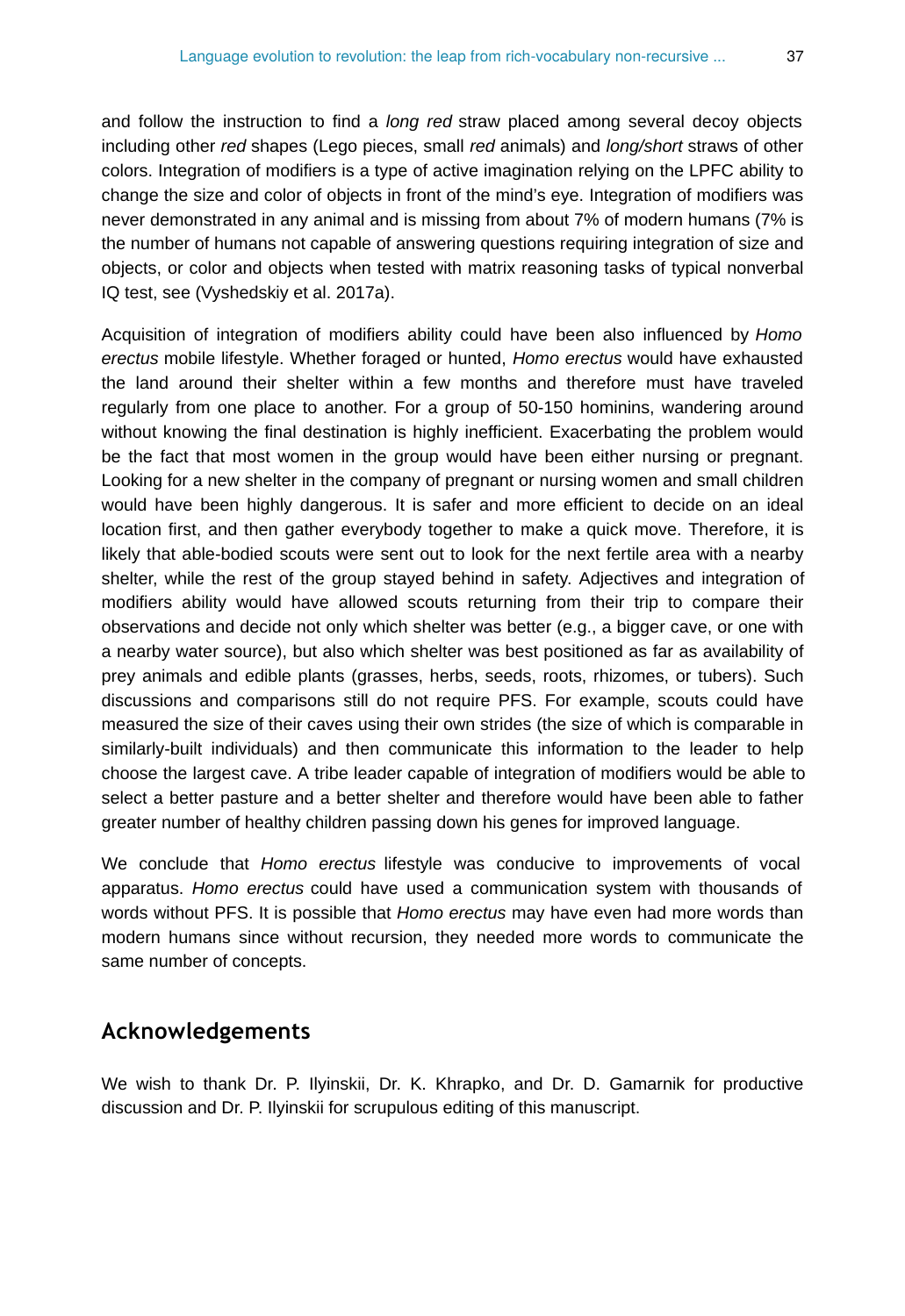# **Funding program**

This research did not receive any specific grant from funding agencies in the public, commercial, or not-for-profit sectors.

# **Conflicts of interest**

The author declares that the research was conducted in the absence of any commercial or financial relationships that could be construed as a potential conflict of interest.

# **References**

- Alemseged Z, Spoor F, Kimbel W, Bobe R, Geraads D, Reed D, Wynn J (2006) A juvenile early hominin skeleton from Dikika, Ethiopia. Nature 443 (7109): 296-301. [https://](https://doi.org/10.1038/nature05047) [doi.org/10.1038/nature05047](https://doi.org/10.1038/nature05047)
- American Speech-Language-Hearing Association (2016) Scope of practice in speechlanguage pathology. N/A URL:<https://www.asha.org/policy/SP2016-00343/>
- Amos W, Hoffman JI (2010) Evidence that two main bottleneck events shaped modern human genetic diversity. Proceedings of the Royal Society B: Biological Sciences 277 (1678): 131‑137. <https://doi.org/10.1098/rspb.2009.1473>
- Andrews-Hanna J (2011) The brain's default network and its adaptive role in internal mentation. The Neuroscientist 18 (3): 251-270.<https://doi.org/10.1177/1073858411403316>
- Arensburg B, Tillier AM, Vandermeersch B, Duday H, Schepartz LA, Rak Y (1989) A Middle Palaeolithic human hyoid bone. Nature 338 (6218): 758-760. [https://](https://doi.org/10.1038/338758a0) [doi.org/10.1038/338758a0](https://doi.org/10.1038/338758a0)
- Arsuaga JL, Martı́nez I, Gracia A, Carretero JM, Lorenzo C, Garcı́a N, Ortega AI (1997) Sima de los Huesos (Sierra de Atapuerca, Spain). The site. Journal of Human Evolution 33: 109‑127.<https://doi.org/10.1006/jhev.1997.0132>
- Atance C, O'Neill D (2001) Episodic future thinking. Trends in Cognitive Sciences 5 (12): 533‑539. [https://doi.org/10.1016/s1364-6613\(00\)01804-0](https://doi.org/10.1016/s1364-6613(00)01804-0)
- Axe JB (2008) Conditional discrimination in the intraverbal relation: a review and recommendations for future research. The Analysis of verbal behavior 24: 159-74. [https://](https://doi.org/10.1007/bf03393064) [doi.org/10.1007/bf03393064](https://doi.org/10.1007/bf03393064)
- Backwell L, d'Errico F, Wadley L (2008) Middle Stone Age bone tools from the Howiesons Poort layers, Sibudu Cave, South Africa. Journal of Archaeological Science 35 (6): 1566‑1580.<https://doi.org/10.1016/j.jas.2007.11.006>
- Baker SC, Rogers RD, Owen AM, Frith CD, Dolan RJ, Frackowiak RS, Robbins TW (1996) Neural systems engaged by planning: a PET study of the Tower of London task. Neuropsychologia 34 (6): 515‑526. [https://doi.org/10.1016/0028-3932\(95\)00133-6](https://doi.org/10.1016/0028-3932(95)00133-6)
- Bakker P (1987) Autonomous languages of twins. Acta Geneticae Medicae et Gemellologiae 36 (2): 233‑8.<https://doi.org/10.1017/S0001566000004463>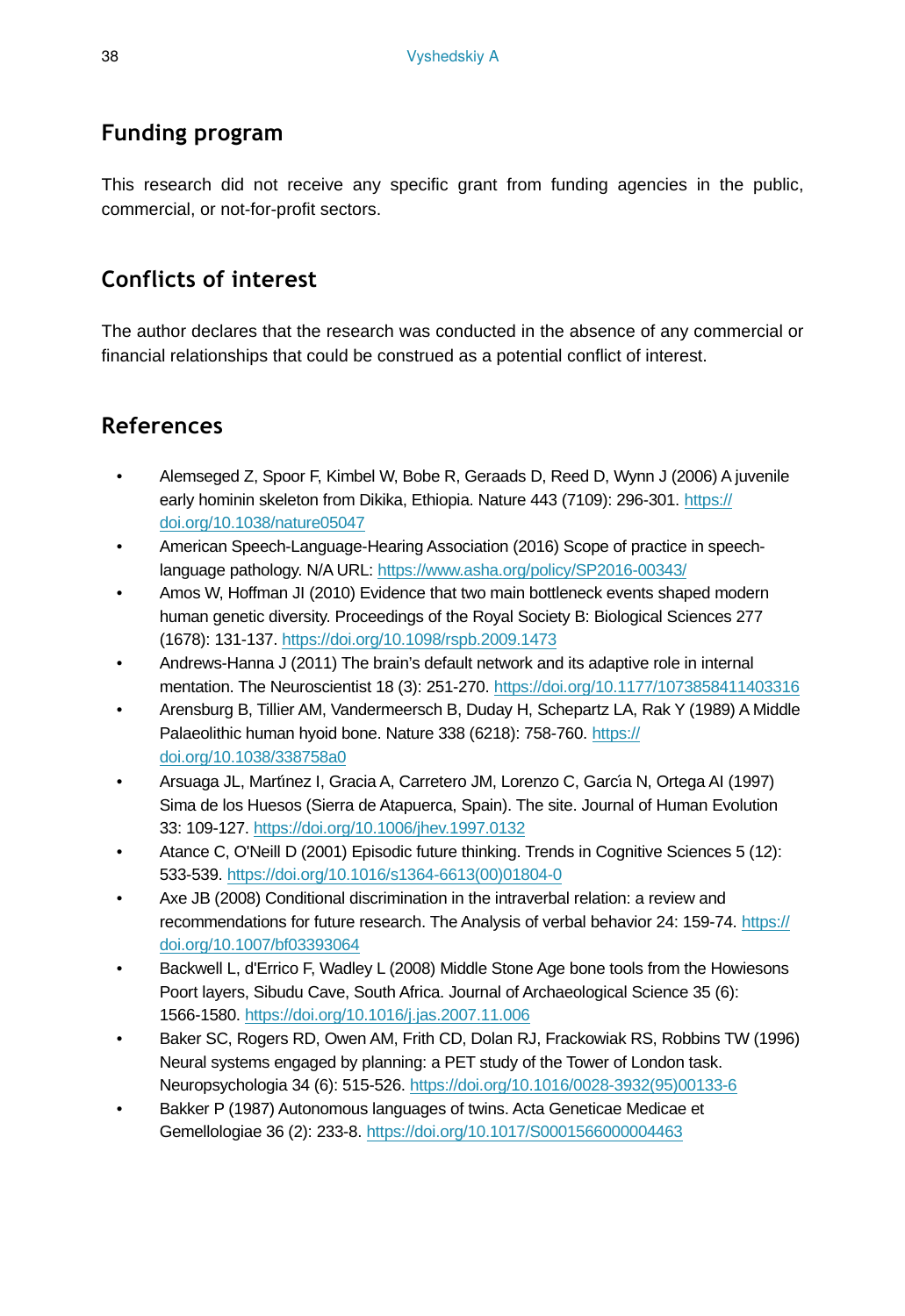- Barnosky AD, Koch PL, Feranec RS, Wing SL, Shabel AB (2004) Assessing the causes of late Pleistocene extinctions on the continents. Science (New York, N.Y.) 306 (5693): 70‑5. <https://doi.org/10.1126/science.1101476>
- Barton R (2006) Animal communication: Do dolphins have names? Current Biology 16 (15). <https://doi.org/10.1016/j.cub.2006.07.002>
- Bar-Yosef O (2002) The Upper Paleolithic Revolution. Annual Review of Anthropology 31 (1): 363‑393.<https://doi.org/10.1146/annurev.anthro.31.040402.085416>
- BASSER LS (1962) Hemiplegia of early onset and the faculty of speech with special reference to the effects of hemispherectomy. Brain 85 (3): 427‑460. [https://doi.org/10.1093/](https://doi.org/10.1093/brain/85.3.427) [brain/85.3.427](https://doi.org/10.1093/brain/85.3.427)
- Bateson P (1979) Brief exposure to a novel stimulus during imprinting in chicks and its influence on subsequent preferences. Animal Learning & Behavior 7 (2): 259‑262. [https://](https://doi.org/10.3758/bf03209281) [doi.org/10.3758/bf03209281](https://doi.org/10.3758/bf03209281)
- Beglinger LJ, Smith TH (2001) A review of subtyping in autism and proposed dimensional classification model. Journal of autism and developmental disorders 31 (4): 411-22. [https://](https://doi.org/10.1023/A:1010616719877) [doi.org/10.1023/A:1010616719877](https://doi.org/10.1023/A:1010616719877)
- Belle EMS, Benazzo A, Ghirotto S, Colonna V, Barbujani G (2008) Comparing models on the genealogical relationships among Neandertal, Cro-Magnoid and modern Europeans by serial coalescent simulations. Heredity 102 (3): 218-225. [https://doi.org/10.1038/](https://doi.org/10.1038/hdy.2008.103) [hdy.2008.103](https://doi.org/10.1038/hdy.2008.103)
- Berardi N, Pizzorusso T, Maffei L (2000) Critical periods during sensory development. Current Opinion in Neurobiology 10 (1): 138‑145. [https://doi.org/10.1016/s0959-4388](https://doi.org/10.1016/s0959-4388(99)00047-1) [\(99\)00047-1](https://doi.org/10.1016/s0959-4388(99)00047-1)
- Berger T, Trinkaus E (1995) Patterns of Trauma among the Neandertals. Journal of Archaeological Science 22 (6): 841‑852. [https://doi.org/10.1016/0305-4403\(95\)90013-6](https://doi.org/10.1016/0305-4403(95)90013-6)
- Bick J, Zhu T, Stamoulis C, Fox N, Zeanah C, Nelson C (2015) Effect of Early Institutionalization and Foster Care on Long-term White Matter Development. JAMA Pediatrics 169 (3). <https://doi.org/10.1001/jamapediatrics.2014.3212>
- Boatman D, Freeman J, Vining E, Pulsifer M, Miglioretti D, Minahan R, Carson B, Brandt J, McKhann G (1999) Language recovery after left hemispherectomy in children with lateonset seizures. Annals of Neurology 46 (4): 579‑86. [https://doi.org/10.1002/1531-8249](https://doi.org/10.1002/1531-8249(199910)46:4%3C579::AID-ANA5%3E3.0.CO;2-K) [\(199910\)46:4<579::AID-ANA5>3.0.CO;2-K](https://doi.org/10.1002/1531-8249(199910)46:4%3C579::AID-ANA5%3E3.0.CO;2-K)
- Bortolus R (1999) The epidemiology of multiple births. Human Reproduction Update 5 (2): 179‑187.<https://doi.org/10.1093/humupd/5.2.179>
- Boucher J, Mayes A, Bigham S (2008) Memory, language and intellectual ability in lowfunctioning autism. Memory in Autism 268‑290. [https://doi.org/10.1017/](https://doi.org/10.1017/cbo9780511490101.016) [cbo9780511490101.016](https://doi.org/10.1017/cbo9780511490101.016)
- Bouzouggar A, Barton N, Vanhaeren M, d'Errico F, Collcutt S, Higham T, Hodge E, Parfitt S, Rhodes E, Schwenninger J-, Stringer C, Turner E, Ward S, Moutmir A, Stambouli A (2007) 82,000-year-old shell beads from North Africa and implications for the origins of modern human behavior. Proceedings of the National Academy of Sciences 104 (24): 9964‑9969.<https://doi.org/10.1073/pnas.0703877104>
- Bramble D, Lieberman D (2004) Endurance running and the evolution of *Homo* . Nature 432 (7015): 345‑352. <https://doi.org/10.1038/nature03052>
- Braun A (1997) Regional cerebral blood flow throughout the sleep-wake cycle. An H2(15)O PET study. Brain 120 (7): 1173‑1197. <https://doi.org/10.1093/brain/120.7.1173>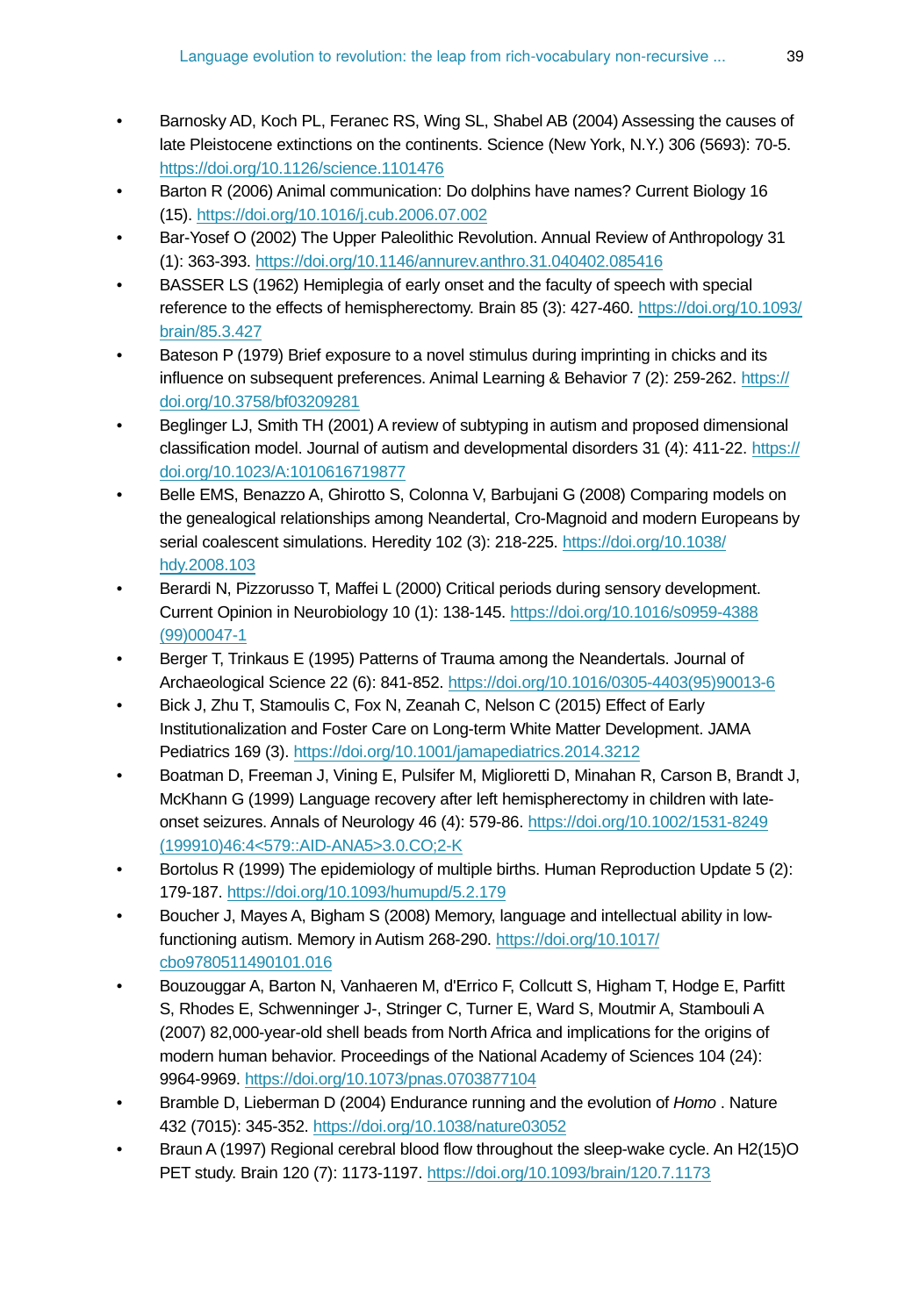- Braverman J, Dunn R, Vyshedskiy A (2018) Development of the mental synthesis evaluation checklist (MSEC): A parent-report tool for mental synthesis ability assessment in children with language delay. Children 5 (5).<https://doi.org/10.3390/children5050062>
- Broadfield D, Holloway R, Mowbray K, Silvers A, Yuan M, Márquez S (2001) Endocast of Sambungmacan 3 (Sm 3): A new *Homo erectus* from Indonesia. The Anatomical Record 262 (4): 369‑379.<https://doi.org/10.1002/ar.1047>
- Cabo LL, Martín LR, Rodríguez JEE (2003) Breve nota sobre el hioides Neandertalense de Sidrón (Piloña, Asturias). In: Ediciones Bellaterrra Antropología y Biodiversidad. Vol. 1. 484-493 pp. [ISBN 84-7290-113-0].
- Capasso L, Michetti E, D'Anastasio R (2008) A *Homo erectus* hyoid bone: possible implications for the origin of the human capability for speech. Collegium antropologicum 32 (4): 1007‑1011.
- Carbonell E, Bermudez de Castro J, Arsuaga J, Diez J, Rosas A, Cuenca-Bescos G, Sala R, Mosquera M, Rodriguez X (1995) Lower Pleistocene hominids and artifacts from Atapuerca-TD6 (Spain). Science 269 (5225): 826-830. [https://doi.org/10.1126/](https://doi.org/10.1126/science.7638598) [science.7638598](https://doi.org/10.1126/science.7638598)
- Chomsky N (1957) Syntactic structures. Mouton de Gruyter
- Chomsky N (2008) On phases. In: Otero CP, Freidin R, Zubizarreta ML (Eds) Foundational issues in linguistic theory. MIT Press, 132-166 pp. [https://doi.org/10.7551/](https://doi.org/10.7551/mitpress/9780262062787.003.0007) [mitpress/9780262062787.003.0007](https://doi.org/10.7551/mitpress/9780262062787.003.0007)
- Chomsky N (2010) Some simple evo devo theses: how true might they be for language? The Evolution of Human Language 45‑62. <https://doi.org/10.1017/cbo9780511817755.003>
- Christoff K, Gabrieli J (2000) The frontopolar cortex and human cognition: evidence for a rostrocaudal hierarchical organization within the human prefrontal cortex. Psychobiology 28 (2): 168‑186.
- Cole M, Levitin K, Luria A (2014) The autobiography of Alexander Luria. Psychology Press <https://doi.org/10.4324/9781315799353>
- Crystal D, Crystal D (2003) The Cambridge encyclopedia of language. Language 68 (2). <https://doi.org/10.2307/416962>
- Curtiss S (1977) Genie: A psycholinguistic study of a modern-day 'wild child'. Academic Press
- Curtiss S (1981) Dissociations between language and cognition: Cases and implications. Journal of Autism and Developmental Disorders 11 (1): 15‑30. [https://doi.org/10.1007/](https://doi.org/10.1007/bf01531338) [bf01531338](https://doi.org/10.1007/bf01531338)
- Dalton R (2003) Lion man takes pride of place as oldest statue. Nature 425: 7. [https://](https://doi.org/10.1038/news030901-6) [doi.org/10.1038/news030901-6](https://doi.org/10.1038/news030901-6)
- D'Anastasio R, Wroe S, Tuniz C, Mancini L, Cesana D, Dreossi D, Ravichandiran M, Attard M, Parr WH, Agur A, Capasso L (2013) Micro-biomechanics of the Kebara 2 Hyoid and its implications for speech in neanderthals. PLoS One 8 (12): e82261. [https://doi.org/10.1371/](https://doi.org/10.1371/journal.pone.0082261) [journal.pone.0082261](https://doi.org/10.1371/journal.pone.0082261)
- Dawson G, Rogers S, Munson J, Smith M, Winter J, Greenson J, Donaldson A, Varley J (2009) Randomized, controlled trial of an intervention for toddlers with autism: The early start Denver model. Pediatrics 125 (1): e17‑e23. <https://doi.org/10.1542/peds.2009-0958>
- Dediu D, Levinson S (2013) On the antiquity of language: the reinterpretation of Neandertal linguistic capacities and its consequences. Frontiers in Psychology 4 [https://](https://doi.org/10.3389/fpsyg.2013.00397) [doi.org/10.3389/fpsyg.2013.00397](https://doi.org/10.3389/fpsyg.2013.00397)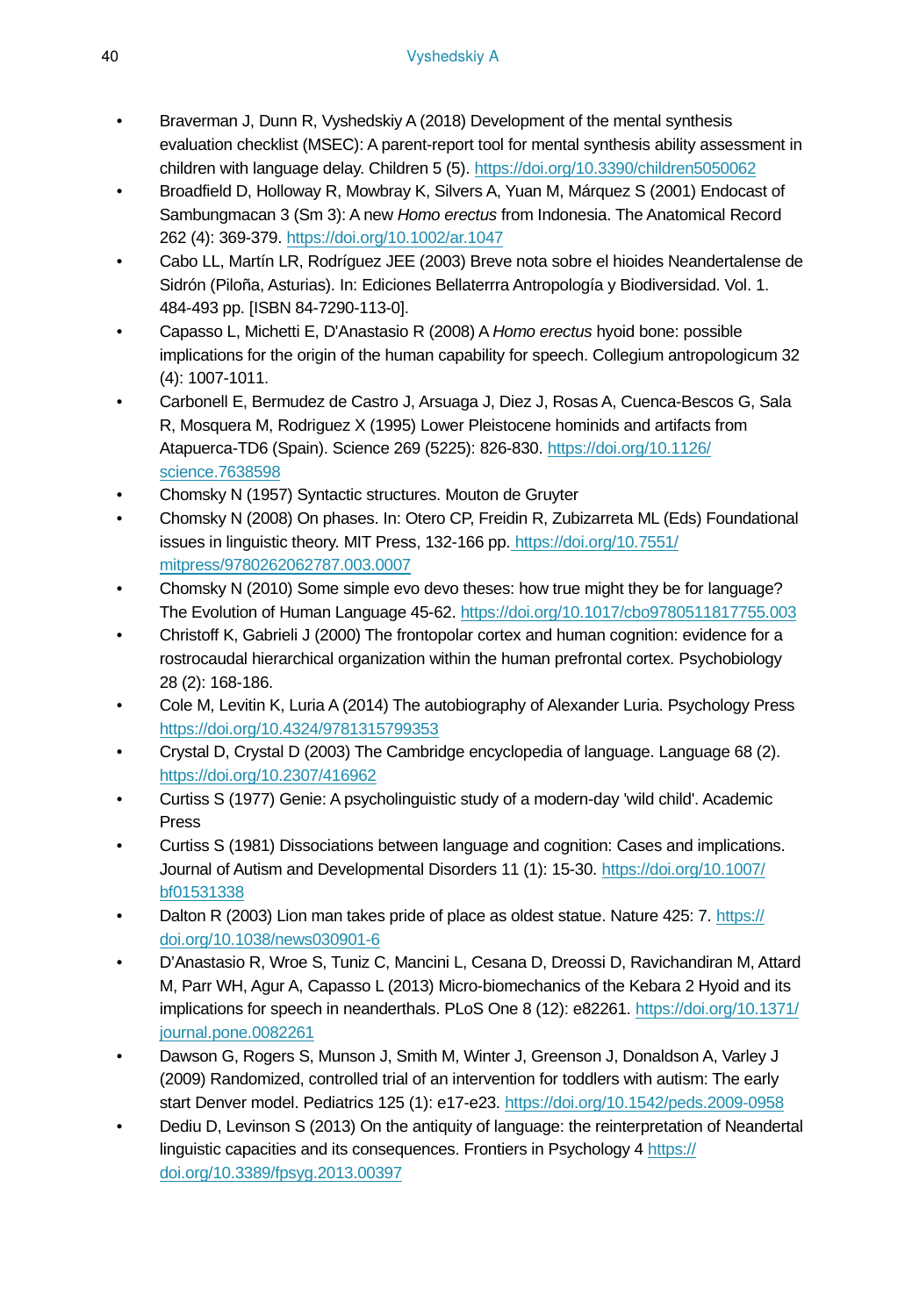- Delson E (2004) Encyclopedia of human evolution and prehistory. Routledge [https://](https://doi.org/10.4324/9780203009420) [doi.org/10.4324/9780203009420](https://doi.org/10.4324/9780203009420)
- d'Errico F, Henshilwood C, Vanhaeren M, van Niekerk K (2005) Nassarius kraussianus shell beads from Blombos Cave: evidence for symbolic behaviour in the Middle Stone Age. Journal of Human Evolution 48 (1): 3‑24.<https://doi.org/10.1016/j.jhevol.2004.09.002>
- Diamond A, Lee K (2011) Interventions shown to aid executive function development in children 4 to 12 years old. Science 333 (6045): 959‑964. [https://doi.org/10.1126/](https://doi.org/10.1126/science.1204529) [science.1204529](https://doi.org/10.1126/science.1204529)
- Diamond J (2014) The third chimpanzee. Seven Stories Press [ISBN 9781609806118]
- Ditunno P, Mann V (1990) Right hemisphere specialization for mental rotation in normals and brain damaged subjects. Cortex 26 (2): 177‑188. [https://doi.org/10.1016/s0010-9452](https://doi.org/10.1016/s0010-9452(13)80349-8) [\(13\)80349-8](https://doi.org/10.1016/s0010-9452(13)80349-8)
- Dobbs A, Rule B (1987) Prospective memory and self-reports of memory abilities in older adults. Canadian Journal of Psychology 41 (2): 209‑222. <https://doi.org/10.1037/h0084152>
- Duncan J, Burgess P, Emslie H (1995) Fluid intelligence after frontal lobe lesions. Neuropsychologia 33 (3): 261‑268. [https://doi.org/10.1016/0028-3932\(94\)00124-8](https://doi.org/10.1016/0028-3932(94)00124-8)
- Dunn R, Vyshedskiy A (2015) Mental Imagery Therapy for Autism (MITA) An early intervention computerized brain training program for children with ASD. Autism-Open Access 05 (03).<https://doi.org/10.4172/2165-7890.1000153>
- Eikeseth S, Smith DP (2013) An analysis of verbal stimulus control in intraverbal behavior: implications for practice and applied research. The Analysis of Verbal Behavior 29 (1): 125‑35. <https://doi.org/10.1007/bf03393130>
- Emmorey K, Kosslyn S, Bellugi U (1993) Visual imagery and visual-spatial language: Enhanced imagery abilities in deaf and hearing ASL signers. Cognition 46 (2): 139-181. [https://doi.org/10.1016/0010-0277\(93\)90017-p](https://doi.org/10.1016/0010-0277(93)90017-p)
- Enard W, Przeworski M, Fisher SE, Lai CSL, Wiebe V, Kitano T, Monaco AP, Pääbo S (2002) Molecular evolution of FOXP2, a gene involved in speech and language. Nature 418 (6900): 869‑72.<https://doi.org/10.1038/nature01025>
- Ferjan Ramirez N, Leonard M, Torres C, Hatrak M, Halgren E, Mayberry R (2013) Neural language processing in adolescent first-language learners. Cerebral Cortex 24 (10): 2772‑2783.<https://doi.org/10.1093/cercor/bht137>
- Fitch WT, Hauser M, Chomsky N (2005) The evolution of the language faculty: Clarifications and implications. Cognition 97 (2): 179‑210. [https://doi.org/10.1016/](https://doi.org/10.1016/j.cognition.2005.02.005) [j.cognition.2005.02.005](https://doi.org/10.1016/j.cognition.2005.02.005)
- Fitch WT, de Boer B, Mathur N, Ghazanfar A (2016) Monkey vocal tracts are speech-ready. Science Advances 2 (12).<https://doi.org/10.1126/sciadv.1600723>
- Flavell S, Kim T, Gray J, Harmin D, Hemberg M, Hong E, Markenscoff-Papadimitriou E, Bear D, Greenberg M (2008) Genome-Wide Analysis of MEF2 Transcriptional Program Reveals Synaptic Target Genes and Neuronal Activity-Dependent Polyadenylation Site Selection. Neuron 60 (6): 1022-1038.<https://doi.org/10.1016/j.neuron.2008.11.029>
- Fombonne E (2003) Epidemiological surveys of pervasive developmental disorders: An update. Journal of Autism and Developmental Disorders 33: 365‑382. [https://](https://doi.org/10.1023/A:1025054610557) [doi.org/10.1023/A:1025054610557](https://doi.org/10.1023/A:1025054610557)
- Frayer D, Nicolay C (2000) Fossil evidence for the origin of speech sounds. In: Wallin NL, Merker B, Brown S (Eds) The origins of music. The MIT Press [ISBN 9780262285698].
- Frayer D (2017) Talking hyoids and talking neanderthals. Vertebrate Paleobiology and Paleoanthropology 233‑237. [https://doi.org/10.1007/978-3-319-46646-0\\_17](https://doi.org/10.1007/978-3-319-46646-0_17)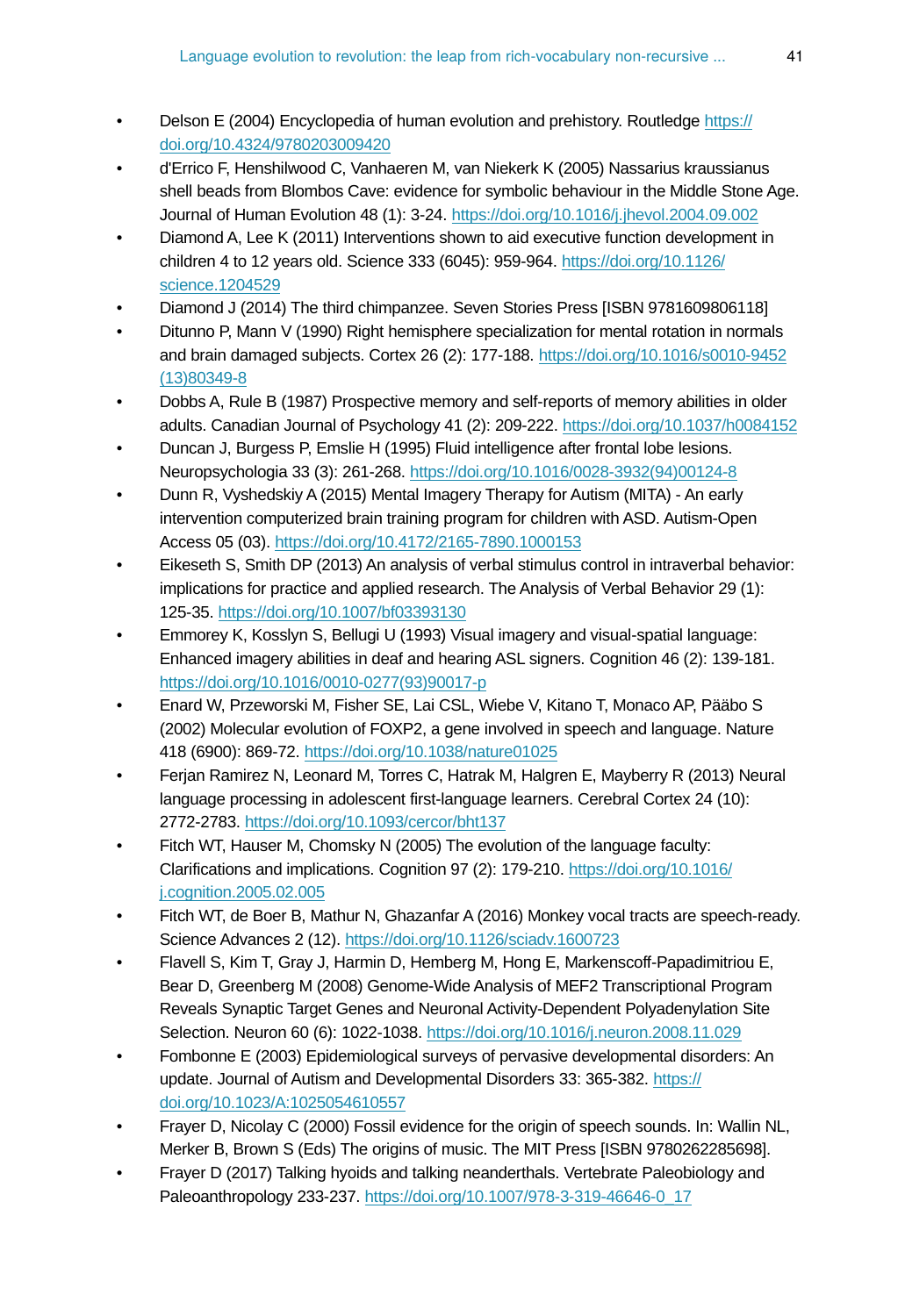- Friederici A (2011) The brain basis of language processing: From structure to function. Physiological Reviews 91 (4): 1357‑1392. <https://doi.org/10.1152/physrev.00006.2011>
- Fuster J (2003) Cortex and mind: Unifying cognition. Oxford University Press [https://](https://doi.org/10.1016/S0010-9452(08)70854-2) [doi.org/10.1016/S0010-9452\(08\)70854-2](https://doi.org/10.1016/S0010-9452(08)70854-2)
- Fuster J (2008) The prefrontal cortex. 4. Academic Press [https://doi.org/10.1016/](https://doi.org/10.1016/B978-0-12-373644-4.00005-0) [B978-0-12-373644-4.00005-0](https://doi.org/10.1016/B978-0-12-373644-4.00005-0)
- Gardner R, Gardner B, Van Cantfort T (1989) Teaching sign language to chimpanzees. Suny
- Gargett R, Bricker H, Clark G, Lindly J, Farizy C, Masset C, Frayer D, Montet-White A, Gamble C, Gilman A, Leroi-Gourhan A, Ossa P, Trinkaus E, Weber A (1989) Grave shortcomings: The evidence for neandertal burial [and comments and reply]. Current Anthropology 30 (2): 157‑190.<https://doi.org/10.1086/203725>
- Gaudzinski-Windheuser S, Noack E, Pop E, Herbst C, Pfleging J, Buchli J, Jacob A, Enzmann F, Kindler L, Iovita R, Street M, Roebroeks W (2018) Evidence for close-range hunting by last interglacial Neanderthals. Nature Ecology & Evolution 2 (7): 1087-1092. <https://doi.org/10.1038/s41559-018-0596-1>
- Giacobini G (2007) Richness and diversity of burial rituals in the Upper Paleolithic. Diogenes 54 (2): 19‑39.<https://doi.org/10.1177/0392192107077649>
- Gibbons A (2011) Who were the Denisovans? Science 333 (6046): 1084‑1087. [https://](https://doi.org/10.1126/science.333.6046.1084) [doi.org/10.1126/science.333.6046.1084](https://doi.org/10.1126/science.333.6046.1084)
- Gläscher J, Tranel D, Paul L, Rudrauf D, Rorden C, Hornaday A, Grabowski T, Damasio H, Adolphs R (2009) Lesion mapping of cognitive abilities linked to intelligence. Neuron 61 (5): 681‑691.<https://doi.org/10.1016/j.neuron.2009.01.026>
- Goodall J (1965) Chimpanzees of the Gombe Stream Reserve. In: DeVote I (Ed.) Primate behaviour: field studies of monkeys and apes. Holt, Rinehart and Winston, New York.
- Green R, Malaspinas A, Krause J, Briggs A, Johnson PF, Uhler C, Meyer M, Good J, Maricic T, Stenzel U, Prüfer K, Siebauer M, Burbano H, Ronan M, Rothberg J, Egholm M, Rudan P, Brajković D, Kućan Ž, Gušić I, Wikström M, Laakkonen L, Kelso J, Slatkin M, Pääbo S (2008) A complete neandertal mitochondrial genome sequence determined by high-throughput sequencing. Cell 134 (3): 416‑426. [https://doi.org/10.1016/](https://doi.org/10.1016/j.cell.2008.06.021) [j.cell.2008.06.021](https://doi.org/10.1016/j.cell.2008.06.021)
- Green RE, Krause J, Briggs AW, Maricic T, Stenzel U, Kircher M, Patterson N, Li H, Zhai W, Fritz MHY, Hansen NF, Durand EY, Malaspinas AS, Jensen JD, Marques-Bonet T, Alkan C, Prufer K, Meyer M, Burbano HA, Good JM, Schultz R, Aximu-Petri A, Butthof A, Hober B, Hoffner B, Siegemund M, Weihmann A, Nusbaum C, Lander ES, Russ C, Novod N, Affourtit J, Egholm M, Verna C, Rudan P, Brajkovic D, Kucan Z, Gusic I, Doronichev VB, Golovanova LV, Lalueza-Fox C, de la Rasilla M, Fortea J, Rosas A, Schmitz RW, Johnson PLF, Eichler EE, Falush D, Birney E, Mullikin JC, Slatkin M, Nielsen R, Kelso J, Lachmann M, Reich D, Paabo S (2010) A draft sequence of the neandertal genome. Science 328 (5979): 710‑722. <https://doi.org/10.1126/science.1188021>
- Grimshaw GM, Adelstein A, Bryden MP, MacKinnon GE (1998) First-language acquisition in adolescence: Evidence for a critical period for verbal language development. Brain and Language 63 (2): 237‑255.<https://doi.org/10.1006/brln.1997.1943>
- Habgood P, Franklin N (2008) The revolution that didn't arrive: A review of Pleistocene Sahul. Journal of Human Evolution 55 (2): 187‑222. [https://doi.org/10.1016/](https://doi.org/10.1016/j.jhevol.2007.11.006) [j.jhevol.2007.11.006](https://doi.org/10.1016/j.jhevol.2007.11.006)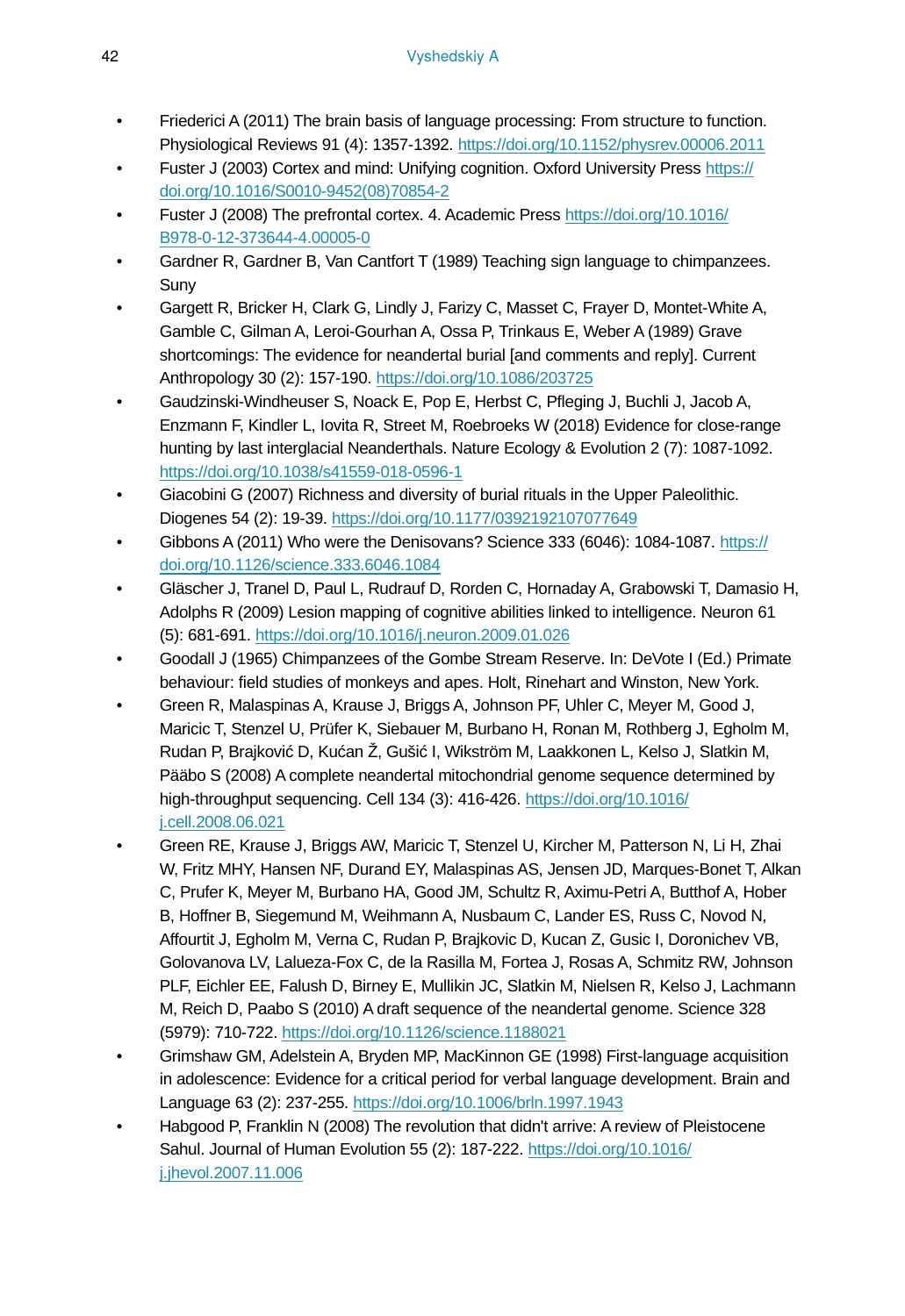- Halford G (1984) Can young children integrate premises in transitivity and serial order tasks? Cognitive Psychology 16 (1): 65‑93. [https://doi.org/10.1016/0010-0285\(84\)90004-5](https://doi.org/10.1016/0010-0285(84)90004-5)
- Harari YN (2014) Sapiens: A brief history of humankind. Harper Collins, New York.
- Harmand S, Lewis J, Feibel C, Lepre C, Prat S, Lenoble A, Boës X, Quinn R, Brenet M, Arroyo A, Taylor N, Clément S, Daver G, Brugal J, Leakey L, Mortlock R, Wright J, Lokorodi S, Kirwa C, Kent D, Roche H (2015) 3.3-million-year-old stone tools from Lomekwi 3, West Turkana, Kenya. Nature 521 (7552): 310‑315.<https://doi.org/10.1038/nature14464>
- Hart D, Sussman R (2005) Man the hunted: Primates, predators, and human evolution. Westview Press
- Henshilwood C (2004) Middle stone age shell beads from South Africa. Science 304 (5669): 404‑404. <https://doi.org/10.1126/science.1095905>
- Henshilwood CS, d'Errico F, Watts I (2009) Engraved ochres from the Middle Stone Age levels at Blombos Cave, South Africa. Journal of human evolution 57 (1): 27‑47. [https://](https://doi.org/10.1016/j.jhevol.2009.01.005) [doi.org/10.1016/j.jhevol.2009.01.005](https://doi.org/10.1016/j.jhevol.2009.01.005)
- Heremans E, D'hooge A, De Bondt S, Helsen W, Feys P (2012) The relation between cognitive and motor dysfunction and motor imagery ability in patients with multiple sclerosis. Multiple Sclerosis Journal 18 (9): 1303-1309. [https://](https://doi.org/10.1177/1352458512437812) [doi.org/10.1177/1352458512437812](https://doi.org/10.1177/1352458512437812)
- Hinkley LBN, Marco EJ, Brown EG, Bukshpun P, Gold J, Hill S, Findlay AM, Jeremy RJ, Wakahiro ML, Barkovich AJ, Mukherjee P, Sherr EH, Nagarajan SS (2016) The contribution of the corpus callosum to language lateralization. The Journal of Neuroscience 36 (16): 4522‑33.<https://doi.org/10.1523/JNEUROSCI.3850-14.2016>
- Holliday V, Hoffecker J, Goldberg P, Macphail R, Forman S, Anikovich M, Sinitsyn A (2007) Geoarchaeology of the Kostenki–Borshchevo sites, Don River valley, Russia. Geoarchaeology 22 (2): 181‑228.<https://doi.org/10.1002/gea.20163>
- Holzer A, Avner U, Porat N, Horwitz LK (2010) Desert kites in the Negev desert and northeast Sinai: Their function, chronology and ecology. Journal of Arid Environments 74 (7): 806‑817.<https://doi.org/10.1016/j.jaridenv.2009.12.001>
- Horváth G, Pereszlényi Á, Åkesson S, Kriska G (2019) Striped bodypainting protects against horseflies. Royal Society Open Science 6 (1): 181325. [https://doi.org/10.1098/](https://doi.org/10.1098/rsos.181325) [rsos.181325](https://doi.org/10.1098/rsos.181325)
- Hublin J, Ben-Ncer A, Bailey S, Freidline S, Neubauer S, Skinner M, Bergmann I, Le Cabec A, Benazzi S, Harvati K, Gunz P (2017) New fossils from Jebel Irhoud, Morocco and the pan-African origin of *Homo sapiens* . Nature 546 (7657): 289‑292. [https://](https://doi.org/10.1038/nature22336) [doi.org/10.1038/nature22336](https://doi.org/10.1038/nature22336)
- Ingvar DH (1985) "Memory of the future": an essay on the temporal organization of conscious awareness. Human Neurobiology 4 (3): 127‑36.
- Irwin SO (2014) Embodied being: Examining tool use in digital storytelling. Tamara: Journal for Critical Organization Inquiry 12 (2): 39-49.
- Jaeggi SM, Buschkuehl M, Jonides J, Perrig WJ (2008) Improving fluid intelligence with training on working memory. Proceedings of the National Academy of Sciences 105 (19): 6829‑6833.<https://doi.org/10.1073/pnas.0801268105>
- Janik VM, Sayigh LS, Wells RS (2006) Signature whistle shape conveys identity information to bottlenose dolphins. Proceedings of the National Academy of Sciences 103 (21): 8293‑8297. <https://doi.org/10.1073/pnas.0509918103>
- Kegl J, Senghas A, Coppola M (1999) Creation through contact: Sign language emergence and sign language change in Nicaragua. In: DeGraff M (Ed.) Comparative grammatical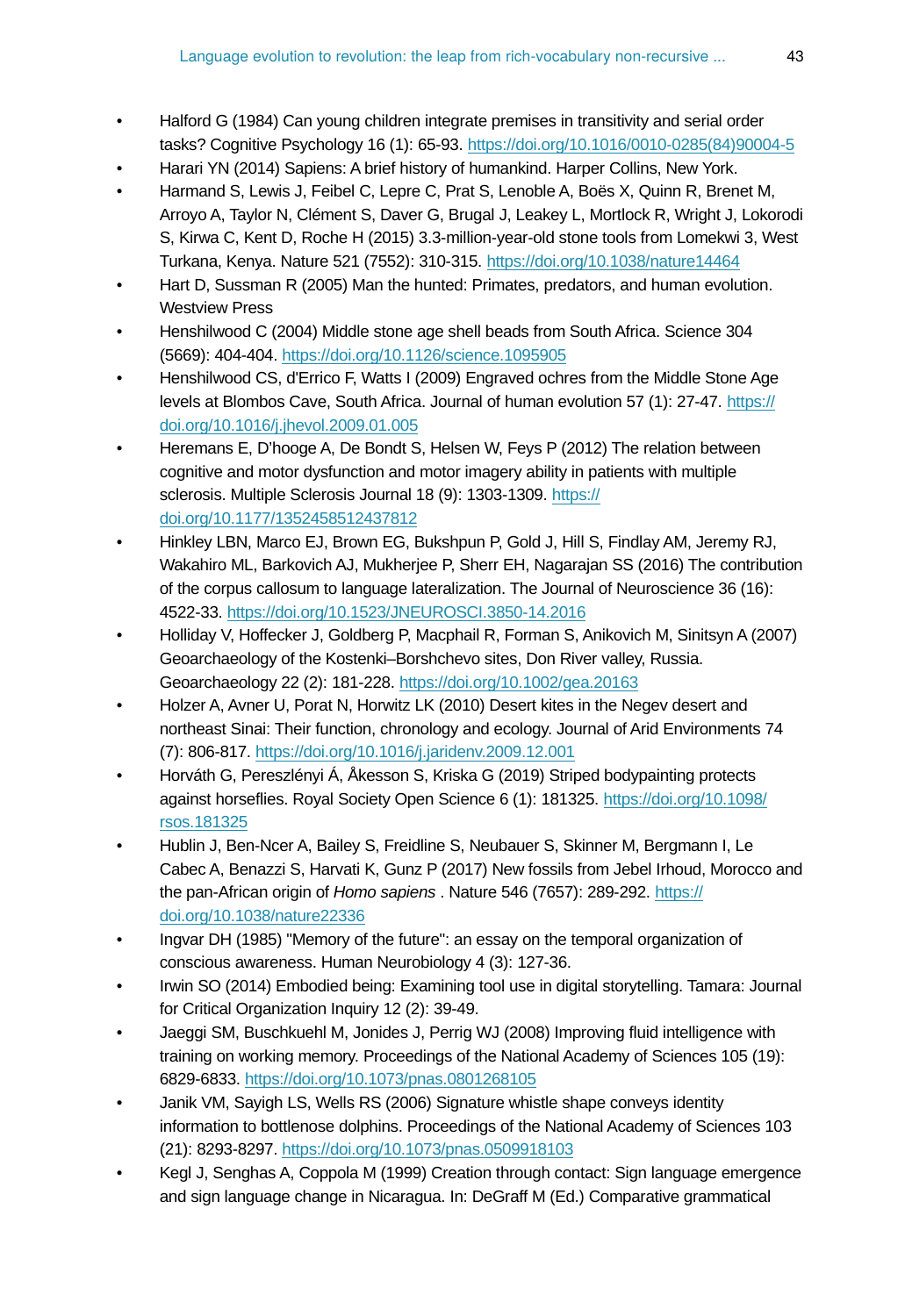change: The intersection of language acquisition, Creole genesis, and diachronic syntax. MIT Press, Cambridge, Massachusetts, 179–237 pp.

- Kilgard M, Merzenich M (1998) Plasticity of temporal information processing in the primary auditory cortex. Nature Neuroscience 1 (8): 727‑731.<https://doi.org/10.1038/3729>
- Kim K, Relkin N, Lee K, Hirsch J (1997) [Distinct cortical areas associated with native and](https://www.nature.com/articles/40623) [second languages](https://www.nature.com/articles/40623). Nature 388 (6638): 171-174.<https://doi.org/10.1038/40623>
- Klein RG (2009) The human career: Human biological and cultural origins. Third Edition. University of Chicago Press<https://doi.org/10.7208/chicago/9780226027524.001.0001>
- Klima B (1987) A triple burial from the Upper Paleolithic of Dolní Věstonice, Czechoslovakia. Journal of Human Evolution 16: 831‑835. [https://](https://doi.org/10.1016/0047-2484(87)90027-3) [doi.org/10.1016/0047-2484\(87\)90027-3](https://doi.org/10.1016/0047-2484(87)90027-3)
- Knudsen E, Knudsen P, Esterly S (1984) A critical period for the recovery of sound localization accuracy following monaural occlusion in the barn owl. The Journal of Neuroscience 4 (4): 1012‑1020. <https://doi.org/10.1523/jneurosci.04-04-01012.1984>
- Kojima S (1990) Comparison of auditory functions in the chimpanzee and human. Folia Primatologica 55 (2): 62‑72. <https://doi.org/10.1159/000156501>
- Kolen JCA (2000) Hominids without homes: On the nature of Middle Palaeolithic settlement in Europe. In: Roebroeks W, Gamble C (Eds) The Middle Palaeolithic Occupation of Europe. Leiden University Press, Leiden, 139-176 pp.
- Kosslyn S, Holtzman J, Farah M, Gazzaniga M (1985) A computational analysis of mental image generation: Evidence from functional dissociations in split-brain patients. Journal of Experimental Psychology: General 114 (3): 311‑341. [https://](https://doi.org/10.1037//0096-3445.114.3.311) [doi.org/10.1037//0096-3445.114.3.311](https://doi.org/10.1037//0096-3445.114.3.311)
- Kral A (2013) Auditory critical periods: A review from system's perspective. Neuroscience 247: 117‑133. <https://doi.org/10.1016/j.neuroscience.2013.05.021>
- Krashen S, Harshman R (1972) Lateralization and the critical period. The Journal of the Acoustical Society of America 52: 174‑174. <https://doi.org/10.1121/1.1982096>
- Krause J, Lalueza-Fox C, Orlando L (2007) Lateralization and the critical period. Current Biology 17 (21): 1908‑1912.
- Kuhl P, Williams K, Lacerda F, Stevens K, Lindblom B (1992) Linguistic experience alters phonetic perception in infants by 6 months of age. Science 255 (5044): 606‑608. [https://](https://doi.org/10.1126/science.1736364) [doi.org/10.1126/science.1736364](https://doi.org/10.1126/science.1736364)
- Kuperman V, Stadthagen-Gonzalez H, Brysbaert M (2012) Age-of-acquisition ratings for 30,000 English words. Behavior Research Methods 44 (4): 978‑990. [https://](https://doi.org/10.3758/s13428-012-0210-4) [doi.org/10.3758/s13428-012-0210-4](https://doi.org/10.3758/s13428-012-0210-4)
- Laitman J, Heimbuch R, Crelin E (1979) The basicranium of fossil hominids as an indicator of their upper respiratory systems. American Journal of Physical Anthropology 51 (1): 15‑33.<https://doi.org/10.1002/ajpa.1330510103>
- Laitman J, Heimbuch R (1982) The basicranium of Plio-Pleistocene hominids as an indicator of their upper respiratory systems. American Journal of Physical Anthropology 59 (3): 323‑343.<https://doi.org/10.1002/ajpa.1330590315>
- Laitman JT, Reidenberg JS (1988) Advances in understanding the relationship between the skull base and larynx with comments on the origins of speech. Human Evolution 3: 99-109. <https://doi.org/10.1007/bf02436593>
- Lancioni GE, Van den Hof E, Furniss F, O'Reilly MF, Cunha B (1999) Evaluation of a computer-aided system providing pictorial task instructions and prompts to people with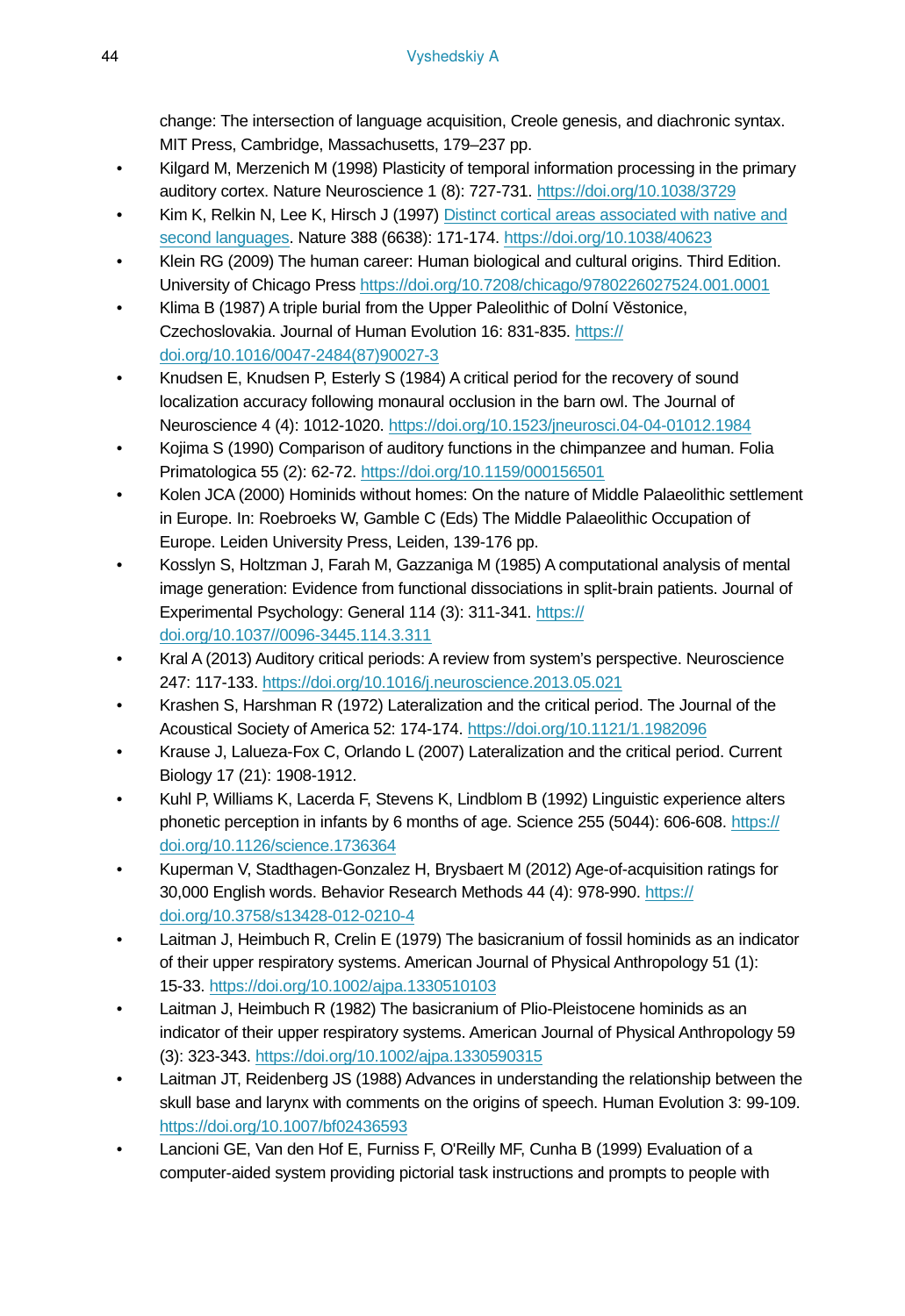severe intellectual disability. Journal of Intellectual Disability Research 43 (1): 61-66. <https://doi.org/10.1046/j.1365-2788.1999.43120165.x>

- Lenneberg E (1967) The biological foundations of language. Hospital Practice 2 (12): 59‑67.<https://doi.org/10.1080/21548331.1967.11707799>
- Liu X, Somel M, Tang L, Yan Z, Jiang X, Guo S, Yuan Y, He L, Oleksiak A, Zhang Y, Li N, Hu Y, Chen W, Qiu Z, Paabo S, Khaitovich P (2012) Extension of cortical synaptic development distinguishes humans from chimpanzees and macaques. Genome Research 22 (4): 611‑622.<https://doi.org/10.1101/gr.127324.111>
- Lombard M (2011) Quartz-tipped arrows older than 60 ka: further use-trace evidence from Sibudu, KwaZulu-Natal, South Africa. Journal of Archaeological Science 38 (8): 1918-1930. <https://doi.org/10.1016/j.jas.2011.04.001>
- Lordkipanidze D, Ponce de León MS, Margvelashvili A, Rak Y, Rightmire GP, Vekua A, Zollikofer CPE (2013) A complete skull from Dmanisi, Georgia, and the evolutionary biology of early *Homo*. Science 342 (6156): 326‑31. <https://doi.org/10.1126/science.1238484>
- Lovaas OI, Koegel R, Schreibman L (1979) Stimulus overselectivity in autism: A review of research. Psychological Bulletin 86 (6): 1236-1254. [https://](https://doi.org/10.1037//0033-2909.86.6.1236) [doi.org/10.1037//0033-2909.86.6.1236](https://doi.org/10.1037//0033-2909.86.6.1236)
- Lowenkron B (2006) Joint control and the selection of stimuli from their description. The Analysis of Verbal Behavior 22: 129‑151. <https://doi.org/10.1007/bf03393035>
- Luria AR (1970) Traumatic aphasia. De Gruyter Mouton, Berlin, Boston. [https://](https://doi.org/10.1515/9783110816297) [doi.org/10.1515/9783110816297](https://doi.org/10.1515/9783110816297)
- Luria AR (2012) Higher cortical functions in man. Springer, Boston[. https://](https://doi.org/10.1007/978-1-4684-7741-2) [doi.org/10.1007/978-1-4684-7741-2](https://doi.org/10.1007/978-1-4684-7741-2)
- Macaulay V (2005) Single, rapid coastal settlement of Asia revealed by analysis of complete mitochondrial genomes. Science 308 (5724): 1034-1036. [https://doi.org/10.1126/](https://doi.org/10.1126/science.1109792) [science.1109792](https://doi.org/10.1126/science.1109792)
- MacLarnon A, Hewitt G (1999) The evolution of human speech: The role of enhanced breathing control. American Journal of Physical Anthropology 109 (3): 341‑363. [https://](https://doi.org/10.1002/(sici)1096-8644(199907)109:33.0.co;2-2) [doi.org/10.1002/\(sici\)1096-8644\(199907\)109:33.0.co;2-2](https://doi.org/10.1002/(sici)1096-8644(199907)109:33.0.co;2-2)
- Maricic T, Günther V, Georgiev O, Gehre S, Ćurlin M, Schreiweis C, Naumann R, Burbano H, Meyer M, Lalueza-Fox C, de la Rasilla M, Rosas A, Gajović S, Kelso J, Enard W, Schaffner W, Pääbo S (2012) A recent evolutionary change affects a regulatory element in the human FOXP2 gene. Molecular Biology and Evolution 30 (4): 844‑852. [https://](https://doi.org/10.1093/molbev/mss271) [doi.org/10.1093/molbev/mss271](https://doi.org/10.1093/molbev/mss271)
- Martin A (2009) Does age of language acquisition affect the relation between American sign language and mental rotation? Univ of Minnisota
- Martin A, Sendhas A, Pyers J (2013) Age of acquisition effects on mental rotation: evidence from Nicaraguan sign language.
- Martinez I, Rosa M, Arsuaga J-L, Jarabo P, Quam R, Lorenzo C, Gracia A, Carretero J-M, de Castro J-MB, Carbonell E (2004) Auditory capacities in Middle Pleistocene humans from the Sierra de Atapuerca in Spain. Proceedings of the National Academy of Sciences 101 (27): 9976‑9981. <https://doi.org/10.1073/pnas.0403595101>
- Martínez I, Quam RM, Rosa M, Jarabo P, Lorenzo C, Arsuaga JL (2008) Auditory capacities of human fossils: A new approach to the origin of speech. The Journal of the Acoustical Society of America 123 (5): 3606‑3606. <https://doi.org/10.1121/1.2934784>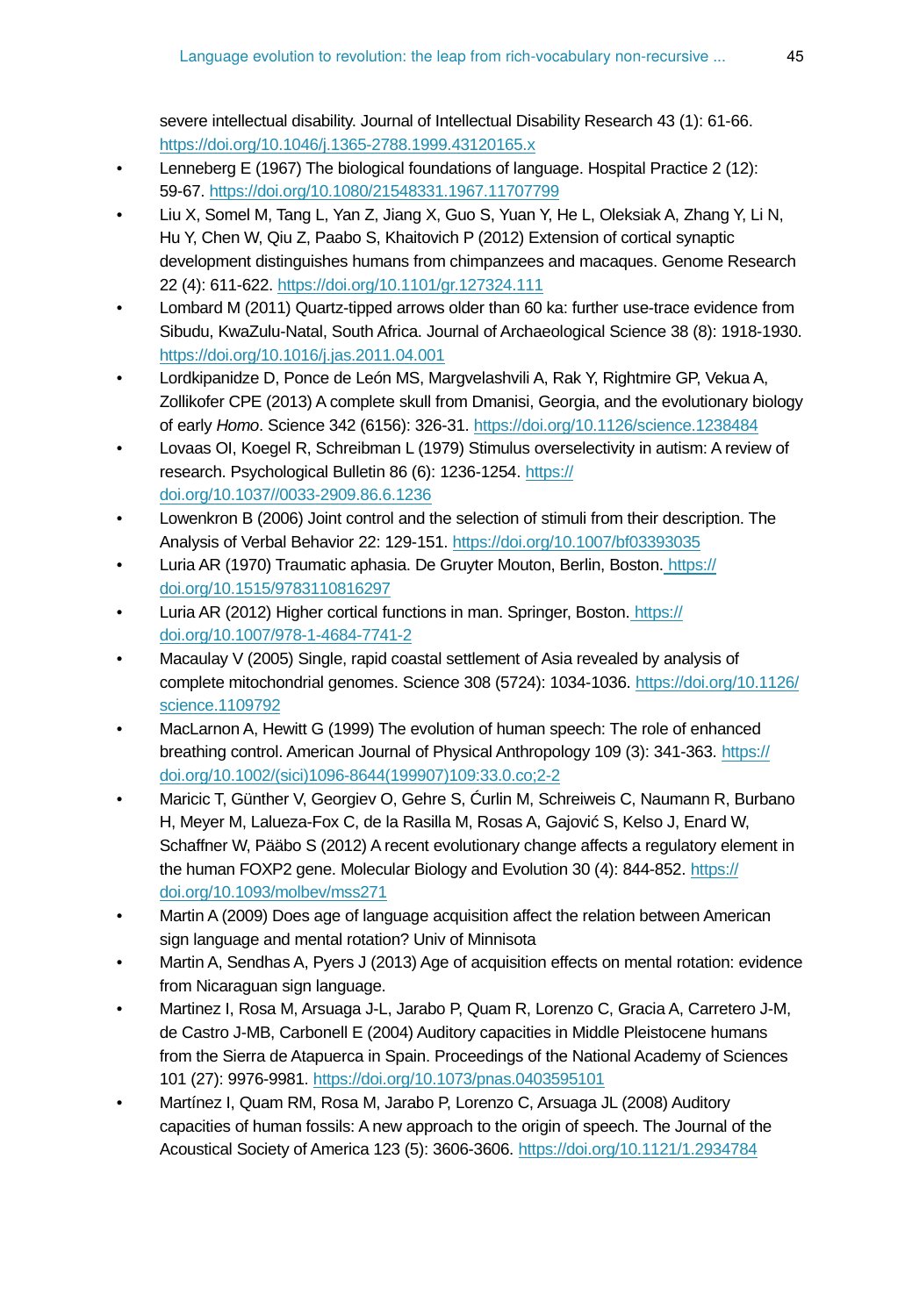- Matson J, Shoemaker M (2009) Intellectual disability and its relationship to autism spectrum disorders. Research in Developmental Disabilities 30 (6): 1107-1114. [https://](https://doi.org/10.1016/j.ridd.2009.06.003) [doi.org/10.1016/j.ridd.2009.06.003](https://doi.org/10.1016/j.ridd.2009.06.003)
- Mayer DB, Vandermeersch B, Bar-Yosef O (2009) Shells and ochre in Middle Paleolithic Qafzeh cave, Israel: indications for modern behavior. Journal of Human Evolution 56 (3): 307‑314.<https://doi.org/10.1016/j.jhevol.2008.10.005>
- Mcbrearty S, Brooks A (2000) The revolution that wasn't: a new interpretation of the origin of modern human behavior. Journal of Human Evolution 39 (5): 453‑563. [https://](https://doi.org/10.1006/jhev.2000.0435) [doi.org/10.1006/jhev.2000.0435](https://doi.org/10.1006/jhev.2000.0435)
- McCown T, Keith A (1939) The stone age of Mount Carmel. The fossil human remains from the Levalloiso-Mousterian. Clarendon Press, Oxford.
- Mellars P (1996) The Neanderthal Legacy: An Archaeological Perspective from Western Europe. Princeton University Press <https://doi.org/10.1515/9781400843602>
- Mellars P (2006) Why did modern human populations disperse from Africa ca. 60,000 years ago? A new model. Proceedings of the National Academy of Sciences 103 (25): 9381‑9386.<https://doi.org/10.1073/pnas.0510792103>
- Michael J, Palmer D, Sundberg M (2017) The multiple control of verbal behavior. The Analysis of Verbal Behavior 27 (1): 3‑22.<https://doi.org/10.1007/bf03393089>
- Miller DJ, Duka T, Stimpson CD, Schapiro SJ, Baze WB, McArthur MJ, Fobbs AJ, Sousa AMM, Sestan N, Wildman DE, Lipovich L, Kuzawa CW, Hof PR, Sherwood CC (2012) Prolonged myelination in human neocortical evolution. Proceedings of the National Academy of Sciences 109 (41): 16480‑16485. <https://doi.org/10.1073/pnas.1117943109>
- Mitani J, Hasegawa T, Gros-Louis J, Marler P, Byrne R (1992) Dialects in wild chimpanzees? American Journal of Primatology 27 (4): 233‑243. [https://doi.org/10.1002/](https://doi.org/10.1002/ajp.1350270402) [ajp.1350270402](https://doi.org/10.1002/ajp.1350270402)
- Mitchell RE, Karchmer MA (2004) Chasing the mythical ten percent: Parental hearing status of deaf and hard of hearing students in the United States. Sign Language Studies 4 (2): 138‑163.<https://doi.org/10.1353/sls.2004.0005>
- Moodie P (1968) Mortality and morbidity in Australian aboriginal children. Medical Journal of Australia 1 (4): 180‑185.
- Morgan G, Kegl J (2006) Nicaraguan sign language and theory of mind: the issue of critical periods and abilities. Journal of Child Psychology and Psychiatry 47 (8): 811‑819. [https://](https://doi.org/10.1111/j.1469-7610.2006.01621.x) [doi.org/10.1111/j.1469-7610.2006.01621.x](https://doi.org/10.1111/j.1469-7610.2006.01621.x)
- Patterson F, Linden E (1981) The education of Koko. Holt Rinehart & Winston
- Pettitt PB, Bader NO (2015) Direct AMS radiocarbon dates for the Sungir mid Upper Palaeolithic burials. Antiquity 74 (284): 269-270. [https://doi.org/10.1017/](https://doi.org/10.1017/s0003598x00059196) [s0003598x00059196](https://doi.org/10.1017/s0003598x00059196)
- Pinker S (2015) Words and rules: The ingredients of language. Basic Books
- Ploog B (2010) Stimulus overselectivity four decades later: A review of the literature and its implications for current research in autism spectrum disorder. Journal of Autism and Developmental Disorders 40 (11): 1332‑1349.<https://doi.org/10.1007/s10803-010-0990-2>
- Pulsifer M, Brandt J, Salorio C, Vining EG, Carson B, Freeman J (2004) The cognitive outcome of hemispherectomy in 71 Children. Epilepsia 45 (3): 243-254. [https://](https://doi.org/10.1111/j.0013-9580.2004.15303.x) [doi.org/10.1111/j.0013-9580.2004.15303.x](https://doi.org/10.1111/j.0013-9580.2004.15303.x)
- Pyers J, Senghas A (2009) Language promotes false-belief understanding. Psychological Science 20 (7): 805-812.<https://doi.org/10.1111/j.1467-9280.2009.02377.x>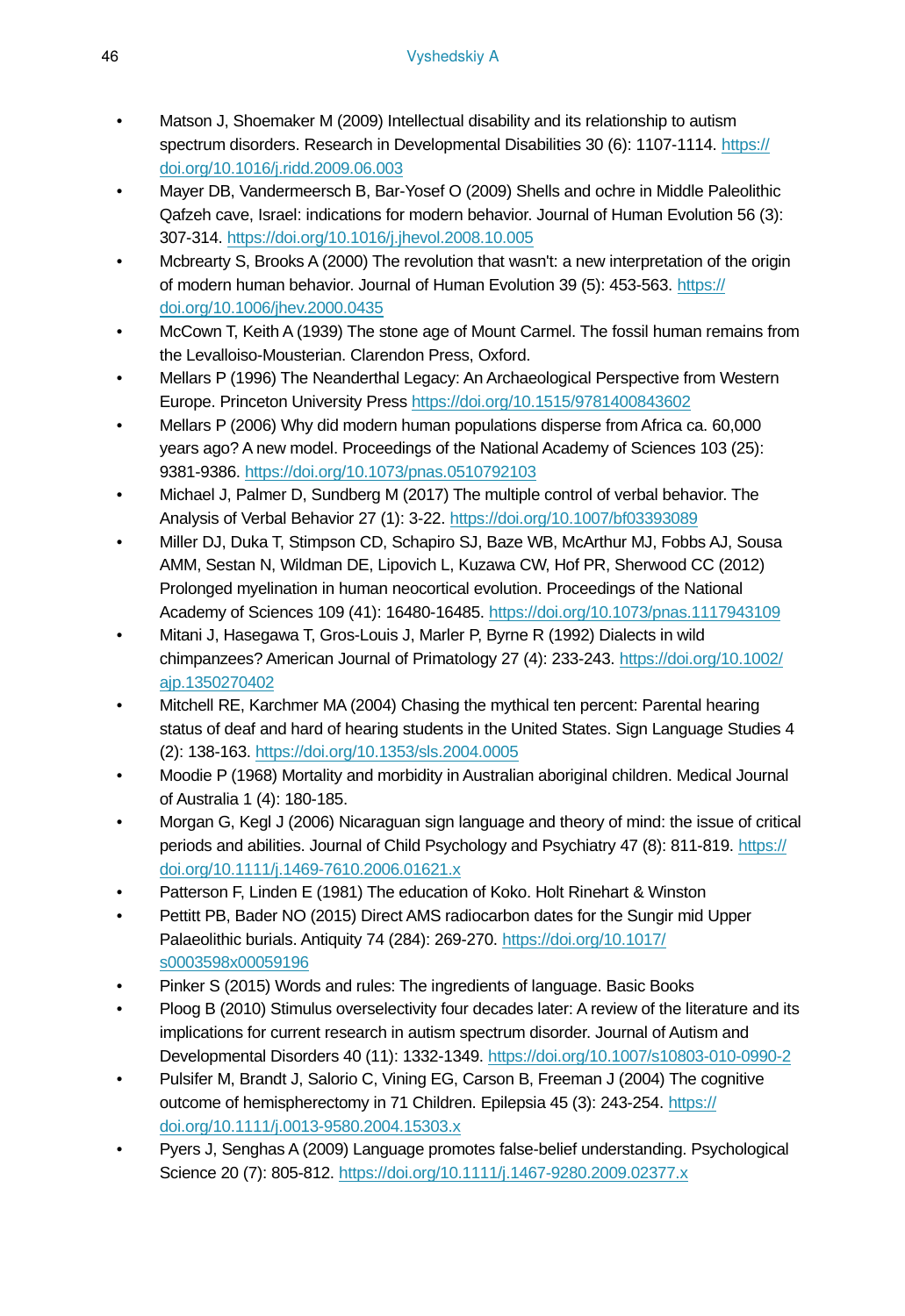- Pyers JE, Shusterman A, Senghas A, Spelke ES, Emmorey K (2010) Evidence from an emerging sign language reveals that language supports spatial cognition. Proceedings of the National Academy of Sciences 107 (27): 12116‑12120. [https://doi.org/10.1073/](https://doi.org/10.1073/pnas.0914044107) [pnas.0914044107](https://doi.org/10.1073/pnas.0914044107)
- Quam R, Rak Y (2008) Auditory ossicles from southwest Asian Mousterian sites. Journal of Human Evolution 54 (3): 414‑433. <https://doi.org/10.1016/j.jhevol.2007.10.005>
- Reich D, Green R, Kircher M, Krause J, Patterson N, Durand E, Viola B, Briggs A, Stenzel U, Johnson PF, Maricic T, Good J, Marques-Bonet T, Alkan C, Fu Q, Mallick S, Li H, Meyer M, Eichler E, Stoneking M, Richards M, Talamo S, Shunkov M, Derevianko A, Hublin J, Kelso J, Slatkin M, Pääbo S (2010) Genetic history of an archaic hominin group from Denisova Cave in Siberia. Nature 468 (7327): 1053‑1060. [https://doi.org/10.1038/](https://doi.org/10.1038/nature09710) [nature09710](https://doi.org/10.1038/nature09710)
- Reynolds C, Fletcher-Janzen E (2007) Encyclopedia of special education: A reference for the education of children, adolescents, and adults with disabilities and other exceptional individuals. Vol. 3. John Wiley & Sons
- Roese NJ, Olson JM (2006) Counterfactual Thinking. Encyclopedia of Cognitive Science <https://doi.org/10.1002/0470018860.s00504>
- Romeo R, Segaran J, Leonard J, Robinson S, West M, Mackey A, Yendiki A, Rowe M, Gabrieli JE (2018) Language exposure relates to structural neural connectivity in childhood. The Journal of Neuroscience 38 (36): 7870-7877. [https://doi.org/10.1523/](https://doi.org/10.1523/jneurosci.0484-18.2018) [jneurosci.0484-18.2018](https://doi.org/10.1523/jneurosci.0484-18.2018)
- Savage-Rumbaugh ES, Murphy J, Sevcik R, Brakke K, Williams S, Rumbaugh D, Bates E (1993) Language comprehension in ape and child. Monographs of the Society for Research in Child Development 58<https://doi.org/10.2307/1166068>
- Schreibman L (1988) Diagnostic features of autism. Journal of Child Neurology 3: S57‑S64.<https://doi.org/10.1177/0883073888003001s11>
- Semaw S, Renne P, Harris JWK, Feibel CS, Bernor RL, Fesseha N, Mowbray K (1997) 2.5-million-year-old stone tools from Gona, Ethiopia. Nature 385 (6614): 333‑336. [https://](https://doi.org/10.1038/385333a0) [doi.org/10.1038/385333a0](https://doi.org/10.1038/385333a0)
- Senghas A (1995) The development of Nicaraguan sign language via the language acquisition process. Proceedings of the 19th Annual Boston University Conference on Language Development.
- Senghas A, Coppola M (2001) Children creating language: how Nicaraguan sign language acquired a spatial grammar. Psychological science 12 (4): 323-8. [https://](https://doi.org/10.1111/1467-9280.00359) [doi.org/10.1111/1467-9280.00359](https://doi.org/10.1111/1467-9280.00359)
- Senghas A (2004) Children creating core properties of language: Evidence from an emerging sign language in Nicaragua. Science 305 (5691): 1779-1782. [https://](https://doi.org/10.1126/science.1100199) [doi.org/10.1126/science.1100199](https://doi.org/10.1126/science.1100199)
- Sherman SM, Spear PD (1982) Organization of visual pathways in normal and visually deprived cats. Physiological Reviews 62 (2): 738‑855. [https://doi.org/10.1152/](https://doi.org/10.1152/physrev.1982.62.2.738) [physrev.1982.62.2.738](https://doi.org/10.1152/physrev.1982.62.2.738)
- Siclari F, Baird B, Perogamvros L, Bernardi G, LaRocque JJ, Riedner B, Boly M, Postle BR, Tononi G (2017) The neural correlates of dreaming. Nature Neuroscience 20: 871‑878. <https://doi.org/10.1101/012443>
- Slocombe KE, Zuberbuhler K (2007) Chimpanzees modify recruitment screams as a function of audience composition. Proceedings of the National Academy of Sciences 104 (43): 17228‑17233. <https://doi.org/10.1073/pnas.0706741104>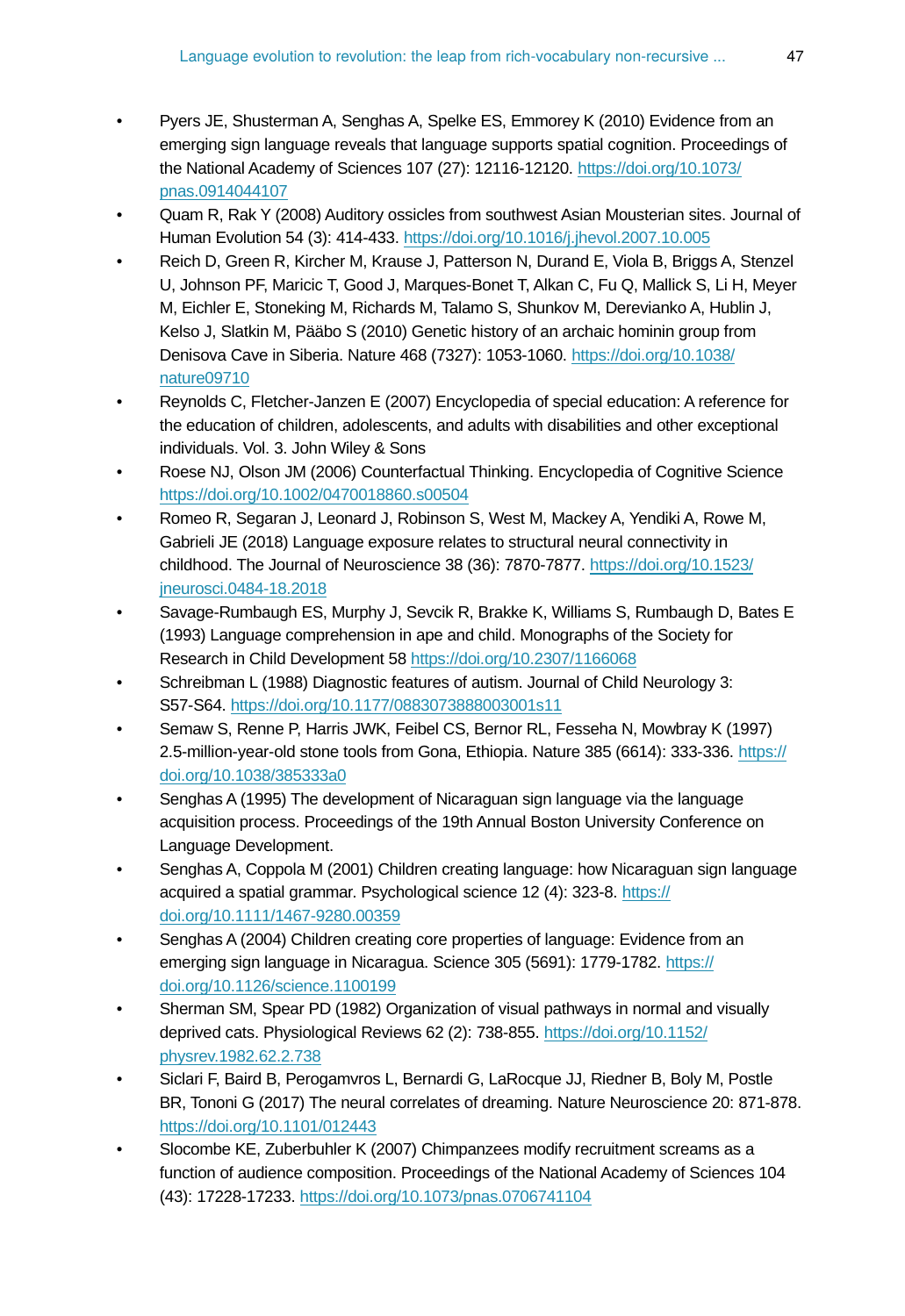- Slocombe KE, Townsend S, Zuberbühler K (2008) Wild chimpanzees (*Pan troglodytes schweinfurthii*) distinguish between different scream types: evidence from a playback study. Animal Cognition 12 (3): 441‑449.<https://doi.org/10.1007/s10071-008-0204-x>
- Smith F, Elliott Smith R, Lyons SK, Payne J (2018) Body size downgrading of mammals over the late Quaternary. Science 360 (6386): 310‑313. [https://doi.org/10.1126/](https://doi.org/10.1126/science.aao5987) [science.aao5987](https://doi.org/10.1126/science.aao5987)
- Snow CE, Hoefnagel-Hohle M (1978) The critical period for language acquisition: Evidence from second language learning. Child Development 49 (4): 1114-1128. [https://](https://doi.org/10.2307/1128751) [doi.org/10.2307/1128751](https://doi.org/10.2307/1128751)
- Solms M (1997) The neuropsychology of dreams. Psychology Press [https://](https://doi.org/10.4324/9781315806440) [doi.org/10.4324/9781315806440](https://doi.org/10.4324/9781315806440)
- Somel M, Liu X, Tang L, Yan Z, Hu H, Guo S, Jiang X, Zhang X, Xu G, Xie G, Li N, Hu Y, Chen W, Pääbo S, Khaitovich P (2011) MicroRNA-driven developmental remodeling in the brain distinguishes humans from other primates. PLoS Biology 9 (12): e1001214. [https://](https://doi.org/10.1371/journal.pbio.1001214) [doi.org/10.1371/journal.pbio.1001214](https://doi.org/10.1371/journal.pbio.1001214)
- Somel M, Liu X, Khaitovich P (2013) Human brain evolution: transcripts, metabolites and their regulators. Nature Reviews Neuroscience 14 (2): 112‑127. [https://doi.org/10.1038/](https://doi.org/10.1038/nrn3372) [nrn3372](https://doi.org/10.1038/nrn3372)
- Spikins PA, Rutherford HE, Needham AP (2010) From homininity to humanity: Compassion from the earliest archaics to modern humans. Time and Mind 3 (3): 303-325. [https://](https://doi.org/10.2752/175169610x12754030955977) [doi.org/10.2752/175169610x12754030955977](https://doi.org/10.2752/175169610x12754030955977)
- Suddendorf T, Redshaw J (2013) The development of mental scenario building and episodic foresight. Annals of the New York Academy of Sciences 1296 (1): 135-153. [https://](https://doi.org/10.1111/nyas.12189) [doi.org/10.1111/nyas.12189](https://doi.org/10.1111/nyas.12189)
- Suddendorf T (2018) Two key features created the human mind: Inside our heads. Scientific American 319 (3): 42-47.
- Swisher III CC, Curtis GH, Lewin R (2001) Java man: how two geologists changed our understanding of human evolution. Univ of Chicago Press
- Tallal P, Miller SL, Bedi G, Byma G, Wang X, Nagarajan SS, Schreiner C, Jenkins WM, Merzenich MM (1996) Language comprehension in language-learning impaired children improved with acoustically modified speech. Science 271 (5245): 81-84. [https://](https://doi.org/10.1126/science.271.5245.81) [doi.org/10.1126/science.271.5245.81](https://doi.org/10.1126/science.271.5245.81)
- Tattersall I (1999) Becoming human: Evolution and human uniqueness. Harcourt Brace and Co
- Tattersall I (2014) An evolutionary context for the emergence of language. Language Sciences 46: 199‑206. <https://doi.org/10.1016/j.langsci.2014.06.011>
- Thorne A, Grün R, Mortimer G, Spooner N, Simpson J, McCulloch M, Taylor L, Curnoe D (1999) Australia's oldest human remains: age of the Lake Mungo 3 skeleton. Journal of Human Evolution 36 (6): 591‑612. <https://doi.org/10.1006/jhev.1999.0305>
- Toga A, Thompson P, Sowell E (2006) Mapping brain maturation. Focus 4 (3): 378‑390. <https://doi.org/10.1176/foc.4.3.378>
- Tomasello M (2010) Origins of human communication. MIT Press
- Toro-Moyano I, Martínez-Navarro B, Agustí J, Souday C, Bermúdez de Castro JM, Martinón-Torres M, Fajardo B, Duval M, Falguères C, Oms O, Parés JM, Anadón P, Julià R, García-Aguilar JM, Moigne A, Espigares MP, Ros-Montoya S, Palmqvist P (2013) The oldest human fossil in Europe, from Orce (Spain). Journal of Human Evolution 65 (1): 1‑9. <https://doi.org/10.1016/j.jhevol.2013.01.012>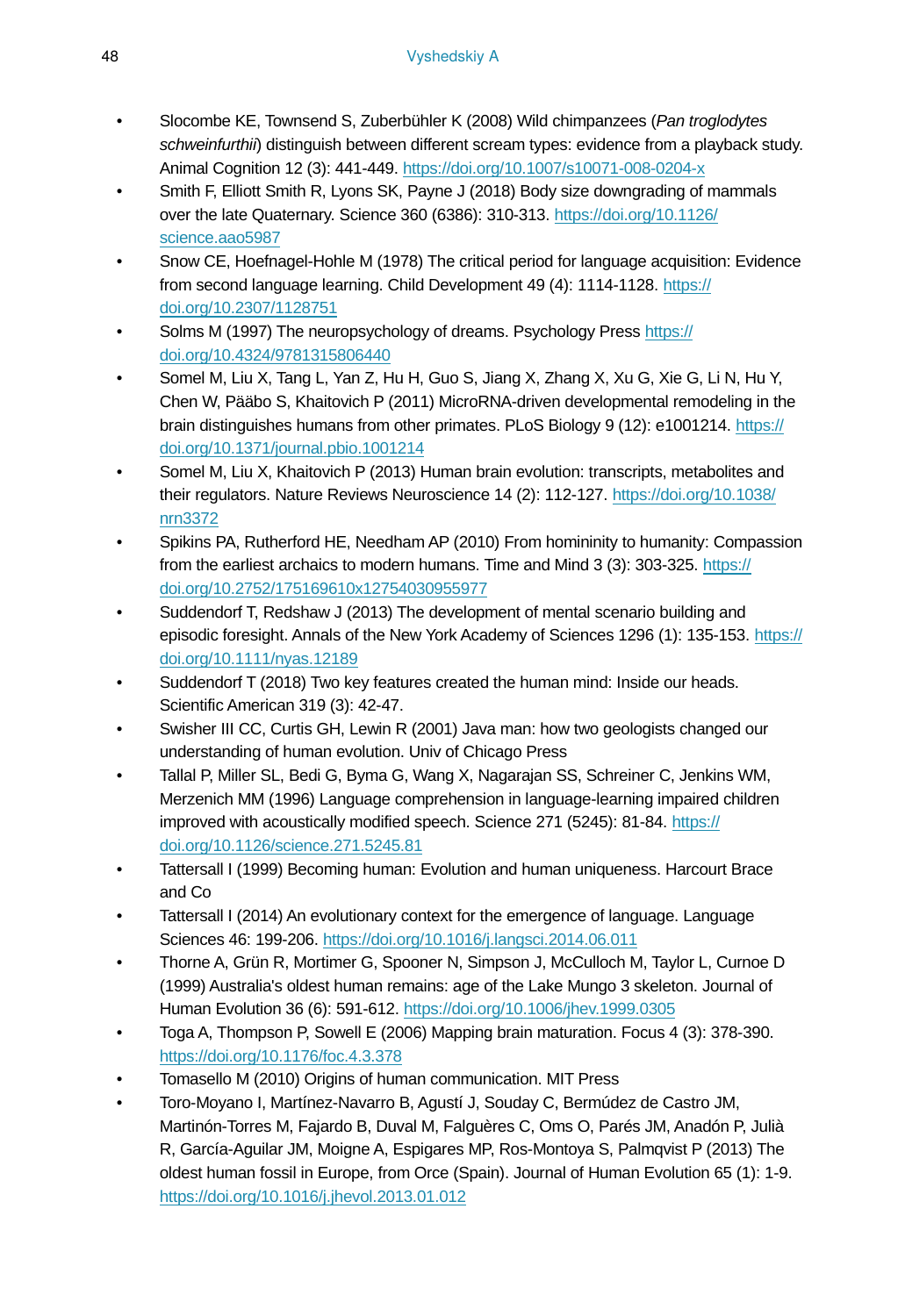- Toth N, Schick K, Savage-Rumbaugh ES, Sevcik R, Rumbaugh D (1993) Pan the toolmaker: Investigations into the stone tool-making and tool-using capabilities of a bonobo ( *Pan paniscus*). Journal of Archaeological Science 20 (1): 81‑91. [https://doi.org/10.1006/](https://doi.org/10.1006/jasc.1993.1006) [jasc.1993.1006](https://doi.org/10.1006/jasc.1993.1006)
- Vargha-Khadem F, Watkins K, Alcock K, Fletcher P, Passingham R (1995) Praxic and nonverbal cognitive deficits in a large family with a genetically transmitted speech and language disorder. Proceedings of the National Academy of Sciences 92 (3): 930‑933. <https://doi.org/10.1073/pnas.92.3.930>
- Verpoorte A (2000) Camps, boundaries and art. n/a, 117-128 pp.
- Vyshedskiy A (2014) On the origin of the human mind. 2. MobileReference
- Vyshedskiy A, Dunn R (2015) Mental synthesis involves the synchronization of independent neuronal ensembles. Research Ideas and Outcomes 1: e7642. [https://](https://doi.org/10.3897/rio.1.e7642) [doi.org/10.3897/rio.1.e7642](https://doi.org/10.3897/rio.1.e7642)
- Vyshedskiy A, Dunn R, Piryatinsky I (2017a) Neurobiological mechanisms for nonverbal IQ tests: implications for instruction of nonverbal children with autism. Research Ideas and Outcomes 3: e13239. <https://doi.org/10.3897/rio.3.e13239>
- Vyshedskiy A, Mahapatra S, Dunn R (2017b) Linguistically deprived children: metaanalysis of published research underlines the importance of early syntactic language use for normal brain development. Research Ideas and Outcomes 3: e20696. [https://](https://doi.org/10.3897/rio.3.e20696) [doi.org/10.3897/rio.3.e20696](https://doi.org/10.3897/rio.3.e20696)
- Vyshedskiy A (2019) Neuroscience of imagination and implications for human evolution. Journal of Current Neurobiology 10 (2): 89‑109.<https://doi.org/10.31234/osf.io/skxwc>
- Vyshedskiy A, DuBois M, Mugford E, Piryatinsky I (2019) Development of the linguistic evaluation of prefrontal synthesis (LEPS) test for children with language delay. bioRxiv 467183. <https://doi.org/10.1101/467183>
- Waltz J, Knowlton B, Holyoak K, Boone K, Mishkin F, de Menezes Santos M, Thomas C, Miller B (1999) A system for relational reasoning in human prefrontal cortex. Psychological Science 10 (2): 119‑125.<https://doi.org/10.1111/1467-9280.00118>
- Wartenburger I, Heekeren H, Abutalebi J, Cappa S, Villringer A, Perani D (2003) Early setting of grammatical processing in the bilingual brain. Neuron 37 (1): 159-170. [https://](https://doi.org/10.1016/s0896-6273(02)01150-9) [doi.org/10.1016/s0896-6273\(02\)01150-9](https://doi.org/10.1016/s0896-6273(02)01150-9)
- Wilson S, Galantucci S, Tartaglia M, Rising K, Patterson D, Henry M, Ogar J, DeLeon J, Miller B, Gorno-Tempini M (2011) Syntactic processing depends on dorsal lLanguage tracts. Neuron 72 (2): 397‑403. <https://doi.org/10.1016/j.neuron.2011.09.014>
- Xue Y, Wang Q, Long Q, Ng BL, Swerdlow H, Burton J, Skuce C, Taylor R, Abdellah Z, Zhao Y, MacArthur D, Quail M, Carter N, Yang H, Tyler-Smith C (2009) Human Y chromosome base-substitution mutation rate measured by direct sequencing in a deeprooting pedigree. Current Biology 19 (17): 1453‑1457. [https://doi.org/10.1016/](https://doi.org/10.1016/j.cub.2009.07.032) [j.cub.2009.07.032](https://doi.org/10.1016/j.cub.2009.07.032)
- Zilhao J, Angelucci DE, Badal-Garcia E, d'Errico F, Daniel F, Dayet L, Douka K, Higham TFG, Martinez-Sanchez MJ, Montes-Bernardez R, Murcia-Mascaros S, Perez-Sirvent C, Roldan-Garcia C, Vanhaeren M, Villaverde V, Wood R, Zapata J (2010) Symbolic use of marine shells and mineral pigments by Iberian Neandertals. Proceedings of the National Academy of Sciences 107 (3): 1023‑1028. <https://doi.org/10.1073/pnas.0914088107>
- Zollikofer CE, Ponce de León M (2010) The evolution of hominin ontogenies. Seminars in Cell & Developmental Biology 21 (4): 441‑452. [https://doi.org/10.1016/](https://doi.org/10.1016/j.semcdb.2009.10.012) [j.semcdb.2009.10.012](https://doi.org/10.1016/j.semcdb.2009.10.012)